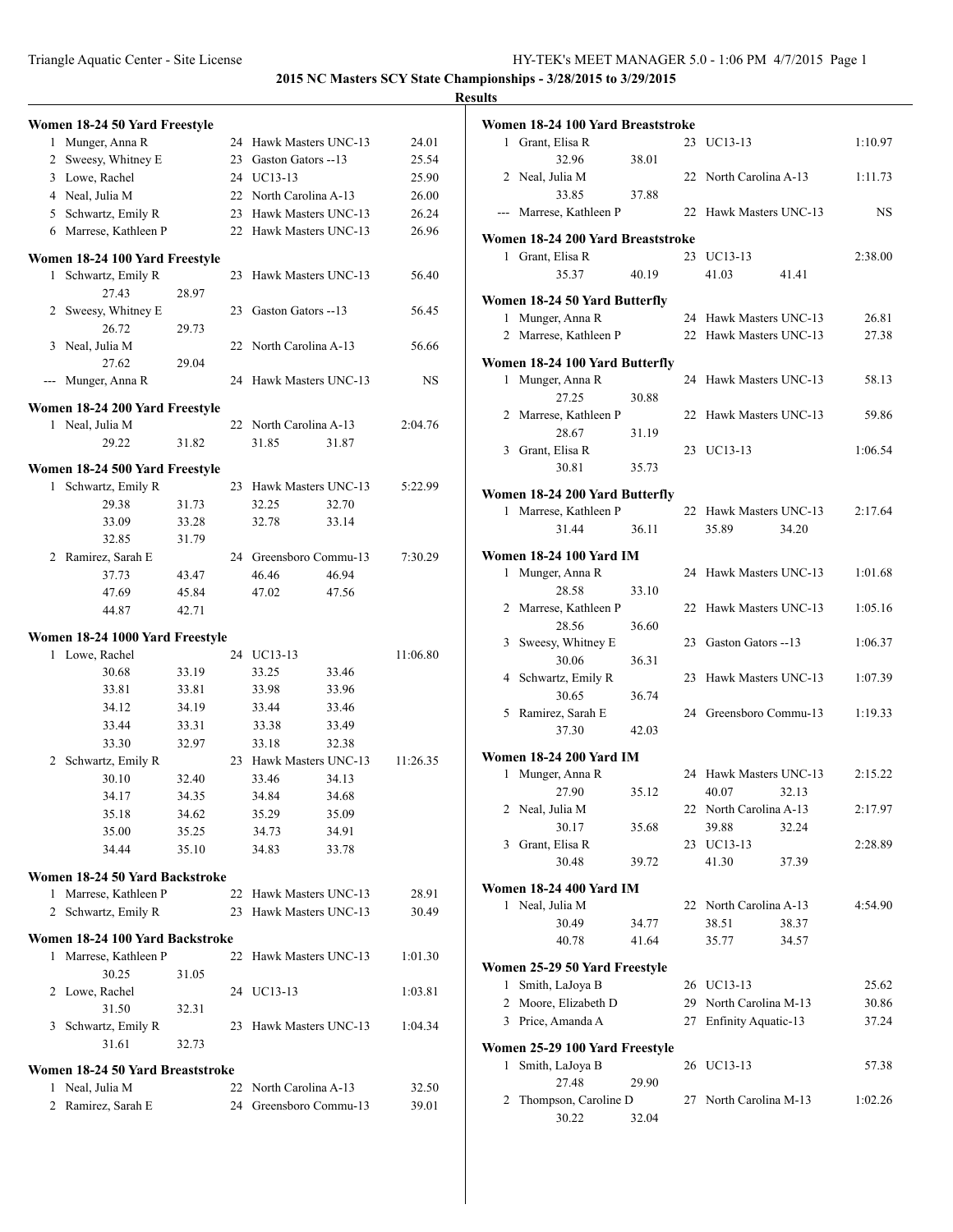|                                            |       |                                      |       |                | <b>Results</b> |                                |         |                        |           |
|--------------------------------------------|-------|--------------------------------------|-------|----------------|----------------|--------------------------------|---------|------------------------|-----------|
| (Women 25-29 100 Yard Freestyle)           |       |                                      |       |                |                | 4 Forney, Emily J              |         | 26 Raleigh Area Mas-13 | 32.12     |
| 3 Forney, Emily J                          |       | 26 Raleigh Area Mas-13               |       | 1:03.99        |                | 5 Moore, Elizabeth D           |         | 29 North Carolina M-13 | 36.40     |
| 30.90                                      | 33.09 |                                      |       |                |                | Women 25-29 100 Yard Butterfly |         |                        |           |
| Women 25-29 200 Yard Freestyle             |       |                                      |       |                |                | 1 Thompson, Caroline D         |         | 27 North Carolina M-13 | 1:02.96   |
| 1 Thompson, Caroline D                     |       | 27 North Carolina M-13               |       | 2:13.10        |                | 29.65                          | 33.31   |                        |           |
| 31.00                                      | 33.76 | 34.11                                | 34.23 |                |                | 2 Smith, LaJoya B              |         | 26 UC13-13             | 1:16.12   |
| Women 25-29 500 Yard Freestyle             |       |                                      |       |                |                | 33.32                          | 42.80   |                        |           |
| 1 Pelczynski, KC                           |       | 29 Raleigh Area Mas-13               |       | 6:10.94        |                | <b>Women 25-29 100 Yard IM</b> |         |                        |           |
| 32.57                                      | 36.14 | 37.33                                | 37.71 |                |                | 1 Stein, Dani                  |         | 27 Raleigh Area Mas-13 | 1:05.09   |
| 37.97                                      | 38.02 | 38.25                                | 38.36 |                |                | 30.71                          | 34.38   |                        |           |
| 38.30                                      | 36.29 |                                      |       |                |                | 2 Thompson, Caroline D         |         | 27 North Carolina M-13 | 1:08.47   |
| 2 Forney, Emily J                          |       | 26 Raleigh Area Mas-13               |       | 6:30.92        |                | 31.74                          | 36.73   |                        |           |
| 33.52                                      | 37.13 | 39.34                                | 39.27 |                |                | 3 Smith, LaJoya B              |         | 26 UC13-13             | 1:10.26   |
| 39.96                                      | 40.34 | 40.73                                | 41.26 |                |                | 33.18                          | 37.08   |                        |           |
| 40.21                                      | 39.16 |                                      |       |                |                | 4 Pelczynski, KC               |         | 29 Raleigh Area Mas-13 | 1:14.67   |
|                                            |       |                                      |       |                |                | 34.91                          | 39.76   |                        |           |
| Women 25-29 1000 Yard Freestyle            |       |                                      |       | 12:56.63       |                | 5 Deschler, Jennifer A         |         | 25 Greensboro Swimm-13 | 1:15.75   |
| 1 Pelczynski, KC<br>34.56                  | 38.41 | 29 Raleigh Area Mas-13<br>39.44      | 39.73 |                |                | 34.54                          | 41.21   |                        |           |
| 39.20                                      | 39.58 | 39.44                                | 39.60 |                |                | 6 Moore, Elizabeth D           |         | 29 North Carolina M-13 | 1:19.53   |
| 39.31                                      | 39.51 | 39.42                                | 38.52 |                |                | 37.17                          | 42.36   |                        |           |
| 38.99                                      | 39.55 | 39.16                                | 39.06 |                |                | 7 Price, Amanda A              |         | 27 Enfinity Aquatic-13 | 1:54.31   |
| 38.95                                      | 39.29 | 38.55                                | 36.36 |                |                | 53.89                          | 1:00.42 |                        |           |
|                                            |       |                                      |       |                |                | <b>Women 25-29 200 Yard IM</b> |         |                        |           |
| Women 25-29 1650 Yard Freestyle            |       |                                      |       |                |                | 1 Thompson, Caroline D         |         | 27 North Carolina M-13 | 2:27.48   |
| 1 Pelczynski, KC                           |       | 29 Raleigh Area Mas-13               |       | 21:27.57       |                | 30.99                          | 39.12   | 42.48<br>34.89         |           |
| 33.86                                      | 37.58 | 38.60                                | 38.59 |                |                | --- Stein, Dani                |         | 27 Raleigh Area Mas-13 | <b>NS</b> |
| 38.63                                      | 38.79 | 38.54                                | 39.07 |                |                | <b>Women 25-29 400 Yard IM</b> |         |                        |           |
| 39.15                                      | 38.91 | 39.31                                | 39.43 |                |                | 1 Stein, Dani                  |         | 27 Raleigh Area Mas-13 | 4:52.20   |
| 39.24                                      | 39.15 | 39.33                                | 39.01 |                |                | 30.66                          | 35.15   | 38.74<br>37.98         |           |
| 39.30                                      | 39.74 | 39.71                                | 39.75 |                |                | 40.27                          | 41.09   | 35.15<br>33.16         |           |
| 39.40                                      | 39.69 | 39.92                                | 39.65 |                |                | 2 Pelczynski, KC               |         | 29 Raleigh Area Mas-13 | 5:34.19   |
| 39.58                                      | 39.81 | 40.06                                | 39.77 |                |                | 33.83                          | 41.65   | 45.57<br>43.26         |           |
| 39.44                                      | 39.58 | 39.60                                | 38.98 | 36.40          |                | 46.62                          | 48.07   | 38.95<br>36.24         |           |
| Women 25-29 50 Yard Backstroke             |       |                                      |       |                |                | 3 Deschler, Jennifer A         |         | 25 Greensboro Swimm-13 | 5:39.17   |
| 1 Forney, Emily J                          |       | 26 Raleigh Area Mas-13               |       | 34.07          |                | 1:59.37                        | 43.43   |                        |           |
| Women 25-29 100 Yard Backstroke            |       |                                      |       |                |                | 50.49                          |         | 37.40                  |           |
| 1 Thompson, Caroline D                     |       | 27 North Carolina M-13               |       | 1:09.94        |                | Women 30-34 50 Yard Freestyle  |         |                        |           |
| 34.54                                      | 35.40 |                                      |       |                |                | 1 Smith, Kristen B             |         | 31 Hawk Masters UNC-13 | 27.59     |
| Women 25-29 200 Yard Backstroke            |       |                                      |       |                |                | 2 Lynskey, Lindsey E           |         | 31 Hawk Masters UNC-13 | 27.76     |
| 1 Thompson, Caroline D                     |       | 27 North Carolina M-13               |       | 2:32.80        |                |                                |         |                        |           |
| 35.98                                      | 38.57 | 38.98                                | 39.27 |                |                | Women 30-34 100 Yard Freestyle |         |                        |           |
|                                            |       |                                      |       |                |                | 1 Smith, Kristen B             |         | 31 Hawk Masters UNC-13 | 59.98     |
| Women 25-29 50 Yard Breaststroke           |       |                                      |       |                |                | 28.70                          | 31.28   |                        |           |
| 1 Thompson, Caroline D                     |       | 27 North Carolina M-13               |       | 34.90          |                | --- Lynskey, Lindsey E         |         | 31 Hawk Masters UNC-13 | NS        |
| --- Price, Amanda A                        |       | 27 Enfinity Aquatic-13               |       | DQ             |                | Women 30-34 200 Yard Freestyle |         |                        |           |
| Two strokes under water                    |       |                                      |       |                |                | 1 Smith, Kristen B             |         | 31 Hawk Masters UNC-13 | 2:12.31   |
| Women 25-29 100 Yard Breaststroke          |       |                                      |       |                |                | 30.21                          | 33.44   | 34.78<br>33.88         |           |
| 1 Thompson, Caroline D                     |       | 27 North Carolina M-13               |       | 1:17.06        |                | 2 Lynskey, Lindsey E           |         | 31 Hawk Masters UNC-13 | 2:29.49   |
| 36.58                                      | 40.48 |                                      |       |                |                | 34.26                          | 37.93   | 38.29<br>39.01         |           |
| --- Stein, Dani                            |       | 27 Raleigh Area Mas-13               |       | <b>NS</b>      |                | 3 Pierce, Amy J                |         | 31 Raleigh Area Mas-13 | 2:34.16   |
|                                            |       |                                      |       |                |                | 34.18                          | 38.42   | 40.51<br>41.05         |           |
| Women 25-29 50 Yard Butterfly              |       |                                      |       |                |                |                                |         |                        |           |
| 1 Thompson, Caroline D<br>2 Pelczynski, KC |       | 27 North Carolina M-13               |       | 28.89<br>31.12 |                |                                |         |                        |           |
| 3 Smith, LaJoya B                          |       | 29 Raleigh Area Mas-13<br>26 UC13-13 |       | 31.13          |                |                                |         |                        |           |
|                                            |       |                                      |       |                |                |                                |         |                        |           |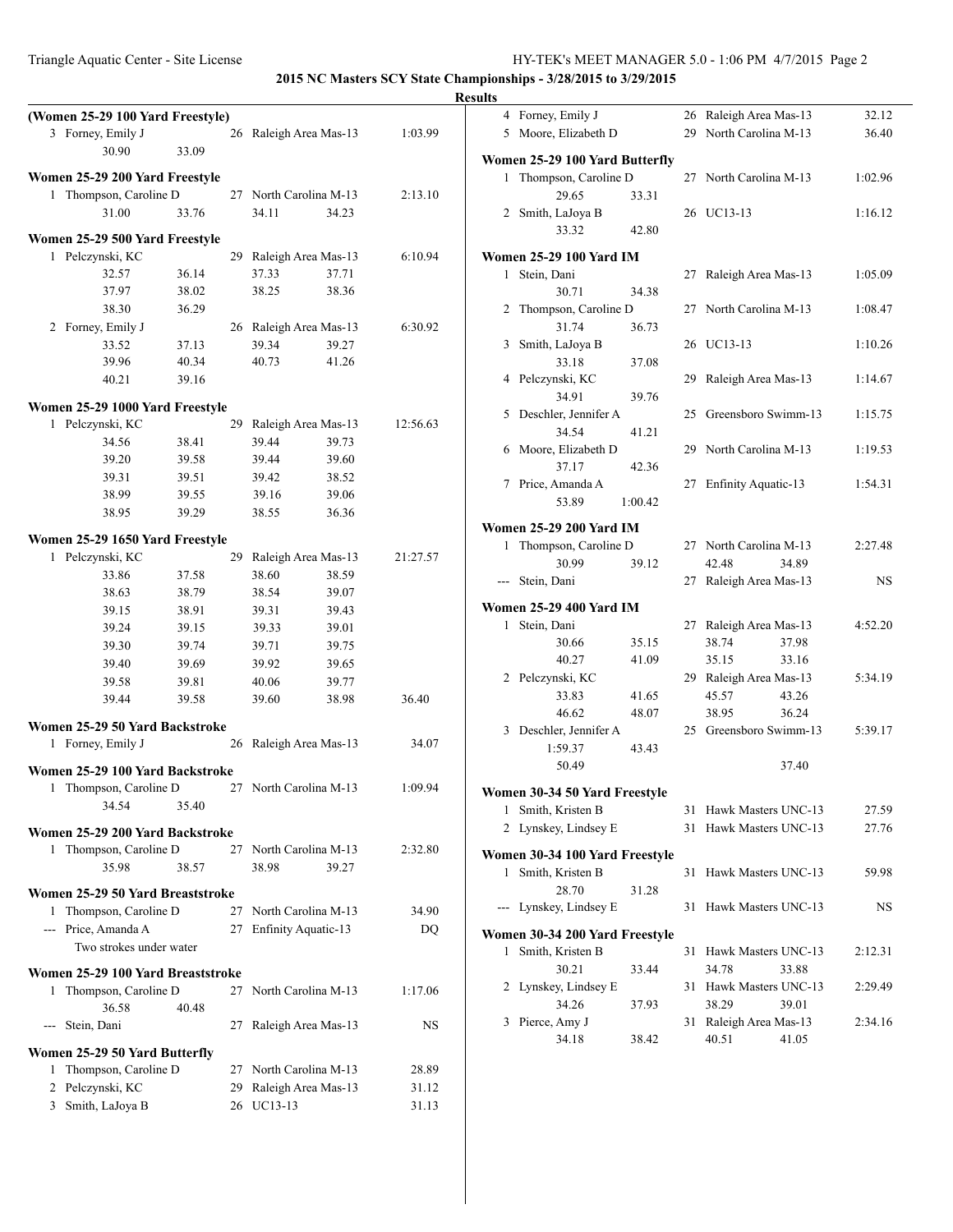|              |                                   |       |    |                        |       | v         |
|--------------|-----------------------------------|-------|----|------------------------|-------|-----------|
|              | Women 30-34 500 Yard Freestyle    |       |    |                        |       |           |
| $\mathbf{1}$ | Smith, Kristen B                  |       |    | 31 Hawk Masters UNC-13 |       | 6:08.19   |
|              | 34.58                             | 37.71 |    | 37.31                  | 37.25 |           |
|              | 37.26                             | 37.08 |    | 37.15                  | 36.85 |           |
|              | 36.75                             | 36.25 |    |                        |       |           |
|              | 2 Pierce, Amy J                   |       | 31 | Raleigh Area Mas-13    |       | 6:50.55   |
|              | 35.12                             | 39.49 |    | 40.56                  | 40.93 |           |
|              | 40.85                             | 42.07 |    | 43.48                  | 43.68 |           |
|              | 43.15                             | 41.22 |    |                        |       |           |
|              | Women 30-34 1000 Yard Freestyle   |       |    |                        |       |           |
| 1            | Smith, Kristen B                  |       | 31 | Hawk Masters UNC-13    |       | 12:12.09  |
|              | 33.81                             | 36.74 |    | 37.04                  | 37.25 |           |
|              | 37.06                             | 37.26 |    | 37.04                  | 37.24 |           |
|              | 36.99                             | 37.13 |    | 36.91                  | 36.41 |           |
|              | 37.07                             | 36.78 |    | 36.48                  | 36.59 |           |
|              | 36.64                             | 36.24 |    | 36.58                  | 34.83 |           |
|              | 2 Pierce, Amy J                   |       |    | 31 Raleigh Area Mas-13 |       | 15:22.61  |
|              | 40.89                             | 44.51 |    | 44.84                  | 47.04 |           |
|              | 47.81                             | 51.78 |    | 47.93                  | 46.09 |           |
|              | 46.56                             | 47.18 |    | 47.00                  | 47.36 |           |
|              | 46.44                             | 46.68 |    | 46.95                  | 45.70 |           |
|              | 45.14                             | 46.43 |    | 46.34                  | 39.94 |           |
|              |                                   |       |    |                        |       |           |
|              | Women 30-34 50 Yard Backstroke    |       |    |                        |       |           |
|              | 1 Smith, Kristen B                |       | 31 | Hawk Masters UNC-13    |       | 32.68     |
|              | 2 Lynskey, Lindsey E              |       | 31 | Hawk Masters UNC-13    |       | 39.12     |
|              | Women 30-34 50 Yard Breaststroke  |       |    |                        |       |           |
|              | --- Lynskey, Lindsey E            |       | 31 | Hawk Masters UNC-13    |       | <b>NS</b> |
|              |                                   |       |    |                        |       |           |
|              | Women 30-34 100 Yard Breaststroke |       |    |                        |       |           |
|              | --- Lynskey, Lindsey E            |       | 31 | Hawk Masters UNC-13    |       | NS.       |
|              | Women 30-34 50 Yard Butterfly     |       |    |                        |       |           |
|              | 1 Smith, Kristen B                |       |    | 31 Hawk Masters UNC-13 |       | 32.08     |
|              | 2 Pierce, Amy J                   |       |    | 31 Raleigh Area Mas-13 |       | 32.32     |
|              | 3 Lynskey, Lindsey E              |       | 31 | Hawk Masters UNC-13    |       | 36.96     |
|              | Women 30-34 100 Yard Butterfly    |       |    |                        |       |           |
| 1            | Smith, Kristen B                  |       | 31 | Hawk Masters UNC-13    |       | 1:15.20   |
|              | 36.04                             | 39.16 |    |                        |       |           |
|              |                                   |       |    |                        |       |           |
|              | Women 30-34 100 Yard IM           |       |    |                        |       |           |
|              | 1 Lynskey, Lindsey E              |       | 31 | Hawk Masters UNC-13    |       | 1:19.33   |
|              | 36.95                             | 42.38 |    |                        |       |           |
|              | <b>Women 30-34 200 Yard IM</b>    |       |    |                        |       |           |
|              | 1 Lynskey, Lindsey E              |       | 31 | Hawk Masters UNC-13    |       | 3:02.03   |
|              | 38.15                             | 46.87 |    | 55.39                  | 41.62 |           |
|              |                                   |       |    |                        |       |           |
|              | Women 35-39 50 Yard Freestyle     |       |    |                        |       |           |
|              | 1 Uhl, Alicia K                   |       |    | 38 Hawk Masters UNC-13 |       | 25.27     |
|              | 2 Stump, Karen M                  |       |    | 36 North Carolina M-13 |       | 26.29     |
|              | 3 Lindquist, Carrie T             |       |    | 39 Gaston Gators --13  |       | 26.52     |
|              | 4 Quattropani, LeeAnne            |       |    | 36 Middle Tennessee-15 |       | 28.05     |
|              | 5 Cherry, Tammy H                 |       |    | 37 Gaston Gators --13  |       | 30.66     |
| 6            | Boyles, Abee L                    |       |    | 38 Durham Area Mast-13 |       | 31.42     |
| ---          | Old, Cath A                       |       |    | 37 Triad Masters Sw-13 |       | NS        |
| ---          | Perrottet, Jennifer K             |       | 35 | Hawk Masters UNC-13    |       | NS.       |
|              |                                   |       |    |                        |       |           |

|     | Women 35-39 100 Yard Freestyle               |       |          |                                            |       |          |
|-----|----------------------------------------------|-------|----------|--------------------------------------------|-------|----------|
| 1   | Uhl, Alicia K                                |       | 38       | Hawk Masters UNC-13                        |       | 55.66    |
|     | 26.75                                        | 28.91 |          |                                            |       |          |
| 2   | Stump, Karen M                               |       |          | 36 North Carolina M-13                     |       | 57.18    |
|     | 27.25                                        | 29.93 |          |                                            |       |          |
| 3   | Lindquist, Carrie T                          |       | 39       | Gaston Gators --13                         |       | 58.26    |
|     | 27.35                                        | 30.91 |          |                                            |       |          |
| 4   | Quattropani, LeeAnne                         |       | 36       | Middle Tennessee-15                        |       | 1:00.72  |
|     | 29.01                                        | 31.71 |          |                                            |       |          |
| 5   | Boyles, Abee L                               |       | 38       | Durham Area Mast-13                        |       | 1:08.24  |
|     | 32.94                                        | 35.30 |          |                                            |       |          |
| --- | Old, Cath A                                  |       | 37       | Triad Masters Sw-13                        |       | NS       |
| --- | Cherry, Tammy H                              |       | 37       | Gaston Gators --13                         |       | NS       |
|     |                                              |       |          |                                            |       |          |
| 1   | Women 35-39 200 Yard Freestyle               |       | 38       | Hawk Masters UNC-13                        |       | 2:00.94  |
|     | Uhl, Alicia K<br>28.25                       |       |          |                                            |       |          |
|     |                                              | 30.77 | 36       | 31.08                                      | 30.84 |          |
| 2   | Carson, Emily C<br>29.39                     | 31.81 |          | Raleigh Area Mas-13<br>31.88               |       | 2:04.62  |
|     | Boyles, Abee L                               |       | 38       |                                            | 31.54 |          |
| 3   |                                              |       |          | Durham Area Mast-13                        |       | 2:29.13  |
|     | 34.17                                        | 37.32 | 37       | 39.00                                      | 38.64 |          |
|     | 4 Old, Cath A                                | 39.22 |          | Triad Masters Sw-13                        | 38.49 | 2:33.74  |
|     | 36.14                                        |       |          | 39.89                                      |       |          |
|     | Women 35-39 500 Yard Freestyle               |       |          |                                            |       |          |
| 1   | Boyles, Abee L                               |       | 38       | Durham Area Mast-13                        |       | 6:42.45  |
|     | 35.76                                        | 38.67 |          | 40.38                                      | 41.28 |          |
|     | 41.13                                        | 41.48 |          | 41.37                                      | 41.09 |          |
|     | 41.20                                        | 40.09 |          |                                            |       |          |
|     |                                              |       |          |                                            |       |          |
|     | --- Perrottet, Jennifer K                    |       | 35       | Hawk Masters UNC-13                        |       | NS.      |
|     |                                              |       |          |                                            |       |          |
|     | Women 35-39 1650 Yard Freestyle              |       |          |                                            |       |          |
| 1   | Perrottet, Jennifer K                        |       | 35       | Hawk Masters UNC-13                        |       | 21:53.90 |
|     | 36.38                                        | 38.49 |          | 39.78                                      | 40.24 |          |
|     | 40.07                                        | 40.20 |          | 39.87                                      | 40.14 |          |
|     | 40.04                                        | 40.40 |          | 40.56                                      | 40.05 |          |
|     | 39.62                                        | 40.36 |          | 40.55                                      | 40.33 |          |
|     | 40.77                                        | 39.95 |          | 39.97                                      | 40.26 |          |
|     | 40.19                                        | 40.06 |          | 40.16                                      | 39.48 |          |
|     | 39.80                                        | 40.11 |          | 39.87                                      | 40.32 |          |
|     | 39.77                                        | 39.73 |          | 39.26                                      | 39.18 | 37.94    |
| 2   | Olender, Lelah                               |       | 36       | James J Harris Y-13                        |       | 23:15.42 |
|     | 34.84                                        | 38.94 |          | 40.99                                      | 43.04 |          |
|     | 42.47                                        | 43.29 |          | 43.66                                      | 43.73 |          |
|     | 42.67                                        | 42.54 |          | 42.90                                      | 43.23 |          |
|     | 42.86                                        | 42.98 |          | 42.97                                      | 43.16 |          |
|     | 42.95                                        | 42.65 |          | 42.53                                      | 41.76 |          |
|     | 42.67                                        | 42.37 |          | 42.25                                      | 42.87 |          |
|     | 42.43                                        | 42.61 |          | 42.55                                      | 42.66 |          |
|     | 42.75                                        | 42.72 |          | 41.78                                      | 41.11 | 42.49    |
|     | Women 35-39 50 Yard Backstroke               |       |          |                                            |       |          |
| 1   | Quattropani, LeeAnne                         |       | 36       | Middle Tennessee-15                        |       | 30.20    |
| 2   | Uhl, Alicia K                                |       | 38       | Hawk Masters UNC-13                        |       | 30.68    |
| 3   | Cherry, Tammy H                              |       | 37       | Gaston Gators --13                         |       | 33.88    |
|     | --- Old, Cath A<br>--- Perrottet, Jennifer K |       | 37<br>35 | Triad Masters Sw-13<br>Hawk Masters UNC-13 |       | NS<br>NS |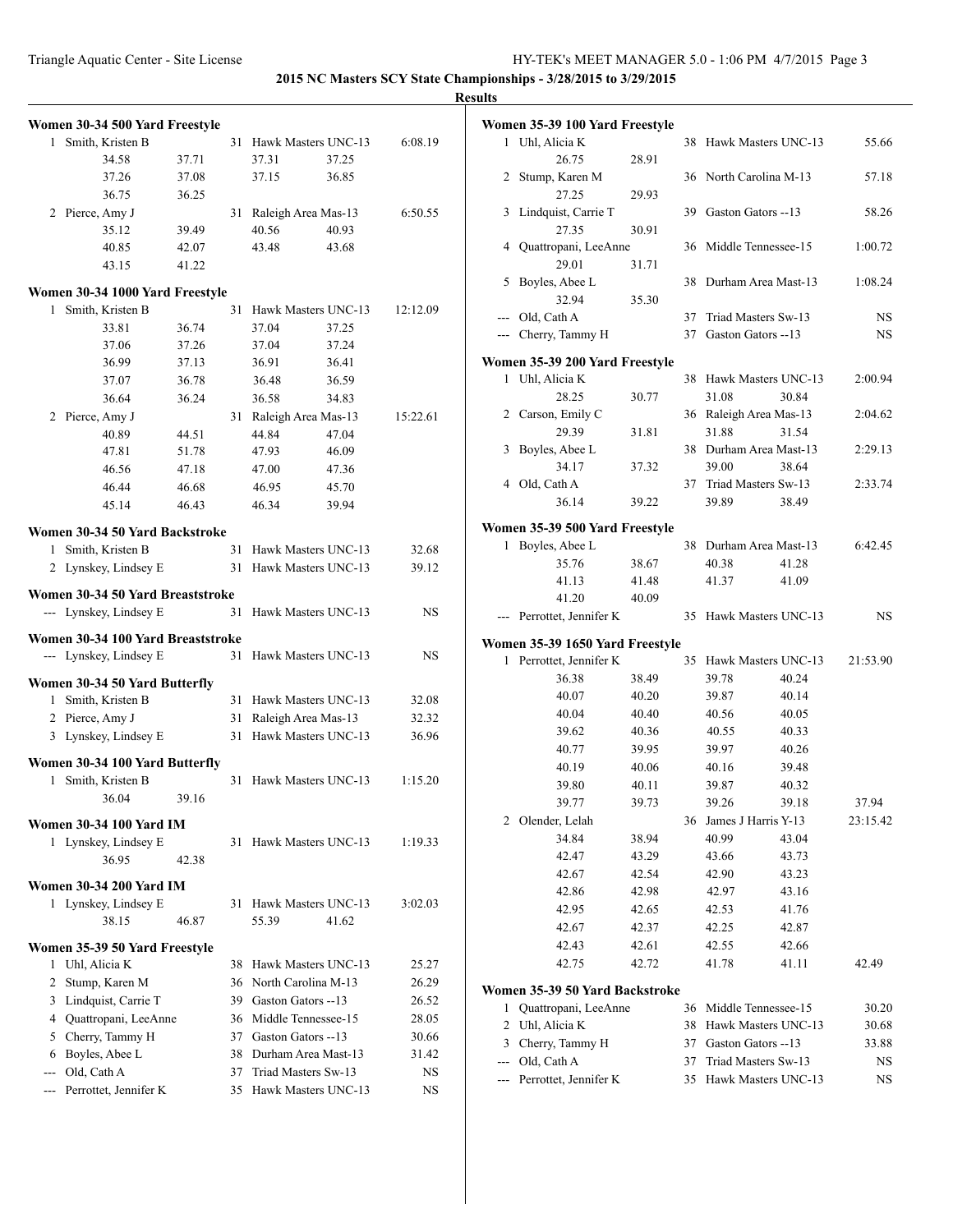### Triangle Aquatic Center - Site License HY-TEK's MEET MANAGER 5.0 - 1:06 PM 4/7/2015 Page 4

**2015 NC Masters SCY State Championships - 3/28/2015 to 3/29/2015**

|   | Women 35-39 100 Yard Backstroke             |       |    |                                                  |                |
|---|---------------------------------------------|-------|----|--------------------------------------------------|----------------|
|   | 1 Quattropani, LeeAnne                      |       |    | 36 Middle Tennessee-15                           | 1:06.26        |
|   | 32.15                                       | 34.11 |    |                                                  |                |
| 2 | Uhl, Alicia K                               |       | 38 | Hawk Masters UNC-13                              | 1:08.11        |
|   | 33.14                                       | 34.97 |    |                                                  |                |
| 3 | Old, Cath A                                 |       | 37 | Triad Masters Sw-13                              | 1:08.30        |
|   | 33.71                                       | 34.59 |    |                                                  |                |
| 4 | Perrottet, Jennifer K                       |       | 35 | Hawk Masters UNC-13                              | 1:08.55        |
|   | 33.77                                       | 34.78 |    |                                                  |                |
| 5 | Cherry, Tammy H                             |       |    | 37 Gaston Gators --13                            | 1:14.58        |
|   | 35.99                                       | 38.59 |    |                                                  |                |
|   | 6 Olender, Lelah                            |       | 36 | James J Harris Y-13                              | 1:15.95        |
|   | 36.69                                       | 39.26 |    |                                                  |                |
|   | Women 35-39 200 Yard Backstroke             |       |    |                                                  |                |
| 1 | Perrottet, Jennifer K                       |       |    | 35 Hawk Masters UNC-13                           | 2:23.49        |
|   | 33.71                                       | 35.39 |    | 37.23<br>37.16                                   |                |
|   | --- Old, Cath A                             |       | 37 | Triad Masters Sw-13                              | NS             |
|   |                                             |       |    |                                                  |                |
|   | Women 35-39 50 Yard Breaststroke            |       |    |                                                  |                |
| 1 | Stump, Karen M                              |       |    | 36 North Carolina M-13                           | 34.32          |
|   | 2 Quattropani, LeeAnne<br>3 Boyles, Abee L  |       |    | 36 Middle Tennessee-15                           | 38.04          |
|   |                                             |       | 38 | Durham Area Mast-13                              | 39.12          |
|   | Women 35-39 100 Yard Breaststroke           |       |    |                                                  |                |
| 1 | Uhl, Alicia K                               |       | 38 | Hawk Masters UNC-13                              | 1:12.60        |
|   | 34.49                                       | 38.11 |    |                                                  |                |
|   | 2 Boyles, Abee L                            |       |    | 38 Durham Area Mast-13                           | 1:25.99        |
|   | 40.95                                       | 45.04 |    |                                                  |                |
|   | Women 35-39 200 Yard Breaststroke           |       |    |                                                  |                |
| 1 | Boyles, Abee L                              |       |    | 38 Durham Area Mast-13                           | 3:09.93        |
|   | 42.49                                       | 47.81 |    | 50.75<br>48.88                                   |                |
|   |                                             |       |    |                                                  |                |
|   | Women 35-39 50 Yard Butterfly               |       |    |                                                  |                |
| 1 | Stump, Karen M                              |       |    | 36 North Carolina M-13                           | 27.75          |
|   | 2 Uhl, Alicia K                             |       |    | 38 Hawk Masters UNC-13                           | 28.25          |
|   | 3 Carson, Emily C<br>4 Quattropani, LeeAnne |       |    | 36 Raleigh Area Mas-13<br>36 Middle Tennessee-15 | 28.55<br>30.56 |
|   | 5 Cherry, Tammy H                           |       |    | 37 Gaston Gators --13                            | 32.74          |
|   |                                             |       |    | 38 Durham Area Mast-13                           | 35.70          |
| 6 | Boyles, Abee L                              |       |    |                                                  |                |
|   | Women 35-39 100 Yard Butterfly              |       |    |                                                  |                |
| 1 | Stump, Karen M                              |       |    | 36 North Carolina M-13                           | 1:03.03        |
|   | 29.04                                       | 33.99 |    |                                                  |                |
|   | 2 Carson, Emily C                           |       | 36 | Raleigh Area Mas-13                              | 1:03.15        |
|   | 29.32                                       | 33.83 |    |                                                  |                |
| 3 | Uhl, Alicia K                               |       | 38 | Hawk Masters UNC-13                              | 1:03.87        |
|   | 29.74                                       | 34.13 |    |                                                  |                |
|   | 4 Perrottet, Jennifer K                     |       | 35 | Hawk Masters UNC-13                              | 1:07.90        |
|   | 31.72                                       | 36.18 |    |                                                  |                |
|   | Women 35-39 200 Yard Butterfly              |       |    |                                                  |                |
| 1 | Carson, Emily C                             |       |    | 36 Raleigh Area Mas-13                           | 2:24.20        |
|   | 31.29                                       | 36.84 |    | 37.70<br>38.37                                   |                |
|   | --- Perrottet, Jennifer K                   |       |    | 35 Hawk Masters UNC-13                           | NS             |
|   |                                             |       |    |                                                  |                |
|   | <b>Women 35-39 100 Yard IM</b>              |       |    |                                                  |                |
| 1 | Uhl, Alicia K                               |       | 38 | Hawk Masters UNC-13                              | 1:03.66        |
|   | 29.96                                       | 33.70 |    |                                                  |                |
|   |                                             |       |    |                                                  |                |

| 2              | Stump, Karen M                 |         |    | 36 North Carolina M-13 | 1:04.86 |
|----------------|--------------------------------|---------|----|------------------------|---------|
|                | 30.08                          | 34.78   |    |                        |         |
| 3              | Carson, Emily C                |         |    | 36 Raleigh Area Mas-13 | 1:06.78 |
|                | 30.73                          | 36.05   |    |                        |         |
| 4              | Lindquist, Carrie T            |         | 39 | Gaston Gators --13     | 1:07.07 |
|                | 31.18                          | 35.89   |    |                        |         |
| 5              | Quattropani, LeeAnne           |         | 36 | Middle Tennessee-15    | 1:10.37 |
|                | 31.05                          | 39.32   |    |                        |         |
| 6              | Cherry, Tammy H                |         | 37 | Gaston Gators --13     | 1:16.76 |
|                | 38.06                          | 38.70   |    |                        |         |
| 7              | Olender, Lelah                 |         | 36 | James J Harris Y-13    | 1:17.87 |
|                | 36.09                          | 41.78   |    |                        |         |
| 8              | Boyles, Abee L                 |         | 38 | Durham Area Mast-13    | 1:19.45 |
|                | 38.87                          | 40.58   |    |                        |         |
|                |                                |         |    |                        |         |
|                | <b>Women 35-39 200 Yard IM</b> |         |    |                        |         |
| 1              | Uhl, Alicia K                  |         | 38 | Hawk Masters UNC-13    | 2:18.02 |
|                | 29.59                          | 1:17.04 |    | 31.39                  |         |
| 2              | Carson, Emily C                |         |    | 36 Raleigh Area Mas-13 | 2:22.18 |
|                | 30.47                          | 37.11   |    | 42.86<br>31.74         |         |
| 3              | Lindquist, Carrie T            |         |    | 39 Gaston Gators --13  | 2:29.68 |
|                | 31.46                          | 38.07   |    | 45.09<br>35.06         |         |
| 4              | Boyles, Abee L                 |         | 38 | Durham Area Mast-13    | 2:50.22 |
|                | 37.43                          | 48.00   |    | 46.32<br>38.47         |         |
|                | Women 40-44 50 Yard Freestyle  |         |    |                        |         |
| 1              | Braun, Erika L                 |         | 43 | Raleigh Area Mas-13    | 23.67   |
| $\overline{2}$ | Lindauer, Kerry                |         | 40 | SwimMAC Masters-13     | 24.14   |
| 3              | Buckley-Kornatz, Jennifer A    |         | 43 | Greensboro Swimm-13    | 26.60   |
|                | 4 Whitworth, Katie K           |         | 40 | North Carolina M-13    | 28.62   |
|                |                                |         | 43 | Raleigh Area Mas-13    | 29.17   |
|                | 5 Oversmith, Amy E             |         | 42 | Hawk Masters UNC-13    |         |
|                | 6 Brown, Misty                 |         |    |                        | 31.83   |
| 7              | Hannon, Martina V              |         | 44 | Mecklenburg Swim-13    | 31.85   |
| 8              | Morrison, Karen                |         | 44 | Raleigh Area Mas-13    | 32.14   |
| 9              | Terrill, Kimber                |         | 44 | UC13-13                | 40.23   |
|                | Women 40-44 100 Yard Freestyle |         |    |                        |         |
| 1              | Braun, Erika L                 |         | 43 | Raleigh Area Mas-13    | 51.54   |
|                | 25.03                          | 26.51   |    |                        |         |
| 2              | Lindauer, Kerry                |         | 40 | SwimMAC Masters-13     | 52.80   |
|                | 25.67                          | 27.13   |    |                        |         |
|                | 3 Buckley-Kornatz, Jennifer A  |         |    | 43 Greensboro Swimm-13 | 59.07   |
|                | 27.57                          | 31.50   |    |                        |         |
| 4              | Brown, Misty                   |         |    | 42 Hawk Masters UNC-13 | 1:09.20 |
|                | 32.47                          | 36.73   |    |                        |         |
|                | McKeown, Amy L                 |         |    | 40 North Carolina M-13 | NS      |
|                |                                |         |    |                        |         |
|                | Women 40-44 200 Yard Freestyle |         |    |                        |         |
| 1              | Lindauer, Kerry                |         |    | 40 SwimMAC Masters-13  | 1:59.70 |
|                | 27.52                          | 29.96   |    | 31.16<br>31.06         |         |
| 2              | Buckley-Kornatz, Jennifer A    |         |    | 43 Greensboro Swimm-13 | 2:14.45 |
|                | 30.06                          | 33.25   |    | 35.14<br>36.00         |         |
| 3              | Brown, Misty                   |         |    | 42 Hawk Masters UNC-13 | 2:32.92 |
|                | 36.14                          | 37.98   |    | 39.79<br>39.01         |         |
| 4              | Morrison, Karen                |         |    | 44 Raleigh Area Mas-13 | 2:37.21 |
|                | 35.96                          | 39.65   |    | 40.76<br>40.84         |         |
|                | McKeown, Amy L                 |         |    | 40 North Carolina M-13 | DNF     |
|                | Did not finish                 |         |    |                        |         |
|                | Whitworth, Katie K             |         |    | 40 North Carolina M-13 | NS      |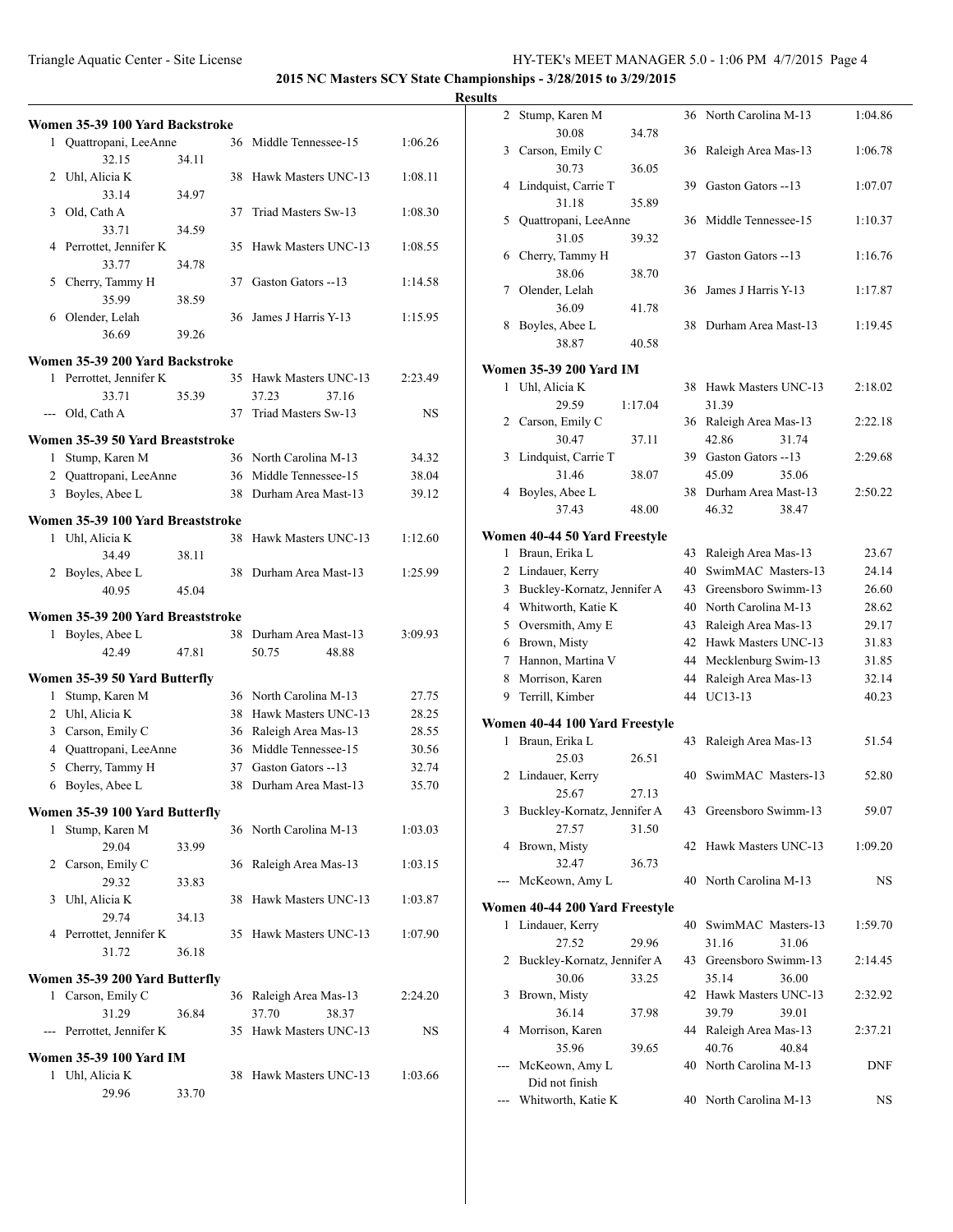|   | Women 40-44 500 Yard Freestyle                      |       |    |                        |       |            |
|---|-----------------------------------------------------|-------|----|------------------------|-------|------------|
| 1 | Bishop, Jessica L                                   |       |    | 40 North Carolina A-13 |       | 6:16.36    |
|   | 34.14                                               | 37.48 |    | 38.30                  | 38.51 |            |
|   | 38.51                                               | 38.22 |    | 38.27                  | 38.95 |            |
|   | 37.73                                               | 36.25 |    |                        |       |            |
| 2 | Brown, Misty                                        |       |    | 42 Hawk Masters UNC-13 |       | 6:52.91    |
|   | 36.30                                               | 39.10 |    | 41.09                  | 42.41 |            |
|   | 42.67                                               | 43.16 |    | 42.70                  | 42.41 |            |
|   | 42.48                                               | 40.59 |    |                        |       |            |
|   |                                                     |       |    |                        |       |            |
| 1 | Women 40-44 1000 Yard Freestyle<br>Oversmith, Amy E |       | 43 | Raleigh Area Mas-13    |       | 12:48.21   |
|   | 33.76                                               | 36.71 |    | 37.28                  | 38.00 |            |
|   | 38.42                                               | 38.64 |    | 38.82                  | 39.13 |            |
|   | 39.24                                               | 38.91 |    | 39.39                  | 39.18 |            |
|   | 38.94                                               | 39.25 |    | 38.91                  | 39.36 |            |
|   | 39.17                                               | 38.59 |    | 38.52                  | 37.99 |            |
|   | 2 Whitworth, Katie K                                |       |    | 40 North Carolina M-13 |       | 13:43.51   |
|   | 35.29                                               | 38.34 |    | 39.69                  | 40.81 |            |
|   | 41.13                                               | 41.16 |    | 41.83                  | 41.67 |            |
|   | 42.16                                               |       |    |                        |       |            |
|   | 42.33                                               | 42.40 |    | 41.90                  | 42.35 |            |
|   |                                                     | 41.94 |    | 42.34                  | 41.85 |            |
|   | 42.45                                               | 42.43 |    | 41.51                  | 39.93 |            |
| 3 | Brown, Misty                                        |       |    | 42 Hawk Masters UNC-13 |       | 14:07.54   |
|   | 37.81                                               | 40.91 |    | 42.16                  | 42.89 |            |
|   | 42.72                                               | 43.02 |    | 43.24                  | 43.60 |            |
|   | 42.91                                               | 43.04 |    | 43.64                  | 42.87 |            |
|   | 43.45                                               | 43.05 |    | 42.37                  | 43.04 |            |
|   | 43.02                                               | 42.04 |    | 42.22                  | 39.54 |            |
| 4 | Hannon, Martina V                                   |       | 44 | Mecklenburg Swim-13    |       | 14:54.72   |
|   | 38.14                                               | 41.46 |    | 43.09                  | 44.08 |            |
|   | 45.11                                               | 45.36 |    | 46.29                  | 45.62 |            |
|   | 45.78                                               | 45.97 |    | 47.16                  | 45.39 |            |
|   | 45.42                                               | 46.10 |    | 47.03                  | 45.56 |            |
|   | 44.97                                               | 45.34 |    | 45.11                  | 41.74 |            |
|   | McKeown, Amy L                                      |       |    | 40 North Carolina M-13 |       | <b>DNF</b> |
|   | Did not finish                                      |       |    |                        |       |            |
|   | Women 40-44 1650 Yard Freestyle                     |       |    |                        |       |            |
|   | 1 Bishop, Jessica L                                 |       |    | 40 North Carolina A-13 |       | 21:37.95   |
|   | 35.61                                               | 38.03 |    | 39.41                  | 40.27 |            |
|   | 40.41                                               | 39.71 |    | 39.82                  | 40.08 |            |
|   | 39.50                                               | 39.73 |    | 39.55                  | 39.49 |            |
|   | 39.48                                               | 39.90 |    | 39.93                  | 39.38 |            |
|   | 39.46                                               | 39.50 |    | 39.86                  | 39.59 |            |
|   | 39.51                                               | 39.28 |    | 39.59                  | 39.91 |            |
|   | 39.45                                               | 39.43 |    | 39.43                  | 39.94 |            |
|   | 39.27                                               | 39.30 |    | 39.29                  | 38.47 | 36.37      |
| 2 | Brown, Misty                                        |       | 42 | Hawk Masters UNC-13    |       | 23:37.71   |
|   | 38.08                                               | 41.31 |    | 43.27                  | 43.93 |            |
|   | 44.40                                               | 44.96 |    | 44.29                  | 44.72 |            |
|   | 44.72                                               | 44.91 |    | 44.82                  | 45.28 |            |
|   | 45.07                                               | 45.23 |    | 44.38                  | 45.15 |            |
|   | 45.01                                               | 44.84 |    | 44.29                  | 44.66 |            |
|   | 45.22                                               | 44.78 |    | 44.44                  | 44.40 |            |
|   | 44.80                                               | 44.82 |    | 44.85                  | 44.31 |            |
|   | 44.89                                               | 44.84 |    | 44.11                  | 42.93 |            |
|   |                                                     |       |    |                        |       |            |

|                | Women 40-44 50 Yard Backstroke    |       |    |                        |         |
|----------------|-----------------------------------|-------|----|------------------------|---------|
|                | 1 Braun, Erika L                  |       | 43 | Raleigh Area Mas-13    | 27.07   |
| $\overline{2}$ | McKeown, Amy L                    |       |    | 40 North Carolina M-13 | 41.65   |
|                | 3 Brown, Misty                    |       | 42 | Hawk Masters UNC-13    | 41.93   |
|                | Women 40-44 100 Yard Backstroke   |       |    |                        |         |
| 1              | Whitworth, Katie K                |       | 40 | North Carolina M-13    | 1:12.03 |
|                | 34.94                             | 37.09 |    |                        |         |
|                | 2 Oversmith, Amy E                |       | 43 | Raleigh Area Mas-13    | 1:12.78 |
|                | 35.69                             | 37.09 |    |                        |         |
| 3              | Hannon, Martina V                 |       | 44 | Mecklenburg Swim-13    | 1:21.84 |
|                | 41.07                             | 40.77 |    |                        |         |
| 4              | Morrison, Karen                   |       | 44 | Raleigh Area Mas-13    | 1:23.27 |
|                | 40.16                             | 43.11 |    |                        |         |
|                | 5 McKeown, Amy L                  |       | 40 | North Carolina M-13    | 1:26.20 |
|                | 42.32                             | 43.88 |    |                        |         |
|                | Women 40-44 200 Yard Backstroke   |       |    |                        |         |
|                | --- McKeown, Amy L                |       |    | 40 North Carolina M-13 | NS      |
|                | Women 40-44 50 Yard Breaststroke  |       |    |                        |         |
| $\mathbf{1}$   | Lindauer, Kerry                   |       | 40 | SwimMAC Masters-13     | 30.78   |
|                | 2 Braun, Erika L                  |       | 43 | Raleigh Area Mas-13    | 31.47   |
|                | 3 McKeown, Amy L                  |       | 40 | North Carolina M-13    | 46.20   |
| $\overline{4}$ | Terrill, Kimber                   |       | 44 | UC13-13                | 48.76   |
|                | Women 40-44 100 Yard Breaststroke |       |    |                        |         |
| 1              | Lindauer, Kerry                   |       | 40 | SwimMAC Masters-13     | 1:10.33 |
|                | 33.26                             | 37.07 |    |                        |         |
|                | 2 Killeen, Kimberly J             |       | 40 | North Carolina A-13    | 1:24.44 |
|                | 40.87                             | 43.57 |    |                        |         |
|                | --- Braun, Erika L                |       | 43 | Raleigh Area Mas-13    | NS      |
|                | --- McKeown, Amy L                |       | 40 | North Carolina M-13    | NS      |
|                |                                   |       |    |                        |         |
|                | Women 40-44 50 Yard Butterfly     |       |    |                        |         |
|                | 1 Braun, Erika L                  |       | 43 | Raleigh Area Mas-13    | 25.57   |
|                | 2 Lindauer, Kerry                 |       |    | 40 SwimMAC Masters-13  | 26.91   |
| 3              | Buckley-Kornatz, Jennifer A       |       |    | 43 Greensboro Swimm-13 | 30.29   |
|                | 4 Bishop, Jessica L               |       |    | 40 North Carolina A-13 | 33.59   |
| 5              | Brown, Misty                      |       | 42 | Hawk Masters UNC-13    | 39.26   |
|                | Women 40-44 100 Yard Butterfly    |       |    |                        |         |
|                | 1 Braun, Erika L                  |       |    | 43 Raleigh Area Mas-13 | 57.62   |
|                | 26.17                             | 31.45 |    |                        |         |
| 2              | Buckley-Kornatz, Jennifer A       |       | 43 | Greensboro Swimm-13    | 1:08.25 |
|                | 31.40                             | 36.85 |    |                        |         |
| 3              | Bishop, Jessica L                 |       | 40 | North Carolina A-13    | 1:13.96 |
|                | 34.92                             | 39.04 |    |                        |         |
| 4              | Hannon, Martina V                 |       |    | 44 Mecklenburg Swim-13 | 1:24.89 |
|                | 35.92                             | 48.97 |    |                        |         |
|                | Women 40-44 100 Yard IM           |       |    |                        |         |
| 1              | Braun, Erika L                    |       | 43 | Raleigh Area Mas-13    | 1:00.29 |
|                | 26.80                             | 33.49 |    |                        |         |
| 2              | Buckley-Kornatz, Jennifer A       |       | 43 | Greensboro Swimm-13    | 1:08.38 |
|                | 31.42                             | 36.96 |    |                        |         |
| 3              | Whitworth, Katie K                |       | 40 | North Carolina M-13    | 1:12.17 |
|                | 32.82                             | 39.35 |    |                        |         |
| 4              | Morrison, Karen                   |       | 44 | Raleigh Area Mas-13    | 1:21.90 |
|                | 37.35                             | 44.55 |    |                        |         |
|                |                                   |       |    |                        |         |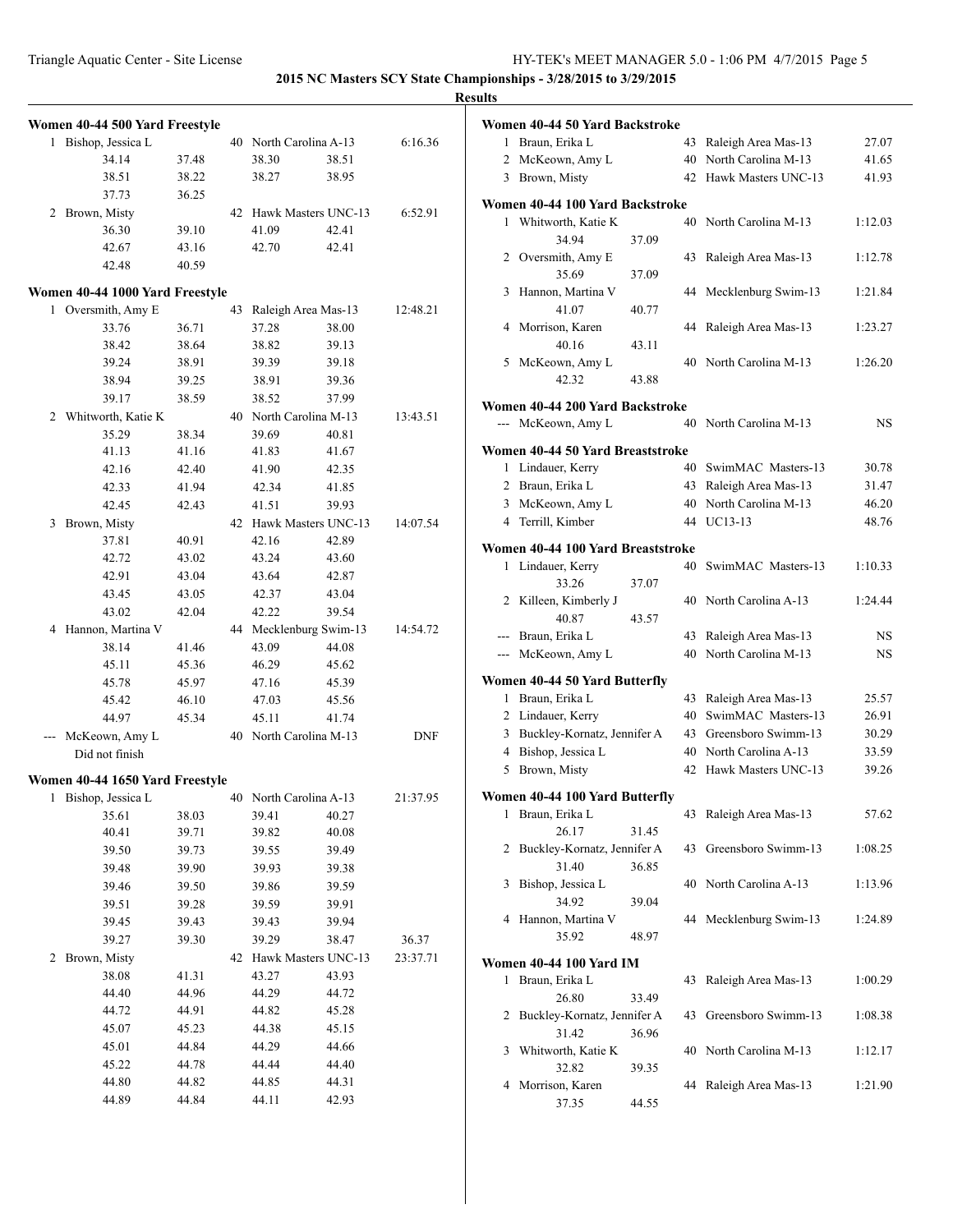### Triangle Aquatic Center - Site License HY-TEK's MEET MANAGER 5.0 - 1:06 PM 4/7/2015 Page 6

**2015 NC Masters SCY State Championships - 3/28/2015 to 3/29/2015**

| (Women 40-44 100 Yard IM)      |         |                                          |           |     | 5 Vella, Leanne                 |         |         | 45 Hawk Masters UNC-13 | 2:31.30   |
|--------------------------------|---------|------------------------------------------|-----------|-----|---------------------------------|---------|---------|------------------------|-----------|
| 5 Terrill, Kimber              |         | 44 UC13-13                               | 1:43.14   |     | 35.40                           | 38.88   | 39.21   | 37.81                  |           |
| 48.94                          | 54.20   |                                          |           |     | Williams Reid, Tori             |         |         | 46 Duke Aquatics-13    | 4:16.39   |
| --- Brown, Misty               |         | 42 Hawk Masters UNC-13                   | DQ        |     | 56.47                           | 1:06.68 | 1:09.69 | 1:03.55                |           |
| Out of sequence - IM           |         |                                          |           | --- | Casper, Juliet M                |         |         | 47 Grand Strand Mas-55 | <b>NS</b> |
| 42.10                          | 52.13   |                                          |           |     | --- Ballenger, Angie            |         |         | 45 Gaston Gators --13  | <b>NS</b> |
| --- McKeown, Amy L             |         | 40 North Carolina M-13                   | <b>NS</b> |     |                                 |         |         |                        |           |
|                                |         |                                          |           |     | Women 45-49 500 Yard Freestyle  |         |         |                        |           |
| Women 40-44 200 Yard IM        |         |                                          |           |     | 1 Maycock, Cary W               |         |         | 46 Greensboro Swimm-13 | 6:16.40   |
| 1 Buckley-Kornatz, Jennifer A  |         | 43 Greensboro Swimm-13                   | 2:37.59   |     | 33.75                           | 36.96   | 38.21   | 38.57                  |           |
| 32.06                          | 39.47   | 47.63<br>38.43                           |           |     | 38.28                           | 38.29   | 38.23   | 38.38                  |           |
| 2 Bishop, Jessica L            |         | 40 North Carolina A-13                   | 2:43.12   |     | 38.17                           | 37.56   |         |                        |           |
| 35.26                          | 41.88   | 50.57<br>35.41                           |           |     | 2 Hogan, Trish S                |         |         | 45 North Carolina A-13 | 6:30.72   |
| 3 Brown, Misty                 |         | 42 Hawk Masters UNC-13                   | 3:10.81   |     | 34.70                           | 38.81   | 39.66   | 39.72                  |           |
| 43.28                          | 51.45   | 55.82<br>40.26<br>40 North Carolina M-13 | <b>NS</b> |     | 40.17                           | 39.89   | 40.01   | 40.00                  |           |
| --- McKeown, Amy L             |         |                                          |           |     | 39.55                           | 38.21   |         |                        |           |
| Women 40-44 400 Yard IM        |         |                                          |           |     | 3 Williams Reid, Tori           |         |         | 46 Duke Aquatics-13    | 12:32.47  |
| 1 Bishop, Jessica L            |         | 40 North Carolina A-13                   | 5:50.58   |     | 59.64                           | 1:15.72 | 1:14.96 | 1:19.31                |           |
| 36.77                          | 41.93   | 44.73<br>45.58                           |           |     | 1:15.43                         | 1:18.00 | 1:22.42 | 1:18.31                |           |
| 51.99                          | 52.44   | 39.07<br>38.07                           |           |     | 1:19.56                         | 1:09.12 |         |                        |           |
| 2 Morrison, Karen              |         | 44 Raleigh Area Mas-13                   | 6:18.61   |     | --- Vella, Leanne               |         |         | 45 Hawk Masters UNC-13 | <b>NS</b> |
| 38.04                          | 47.49   | 48.82<br>51.47                           |           |     | Women 45-49 1000 Yard Freestyle |         |         |                        |           |
| 54.66                          | 54.65   | 41.95<br>41.53                           |           |     | 1 Williams, Heidi               |         |         | 46 Durham Area Mast-13 | 12:00.27  |
| --- Hannon, Martina V          |         | 44 Mecklenburg Swim-13                   | <b>NS</b> |     | 33.27                           | 36.16   | 36.50   | 36.47                  |           |
|                                |         |                                          |           |     | 36.56                           | 36.74   | 36.77   | 37.06                  |           |
| Women 45-49 50 Yard Freestyle  |         |                                          |           |     | 37.04                           | 37.04   | 35.63   | 35.51                  |           |
| 1 Wolff, Celia                 |         | 49 Fort Bragg Maste-13                   | 27.79     |     | 35.63                           | 35.80   | 35.74   | 35.83                  |           |
| 2 Maycock, Cary W              |         | 46 Greensboro Swimm-13                   | 28.08     |     | 36.13                           | 36.23   | 35.54   | 34.62                  |           |
| 3 Fuss, Karen K                |         | 49 Grand Strand Mas-55                   | 28.47     |     | 2 Salazar, Lynn                 |         |         | 48 North Carolina M-13 | 13:02.97  |
| 4 Williams, Heidi              |         | 46 Durham Area Mast-13                   | 28.57     |     | 35.61                           | 38.34   | 39.61   | 39.52                  |           |
| 5 Ballenger, Angie             |         | 45 Gaston Gators --13                    | 28.85     |     | 39.44                           | 38.96   | 39.16   | 39.16                  |           |
| 6 Vella, Leanne                |         | 45 Hawk Masters UNC-13                   | 31.07     |     | 39.40                           | 39.72   | 39.94   | 39.62                  |           |
| 7 Casper, Juliet M             |         | 47 Grand Strand Mas-55                   | 40.34     |     | 39.55                           | 39.38   | 39.96   | 39.77                  |           |
| 8 Williams Reid, Tori          |         | 46 Duke Aquatics-13                      | 49.53     |     | 39.35                           | 40.18   | 39.38   | 36.92                  |           |
| Women 45-49 100 Yard Freestyle |         |                                          |           |     | 3 Hogan, Trish S                |         |         | 45 North Carolina A-13 | 13:22.51  |
| 1 Maycock, Cary W              |         | 46 Greensboro Swimm-13                   | 1:01.73   |     | 35.44                           | 39.17   | 40.05   | 40.75                  |           |
| 29.62                          | 32.11   |                                          |           |     | 40.64                           | 40.84   | 40.25   | 40.80                  |           |
| 2 Ballenger, Angie             |         | 45 Gaston Gators --13                    | 1:03.96   |     | 40.73                           | 40.65   | 40.75   | 40.80                  |           |
| 30.56                          | 33.40   |                                          |           |     | 40.96                           | 41.06   | 40.54   | 40.37                  |           |
| 3 Fuss, Karen K                |         | 49 Grand Strand Mas-55                   | 1:03.99   |     | 40.38                           | 40.16   | 40.00   | 38.17                  |           |
| 30.14                          | 33.85   |                                          |           |     | 4 Vella, Leanne                 |         |         | 45 Hawk Masters UNC-13 | 14:01.63  |
| 4 Vella, Leanne                |         | 45 Hawk Masters UNC-13                   | 1:07.72   |     | 39.65                           | 42.95   | 43.07   | 43.36                  |           |
| 32.46                          | 35.26   |                                          |           |     | 42.74                           | 42.91   | 43.35   | 42.50                  |           |
| 5 Casper, Juliet M             |         | 47 Grand Strand Mas-55                   | 1:36.26   |     | 42.95                           | 42.67   | 42.90   | 41.88                  |           |
| 45.52                          | 50.74   |                                          |           |     | 42.48                           | 42.28   | 41.95   | 42.02                  |           |
| 6 Williams Reid, Tori          |         | 46 Duke Aquatics-13                      | 2:01.60   |     | 41.64                           | 41.61   | 42.08   | 36.64                  |           |
| 55.71                          | 1:05.89 |                                          |           |     | 5 Williams Reid, Tori           |         |         | 46 Duke Aquatics-13    | 24:16.95  |
|                                |         |                                          |           |     | 58.10                           | 1:09.70 | 1:10.85 | 1:12.17                |           |
| Women 45-49 200 Yard Freestyle |         |                                          |           |     | 1:12.88                         | 1:15.65 | 1:14.88 | 1:14.82                |           |
| 1 Williams, Heidi              |         | 46 Durham Area Mast-13                   | 2:10.76   |     | 1:14.58                         | 1:15.76 | 1:16.36 | 1:14.94                |           |
| 30.52                          | 32.98   | 33.76<br>33.50                           |           |     | 1:13.67                         | 1:10.86 | 1:14.86 | 1:14.93                |           |
| 2 Maycock, Cary W              |         | 46 Greensboro Swimm-13                   | 2:16.35   |     |                                 |         |         |                        |           |
| 31.29                          | 33.98   | 35.35<br>35.73                           |           |     | 1:14.82                         | 1:12.63 | 1:14.36 | 1:10.13                |           |
| 3 Fuss, Karen K                |         | 49 Grand Strand Mas-55                   | 2:22.71   |     |                                 |         |         |                        |           |
| 33.34                          | 35.36   | 37.30<br>36.71                           |           |     |                                 |         |         |                        |           |
| 4 Hogan, Trish S               |         | 45 North Carolina A-13                   | 2:25.41   |     |                                 |         |         |                        |           |
| 33.52                          | 36.49   | 37.94<br>37.46                           |           |     |                                 |         |         |                        |           |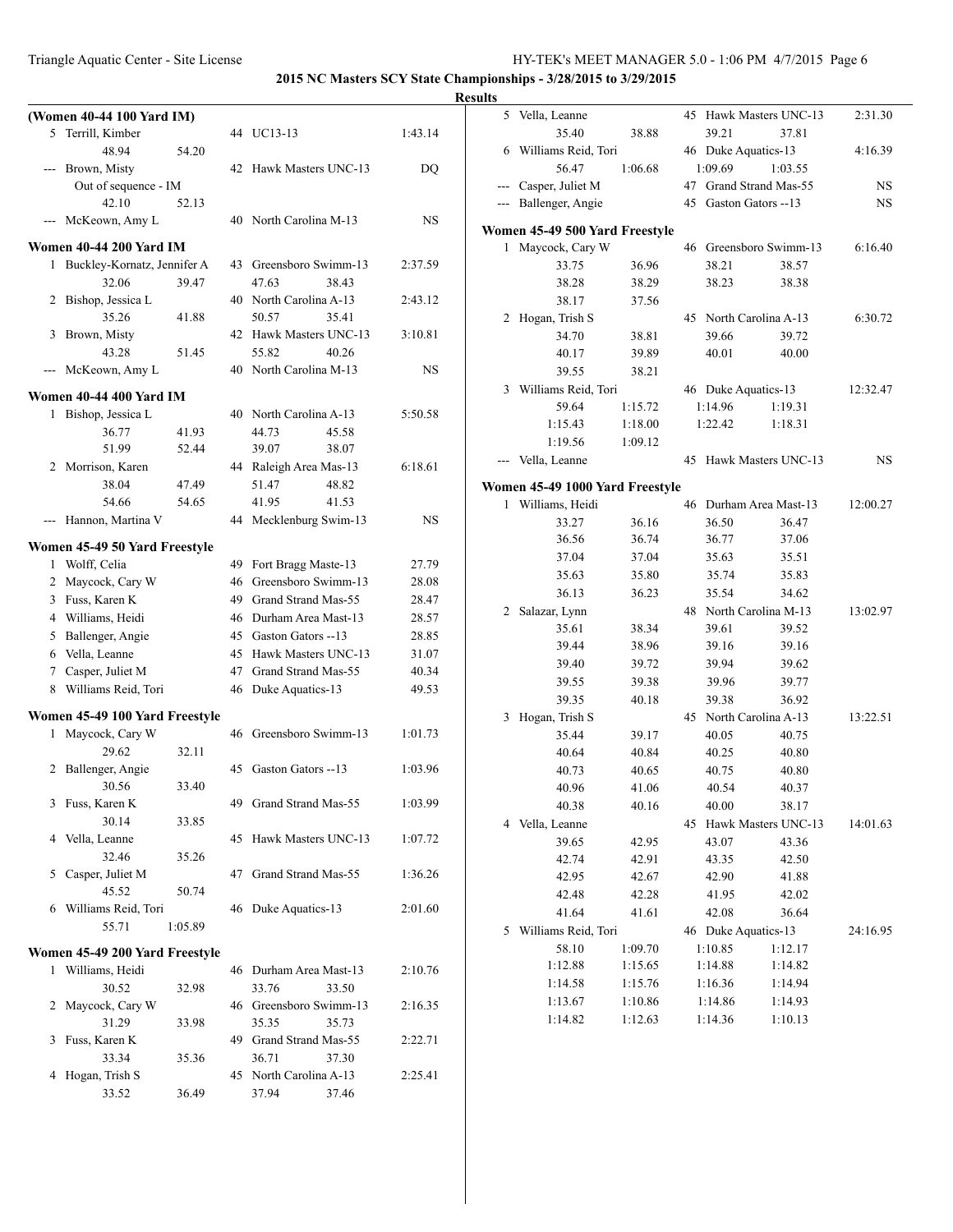|   | Women 45-49 1650 Yard Freestyle |       |    |                        |                     |          |
|---|---------------------------------|-------|----|------------------------|---------------------|----------|
| 1 | Williams, Heidi                 |       | 46 |                        | Durham Area Mast-13 | 19:51.94 |
|   | 32.00                           | 33.74 |    | 34.34                  | 34.80               |          |
|   | 34.91                           | 34.85 |    | 35.07                  | 35.26               |          |
|   | 35.29                           | 35.82 |    | 35.84                  | 36.10               |          |
|   | 36.07                           | 36.26 |    | 36.80                  | 37.04               |          |
|   | 36.74                           | 37.06 |    | 36.95                  | 37.22               |          |
|   | 37.46                           | 36.54 |    | 38.07                  | 37.44               |          |
|   | 36.97                           | 37.02 |    | 37.03                  | 36.69               |          |
|   | 37.18                           | 37.04 |    | 36.60                  | 36.33               | 35.41    |
| 2 | Salazar, Lynn                   |       | 48 |                        | North Carolina M-13 | 21:31.04 |
|   | 33.34                           | 36.07 |    | 37.94                  | 38.46               |          |
|   | 38.55                           | 38.84 |    | 39.41                  | 39.23               |          |
|   | 39.25                           | 39.12 |    | 39.42                  | 39.67               |          |
|   | 39.50                           | 39.42 |    | 39.76                  | 39.89               |          |
|   | 39.85                           | 39.31 |    | 39.84                  | 40.01               |          |
|   | 40.04                           | 39.69 |    | 39.93                  | 39.83               |          |
|   | 39.66                           | 39.87 |    | 39.90                  | 39.95               |          |
|   | 39.42                           | 39.85 |    | 39.59                  | 39.15               | 37.28    |
| 3 | Maycock, Cary W                 |       | 46 |                        | Greensboro Swimm-13 | 21:37.64 |
|   | 34.36                           | 37.53 |    | 39.10                  | 40.04               |          |
|   | 39.89                           | 40.22 |    | 39.82                  | 40.11               |          |
|   | 40.19                           | 39.88 |    | 40.08                  | 39.80               |          |
|   | 39.72                           | 39.81 |    | 40.30                  | 39.86               |          |
|   | 39.93                           | 40.28 |    | 39.98                  | 39.75               |          |
|   | 39.45                           | 39.49 |    | 39.85                  | 39.37               |          |
|   | 39.40                           | 39.35 |    | 39.19                  | 39.24               |          |
|   | 39.23                           | 38.74 |    | 38.58                  | 38.71               | 36.39    |
| 4 | Hogan, Trish S                  |       |    | 45 North Carolina A-13 |                     | 22:11.48 |
|   | 35.40                           | 39.26 |    | 39.96                  | 40.31               |          |
|   | 40.44                           | 40.59 |    | 40.30                  | 40.30               |          |
|   | 40.66                           | 40.86 |    | 40.54                  | 40.36               |          |
|   | 40.99                           | 40.70 |    | 41.10                  | 40.69               |          |
|   | 41.07                           | 40.60 |    | 40.73                  | 40.87               |          |
|   | 40.05                           | 40.52 |    | 40.95                  | 40.56               |          |
|   | 40.61                           | 40.48 |    | 41.09                  | 40.98               |          |
|   | 41.26                           | 40.85 |    | 39.96                  | 39.71               | 38.73    |
| 5 | Vella, Leanne                   |       | 45 |                        | Hawk Masters UNC-13 | 23:05.02 |
|   | 39.79                           | 43.46 |    | 44.14                  | 43.40               |          |
|   | 43.87                           | 43.81 |    | 42.04                  | 42.41               |          |
|   | 42.32                           | 42.40 |    | 42.37                  | 41.94               |          |
|   | 42.48                           | 41.91 |    | 42.27                  | 42.17               |          |
|   | 42.05                           | 40.87 |    | 43.04                  | 40.35               |          |
|   | 41.71                           | 42.02 |    | 41.71                  | 41.58               |          |
|   | 41.21                           | 41.59 |    | 41.66                  | 41.85               |          |
|   | 41.60                           | 41.43 |    | 41.37                  | 41.87               | 38.33    |
|   |                                 |       |    |                        |                     |          |
|   | Women 45-49 50 Yard Backstroke  |       |    |                        |                     |          |
| 1 | Wolff, Celia                    |       | 49 |                        | Fort Bragg Maste-13 | 32.04    |
| 2 | Cleven, Detra R                 |       | 46 |                        | Kingsport Aquati-15 | 33.25    |
| 3 | Ballenger, Angie                |       |    | 45 Gaston Gators --13  |                     | 34.31    |
| 4 | Hogan, Trish S                  |       | 45 |                        | North Carolina A-13 | 36.27    |
| 5 | Fuss, Karen K                   |       | 49 |                        | Grand Strand Mas-55 | 36.33    |
| 6 | Casper, Juliet M                |       | 47 |                        | Grand Strand Mas-55 | 49.79    |
|   | Women 45-49 100 Yard Backstroke |       |    |                        |                     |          |
| 1 | Wolff, Celia                    |       | 49 |                        | Fort Bragg Maste-13 | 1:10.71  |
|   | 33.83                           | 36.88 |    |                        |                     |          |

| <b>Results</b> |                                   |         |    |                        |         |
|----------------|-----------------------------------|---------|----|------------------------|---------|
|                | 2 Hogan, Trish S                  |         |    | 45 North Carolina A-13 | 1:15.08 |
|                | 37.06                             | 38.02   |    |                        |         |
|                | 3 Casper, Juliet M                |         |    | 47 Grand Strand Mas-55 | 1:50.21 |
|                | 55.05                             | 55.16   |    |                        |         |
|                | Women 45-49 200 Yard Backstroke   |         |    |                        |         |
| 1              | Hogan, Trish S                    |         | 45 | North Carolina A-13    | 2:40.18 |
|                | 37.86                             | 39.95   |    | 41.48<br>40.89         |         |
|                | 2 Wolff, Celia                    |         |    | 49 Fort Bragg Maste-13 | 2:42.62 |
|                | 36.33                             | 40.53   |    | 42.56<br>43.20         |         |
|                | 3 Maycock, Cary W                 |         |    | 46 Greensboro Swimm-13 | 2:50.01 |
|                | 41.67                             | 42.95   |    | 43.30<br>42.09         |         |
|                | Women 45-49 50 Yard Breaststroke  |         |    |                        |         |
| 1              | Ballenger, Angie                  |         | 45 | Gaston Gators --13     | 36.66   |
|                | 2 Maycock, Cary W                 |         |    | 46 Greensboro Swimm-13 | 38.54   |
|                | 3 Wolff, Celia                    |         |    | 49 Fort Bragg Maste-13 | 39.90   |
|                | 4 Casper, Juliet M                |         |    | 47 Grand Strand Mas-55 | 53.18   |
|                | 5 Williams Reid, Tori             |         |    | 46 Duke Aquatics-13    | 56.13   |
|                |                                   |         |    |                        |         |
|                | Women 45-49 100 Yard Breaststroke |         |    |                        |         |
| $\mathbf{1}$   | Ballenger, Angie                  |         |    | 45 Gaston Gators --13  | 1:19.53 |
|                | 37.37                             | 42.16   |    |                        |         |
|                | 2 Williams Reid, Tori             |         |    | 46 Duke Aquatics-13    | 2:00.21 |
|                | 58.43                             | 1:01.78 |    |                        |         |
|                | 3 Casper, Juliet M                |         |    | 47 Grand Strand Mas-55 | 2:04.02 |
|                | 1:00.45                           | 1:03.57 |    |                        |         |
|                | Women 45-49 200 Yard Breaststroke |         |    |                        |         |
| 1              | Ballenger, Angie                  |         |    | 45 Gaston Gators --13  | 2:54.71 |
|                | 39.53                             | 43.98   |    | 45.42<br>45.78         |         |
|                | --- Williams Reid, Tori           |         |    | 46 Duke Aquatics-13    | DQ      |
|                | One hand touch                    |         |    |                        |         |
|                | 1:00.37                           | 1:05.94 |    | 1:06.82<br>1:04.67     |         |
|                | Women 45-49 50 Yard Butterfly     |         |    |                        |         |
|                | 1 Wolff, Celia                    |         |    | 49 Fort Bragg Maste-13 | 29.56   |
|                | 2 Cleven, Detra R                 |         |    | 46 Kingsport Aquati-15 | 29.60   |
|                | 3 Ballenger, Angie                |         |    | 45 Gaston Gators --13  | 32.61   |
|                |                                   |         | 49 | Grand Strand Mas-55    |         |
|                | 4 Fuss, Karen K                   |         |    |                        | 33.00   |
|                | 5 Vella, Leanne                   |         |    | 45 Hawk Masters UNC-13 | 37.58   |
|                | Women 45-49 100 Yard Butterfly    |         |    |                        |         |
|                | 1 Fuss, Karen K                   |         |    | 49 Grand Strand Mas-55 | 1:14.96 |
|                | 34.64                             | 40.32   |    |                        |         |
|                | <b>Women 45-49 100 Yard IM</b>    |         |    |                        |         |
|                | 1 Wolff, Celia                    |         |    | 49 Fort Bragg Maste-13 | 1:12.60 |
|                | 31.82                             | 40.78   |    |                        |         |
|                | 2 Ballenger, Angie                |         |    | 45 Gaston Gators --13  | 1:12.71 |
|                | 33.85                             | 38.86   |    |                        |         |
|                |                                   |         |    |                        |         |
|                | <b>Women 45-49 200 Yard IM</b>    |         |    |                        |         |
| $\mathbf{1}$   | Cleven, Detra R                   |         |    | 46 Kingsport Aquati-15 | 2:34.22 |
|                | 31.60                             | 40.63   |    | 45.58<br>36.41         |         |
|                | 2 Maycock, Cary W                 |         |    | 46 Greensboro Swimm-13 | 2:45.02 |
|                | 35.54                             | 43.34   |    | 49.10<br>37.04         |         |
|                |                                   |         |    |                        |         |
|                | <b>Women 45-49 400 Yard IM</b>    |         |    |                        |         |
|                | 1 Williams, Heidi                 |         |    | 46 Durham Area Mast-13 | 5:29.35 |
|                | 34.27                             | 41.78   |    | 44.54<br>43.37         |         |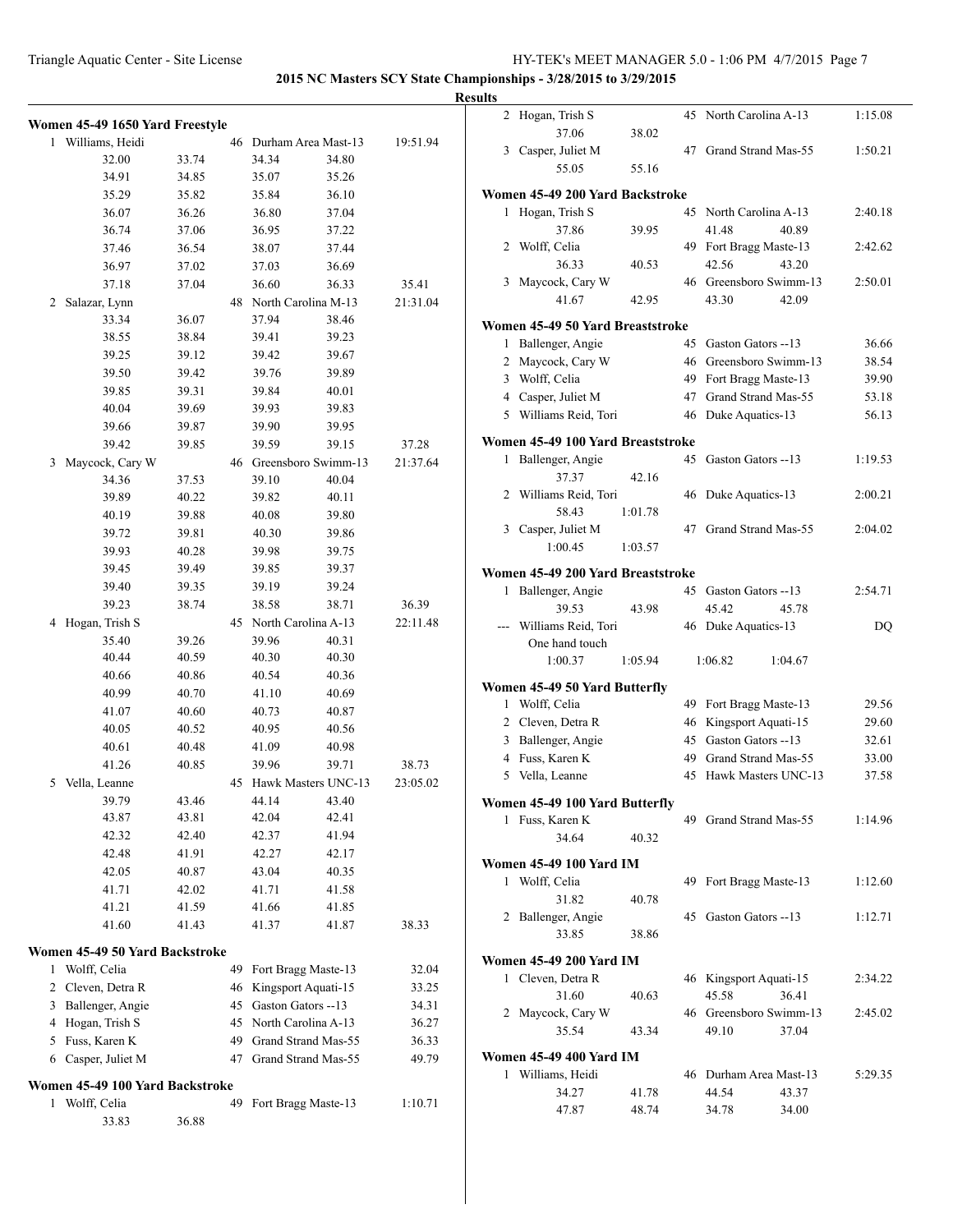|                |                                                      |       |                        |                        |           | <b>Results</b> |
|----------------|------------------------------------------------------|-------|------------------------|------------------------|-----------|----------------|
|                | (Women 45-49 400 Yard IM)                            |       |                        |                        |           | Wo             |
|                | 2 Maycock, Cary W                                    |       |                        | 46 Greensboro Swimm-13 | 5:49.19   |                |
|                | 2:07.01                                              | 45.81 |                        |                        |           |                |
|                | 50.56                                                |       |                        | 38.12                  |           |                |
|                | Women 50-54 50 Yard Freestyle                        |       |                        |                        |           |                |
|                | 1 Waters, Amy                                        |       | 53 North Carolina M-13 |                        | 30.09     |                |
|                | 2 Barrell, Sharon M                                  |       | 53 Durham Area Mast-13 |                        | 30.73     |                |
|                | 3 Pawlowski, Kathy                                   |       |                        | 53 Hawk Masters UNC-13 | 33.32     |                |
|                | 4 Rehanek, Rhonda G                                  |       | 51 Grand Strand Mas-55 |                        | 36.30     |                |
|                | --- Gregory, Carol M                                 |       | 50 UC13-13             |                        | <b>NS</b> |                |
|                |                                                      |       |                        |                        |           |                |
|                | Women 50-54 100 Yard Freestyle<br>1 Quillen, Diane E |       |                        | 51 Greensboro Swimm-13 | 1:05.98   | Wo             |
|                | 31.81                                                | 34.17 |                        |                        |           |                |
|                | 2 Eagle, Lisa                                        |       | 50 ECAM                |                        | 1:07.32   |                |
|                | 32.22                                                | 35.10 |                        |                        |           |                |
| 3              | Pawlowski, Kathy                                     |       |                        | 53 Hawk Masters UNC-13 | 1:11.40   |                |
|                | 34.69                                                | 36.71 |                        |                        |           | Wo             |
| $---$          | Gregory, Carol M                                     |       | 50 UC13-13             |                        | <b>NS</b> |                |
| $\overline{a}$ | Rehanek, Rhonda G                                    |       | 51 Grand Strand Mas-55 |                        | NS        |                |
|                |                                                      |       |                        |                        |           |                |
|                | Women 50-54 200 Yard Freestyle                       |       |                        |                        |           |                |
|                | 1 Quillen, Diane E                                   |       |                        | 51 Greensboro Swimm-13 | 2:24.53   |                |
|                | 33.50                                                | 36.66 | 37.65                  | 36.72                  |           |                |
| 2              | Eagle, Lisa                                          |       | 50 ECAM                |                        | 2:29.15   |                |
|                | 33.41                                                | 37.02 | 39.34                  | 39.38                  |           |                |
|                | 3 Pawlowski, Kathy                                   |       |                        | 53 Hawk Masters UNC-13 | 2:35.63   | Wo             |
|                | 36.40                                                | 39.28 | 39.76                  | 40.19                  |           |                |
|                | Women 50-54 500 Yard Freestyle                       |       |                        |                        |           |                |
|                | 1 Quillen, Diane E                                   |       |                        | 51 Greensboro Swimm-13 | 6:30.59   |                |
|                | 35.09                                                | 38.89 | 39.61                  | 40.10                  |           |                |
|                | 40.27                                                | 40.02 | 40.03                  | 39.09                  |           | W <sub>0</sub> |
|                | 39.53                                                | 37.96 |                        |                        |           |                |
| 2              | Eagle, Lisa                                          |       | 50 ECAM                |                        | 6:34.66   |                |
|                | 34.61                                                | 37.10 | 38.85                  | 39.62                  |           |                |
|                | 40.65                                                | 40.96 | 40.65                  | 41.12                  |           |                |
|                | 40.80                                                | 40.30 |                        |                        |           | Wo             |
| 3              | Pawlowski, Kathy                                     |       |                        | 53 Hawk Masters UNC-13 | 6:58.09   |                |
|                | 37.58                                                | 41.30 | 42.69 43.21            |                        |           |                |
|                | 42.86                                                | 43.11 | 42.52                  | 42.60                  |           |                |
|                | 42.10                                                | 40.12 |                        |                        |           |                |
|                | Women 50-54 1000 Yard Freestyle                      |       |                        |                        |           |                |
| 1              | Eagle, Lisa                                          |       | 50 ECAM                |                        | 13:30.18  | Wo             |
|                | 35.97                                                | 37.94 | 39.58                  | 40.03                  |           |                |
|                | 40.38                                                | 40.99 | 40.93                  | 40.92                  |           |                |
|                | 41.52                                                | 41.08 | 41.16                  | 41.09                  |           |                |
|                | 41.37                                                | 41.18 | 41.04                  | 41.04                  |           | Wo             |
|                | 41.22                                                | 41.31 | 41.57                  | 39.86                  |           |                |
| 2              | Pawlowski, Kathy                                     |       |                        | 53 Hawk Masters UNC-13 | 14:01.01  |                |
|                | 37.15                                                | 40.98 | 41.93                  | 41.86                  |           | W <sub>0</sub> |
|                | 42.37                                                | 42.68 | 42.31                  | 42.43                  |           |                |
|                | 42.43                                                | 42.95 | 42.51                  | 42.70                  |           |                |
|                | 42.81                                                | 42.64 | 42.78                  | 43.00                  |           |                |
|                | 42.83                                                | 42.70 | 41.77                  | 40.18                  |           |                |
|                |                                                      |       |                        |                        |           |                |

|              | Women 50-54 1650 Yard Freestyle   |         |    |                        |                |          |
|--------------|-----------------------------------|---------|----|------------------------|----------------|----------|
| 1            | Eagle, Lisa                       |         | 50 | <b>ECAM</b>            |                | 22:22.82 |
|              | 36.03                             | 38.14   |    | 39.22                  | 39.77          |          |
|              | 40.16<br>41.05                    | 40.54   |    | 40.79<br>40.71         | 40.82<br>40.65 |          |
|              |                                   | 40.72   |    | 40.81                  | 44.86          |          |
|              | 40.69                             | 40.74   |    |                        |                |          |
|              | 40.43                             | 41.01   |    | 40.96                  | 41.01          |          |
|              | 40.86                             | 41.27   |    | 41.07                  | 41.29          |          |
|              | 41.26                             | 40.75   |    | 40.94                  | 41.64          |          |
|              | 41.47                             | 41.46   |    | 41.47                  | 41.12          | 39.11    |
|              | Women 50-54 50 Yard Backstroke    |         |    |                        |                |          |
| 1            | Eagle, Lisa                       |         | 50 | <b>ECAM</b>            |                | 38.60    |
|              | 2 Pawlowski, Kathy                |         | 53 | Hawk Masters UNC-13    |                | 42.16    |
|              | --- Gregory, Carol M              |         | 50 | UC13-13                |                | NS       |
|              | --- Rehanek, Rhonda G             |         | 51 | Grand Strand Mas-55    |                | NS       |
|              | Women 50-54 100 Yard Backstroke   |         |    |                        |                |          |
| 1            | Barrell, Sharon M                 |         | 53 | Durham Area Mast-13    |                | 1:20.35  |
|              | 38.35                             | 42.00   |    |                        |                |          |
| 2            | Eagle, Lisa                       |         | 50 | ECAM                   |                | 1:24.04  |
|              | 40.44                             | 43.60   |    |                        |                |          |
| 3            | Gregory, Carol M                  |         | 50 | UC13-13                |                | 1:29.92  |
|              | 43.86                             | 46.06   |    |                        |                |          |
|              | 4 Pawlowski, Kathy                |         | 53 | Hawk Masters UNC-13    |                | 1:30.61  |
|              | 44.95                             | 45.66   |    |                        |                |          |
|              |                                   |         |    |                        |                |          |
|              | Women 50-54 200 Yard Backstroke   |         |    |                        |                |          |
| $\mathbf{1}$ | Pawlowski, Kathy                  |         | 53 | Hawk Masters UNC-13    |                | 3:08.36  |
|              | 46.77                             | 48.71   |    | 47.05                  | 45.83          |          |
| ---          | Gregory, Carol M                  |         |    | 50 UC13-13             |                | NS       |
|              | Women 50-54 50 Yard Breaststroke  |         |    |                        |                |          |
| 1            | Quillen, Diane E                  |         | 51 | Greensboro Swimm-13    |                | 38.42    |
|              | 2 Waters, Amy                     |         | 53 | North Carolina M-13    |                | 39.35    |
| 3            | Eagle, Lisa                       |         |    | 50 ECAM                |                | 40.88    |
|              | 4 Rehanek, Rhonda G               |         | 51 | Grand Strand Mas-55    |                | 49.17    |
|              |                                   |         |    |                        |                |          |
|              | Women 50-54 100 Yard Breaststroke |         |    |                        |                |          |
| 1            | Quillen, Diane E                  |         | 51 | Greensboro Swimm-13    |                | 1:27.26  |
|              | 41.11                             | 46.15   |    |                        |                |          |
|              | 2 Eagle, Lisa                     |         |    | 50 ECAM                |                | 1:27.51  |
|              | 41.49                             | 46.02   |    |                        |                |          |
|              | --- Rehanek, Rhonda G             |         |    | 51 Grand Strand Mas-55 |                | NS       |
|              | Women 50-54 200 Yard Breaststroke |         |    |                        |                |          |
|              | 1 Rehanek, Rhonda G               |         | 51 | Grand Strand Mas-55    |                | 4:11.37  |
|              | 52.91                             | 1:03.24 |    | 1:10.55                | 1:04.67        |          |
|              |                                   |         |    |                        |                |          |
|              | Women 50-54 50 Yard Butterfly     |         |    |                        |                |          |
| 1            | Quillen, Diane E                  |         | 51 | Greensboro Swimm-13    |                | 33.18    |
|              | 2 Eagle, Lisa                     |         |    | 50 ECAM                |                | 35.24    |
|              | Women 50-54 100 Yard IM           |         |    |                        |                |          |
| 1            | Quillen, Diane E                  |         | 51 | Greensboro Swimm-13    |                | 1:15.73  |
|              | 35.72                             | 40.01   |    |                        |                |          |
|              | 2 Gregory, Carol M                |         |    | 50 UC13-13             |                | 1:31.11  |
|              | 42.94                             | 48.17   |    |                        |                |          |
|              | Waters, Amy                       |         |    | 53 North Carolina M-13 |                | NS       |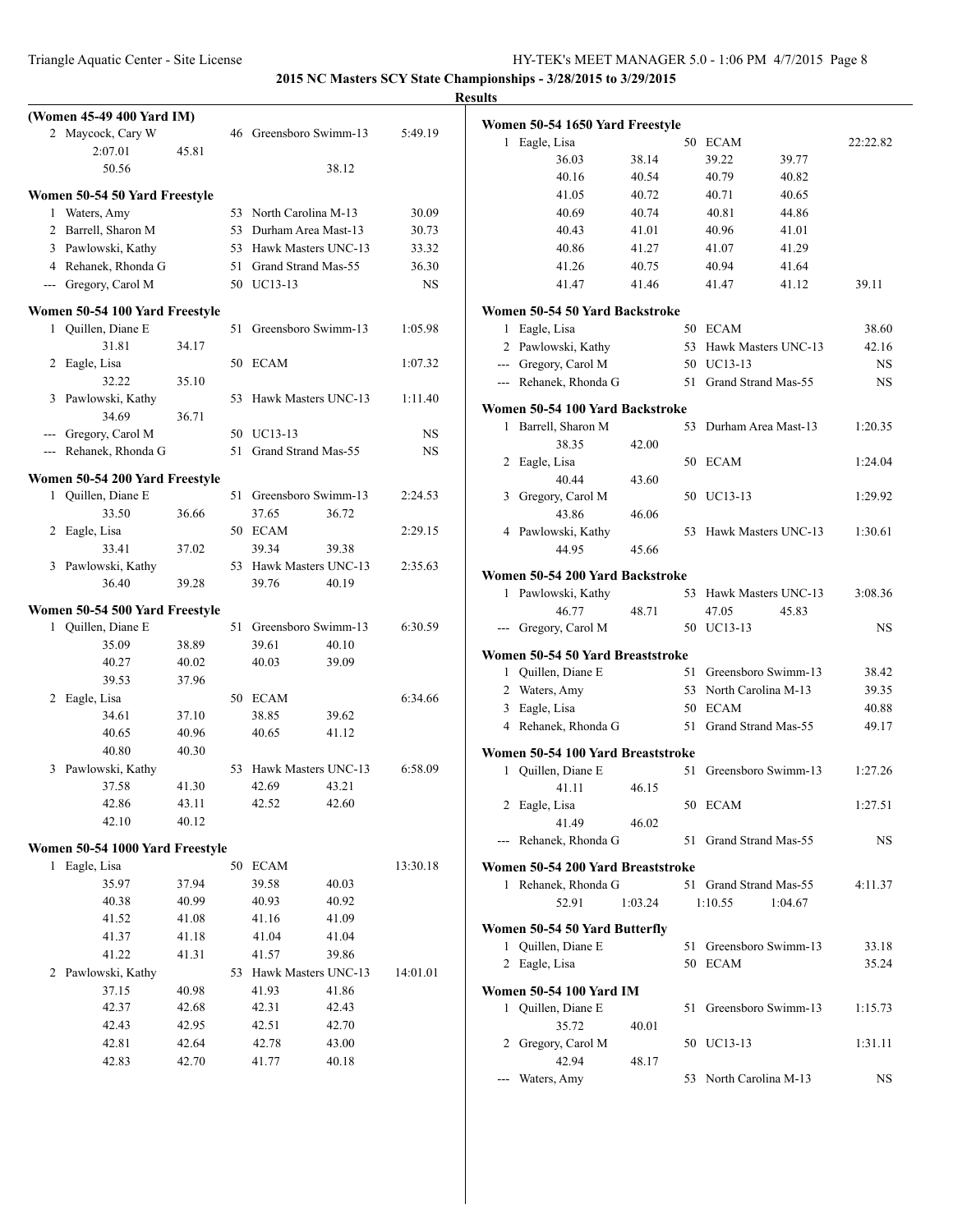**2015 NC Masters SCY State Championships - 3/28/2015 to 3/29/2015**

| <b>Women 50-54 200 Yard IM</b>  |       |                        |            | Women 55-59 50 Yard Backstroke    |       |                        |         |
|---------------------------------|-------|------------------------|------------|-----------------------------------|-------|------------------------|---------|
| 1 Quillen, Diane E              |       | 51 Greensboro Swimm-13 | 2:44.51    | 1 DeMere, Susan D                 |       | 59 Greenville Splas-55 | 35.94   |
| 34.09                           | 44.20 | 48.16<br>38.06         |            | 2 Wainwright, Joanne              |       | 59 Greensboro Swimm-13 | 39.09   |
|                                 |       |                        |            | 3 Tiska, Patty A                  |       | 55 Triad Masters Sw-13 | 40.02   |
| <b>Women 50-54 400 Yard IM</b>  |       |                        |            | 4 Pearce, Mary D                  |       | 59 North Carolina M-13 | 42.94   |
| --- Ouillen, Diane E            |       | 51 Greensboro Swimm-13 | <b>DNF</b> | 5 Levintow, Kathy A               |       | 58 Hawk Masters UNC-13 | 47.05   |
| Did not finish - Misc           |       |                        |            | 6 Seay, Nancy V                   |       | 55 Greensboro Commu-13 | 48.26   |
| Women 55-59 50 Yard Freestyle   |       |                        |            | Women 55-59 100 Yard Backstroke   |       |                        |         |
| 1 Tiska, Patty A                |       | 55 Triad Masters Sw-13 | 30.45      | 1 DeMere, Susan D                 |       | 59 Greenville Splas-55 | 1:13.70 |
| 2 DeMere, Susan D               |       | 59 Greenville Splas-55 | 30.48      | 36.33                             | 37.37 |                        |         |
| 3 Whelchel, Nancy L             |       | 55 Raleigh Area Mas-13 | 31.38      | 2 Pearce, Mary D                  |       | 59 North Carolina M-13 | 1:33.28 |
| 4 Burrell, Eugenia B            |       | 56 Hawk Masters UNC-13 | 33.23      | 45.50                             | 47.78 |                        |         |
| Women 55-59 100 Yard Freestyle  |       |                        |            | 3 Levintow, Kathy A               |       | 58 Hawk Masters UNC-13 | 1:39.74 |
| 1 Whelchel, Nancy L             |       | 55 Raleigh Area Mas-13 | 1:08.41    | 49.68                             | 50.06 |                        |         |
| 33.39                           | 35.02 |                        |            |                                   |       |                        |         |
| 2 Tiska, Patty A                |       | 55 Triad Masters Sw-13 | 1:10.19    | Women 55-59 200 Yard Backstroke   |       |                        |         |
| 33.13                           | 37.06 |                        |            | 1 DeMere, Susan D                 |       | 59 Greenville Splas-55 | 2:42.54 |
| 3 Wainwright, Joanne            |       | 59 Greensboro Swimm-13 | 1:12.49    | 38.56                             | 40.71 | 41.55<br>41.72         |         |
| 34.89                           | 37.60 |                        |            | 2 Pearce, Mary D                  |       | 59 North Carolina M-13 | 3:18.95 |
| 4 Pearce, Mary D                |       | 59 North Carolina M-13 | 1:17.59    | 47.10                             | 50.40 | 51.67<br>49.78         |         |
| 36.94                           | 40.65 |                        |            | 3 Levintow, Kathy A               |       | 58 Hawk Masters UNC-13 | 3:31.37 |
| 5 Seay, Nancy V                 |       | 55 Greensboro Commu-13 | 1:24.76    | 51.47                             | 52.84 | 1:47.06                |         |
| 40.39                           | 44.37 |                        |            | Women 55-59 50 Yard Breaststroke  |       |                        |         |
| --- DeMere, Susan D             |       | 59 Greenville Splas-55 | <b>NS</b>  | 1 Pearce, Mary D                  |       | 59 North Carolina M-13 | 44.62   |
| Women 55-59 200 Yard Freestyle  |       |                        |            | 2 Tiska, Patty A                  |       | 55 Triad Masters Sw-13 | 47.96   |
| 1 DeMere, Susan D               |       | 59 Greenville Splas-55 | 2:25.52    | 3 Levintow, Kathy A               |       | 58 Hawk Masters UNC-13 | 50.22   |
| 34.74                           | 37.06 | 37.74<br>35.98         |            | Women 55-59 100 Yard Breaststroke |       |                        |         |
| 2 Wainwright, Joanne            |       | 59 Greensboro Swimm-13 | 2:33.96    | 1 Pearce, Mary D                  |       | 59 North Carolina M-13 | 1:35.02 |
| 35.17                           | 39.25 | 40.24<br>39.30         |            | 45.83                             | 49.19 |                        |         |
|                                 |       |                        |            | 2 Seay, Nancy V                   |       | 55 Greensboro Commu-13 | 1:39.21 |
| Women 55-59 500 Yard Freestyle  |       |                        |            | 47.81                             | 51.40 |                        |         |
| 1 Whelchel, Nancy L             |       | 55 Raleigh Area Mas-13 | 6:41.80    | 3 Levintow, Kathy A               |       | 58 Hawk Masters UNC-13 | 1:45.82 |
| 35.04                           | 37.84 | 40.34<br>41.46         |            | 50.44                             | 55.38 |                        |         |
| 41.58                           | 41.67 | 41.72<br>41.34         |            |                                   |       |                        |         |
| 41.17                           | 39.64 |                        |            | Women 55-59 200 Yard Breaststroke |       |                        |         |
| 2 Levintow, Kathy A             |       | 58 Hawk Masters UNC-13 | 7:46.32    | 1 Pearce, Mary D                  |       | 59 North Carolina M-13 | 3:26.23 |
| 41.78                           | 45.46 | 47.16<br>47.23         |            | 48.75                             | 53.01 | 53.42<br>51.05         |         |
| 47.84                           | 47.42 | 48.40<br>47.98         |            | 2 Levintow, Kathy A               |       | 58 Hawk Masters UNC-13 | 3:41.96 |
| 48.34                           | 44.71 |                        |            | 51.72                             | 56.69 | 57.19<br>56.36         |         |
| 3 Seay, Nancy V                 |       | 55 Greensboro Commu-13 | 8:18.95    | Women 55-59 50 Yard Butterfly     |       |                        |         |
| 42.21                           | 47.83 | 51.38<br>53.63         |            | 1 Tiska, Patty A                  |       | 55 Triad Masters Sw-13 | 35.15   |
| 50.73                           | 51.73 | 51.74<br>51.18         |            | 2 Wainwright, Joanne              |       | 59 Greensboro Swimm-13 | 35.68   |
| 50.86                           | 47.66 |                        |            | 3 Seay, Nancy V                   |       | 55 Greensboro Commu-13 | 42.84   |
| Women 55-59 1000 Yard Freestyle |       |                        |            | 4 Pearce, Mary D                  |       | 59 North Carolina M-13 | 43.06   |
| 1 Whelchel, Nancy L             |       | 55 Raleigh Area Mas-13 | 13:27.51   |                                   |       |                        |         |
| 35.58                           | 38.38 | 39.65<br>40.63         |            | Women 55-59 100 Yard Butterfly    |       |                        |         |
| 41.18                           | 41.15 | 40.83<br>40.85         |            | 1 Wainwright, Joanne              |       | 59 Greensboro Swimm-13 | 1:19.61 |
| 41.35                           | 41.10 | 40.97<br>41.33         |            | 37.54                             | 42.07 |                        |         |
| 40.81                           | 40.83 | 40.96<br>41.00         |            | Women 55-59 200 Yard Butterfly    |       |                        |         |
| 41.10                           | 40.45 | 40.62<br>38.74         |            | 1 Wainwright, Joanne              |       | 59 Greensboro Swimm-13 | 3:02.79 |
| 2 Seay, Nancy V                 |       | 55 Greensboro Commu-13 | 16:51.26   | 39.44                             | 46.57 | 47.80<br>48.98         |         |
| 41.72                           | 47.60 | 49.33<br>50.00         |            | <b>Women 55-59 100 Yard IM</b>    |       |                        |         |
| 50.79                           | 51.12 | 50.06<br>50.65         |            | 1 Whelchel, Nancy L               |       | 55 Raleigh Area Mas-13 | 1:20.10 |
| 51.24                           | 53.24 | 50.78<br>53.06         |            | 38.23                             | 41.87 |                        |         |
| 52.38                           | 51.52 | 50.87<br>52.92         |            | 2 Wainwright, Joanne              |       | 59 Greensboro Swimm-13 | 1:21.36 |
| 52.32                           | 52.27 | 51.77<br>47.62         |            | 38.18                             | 43.18 |                        |         |
|                                 |       |                        |            |                                   |       |                        |         |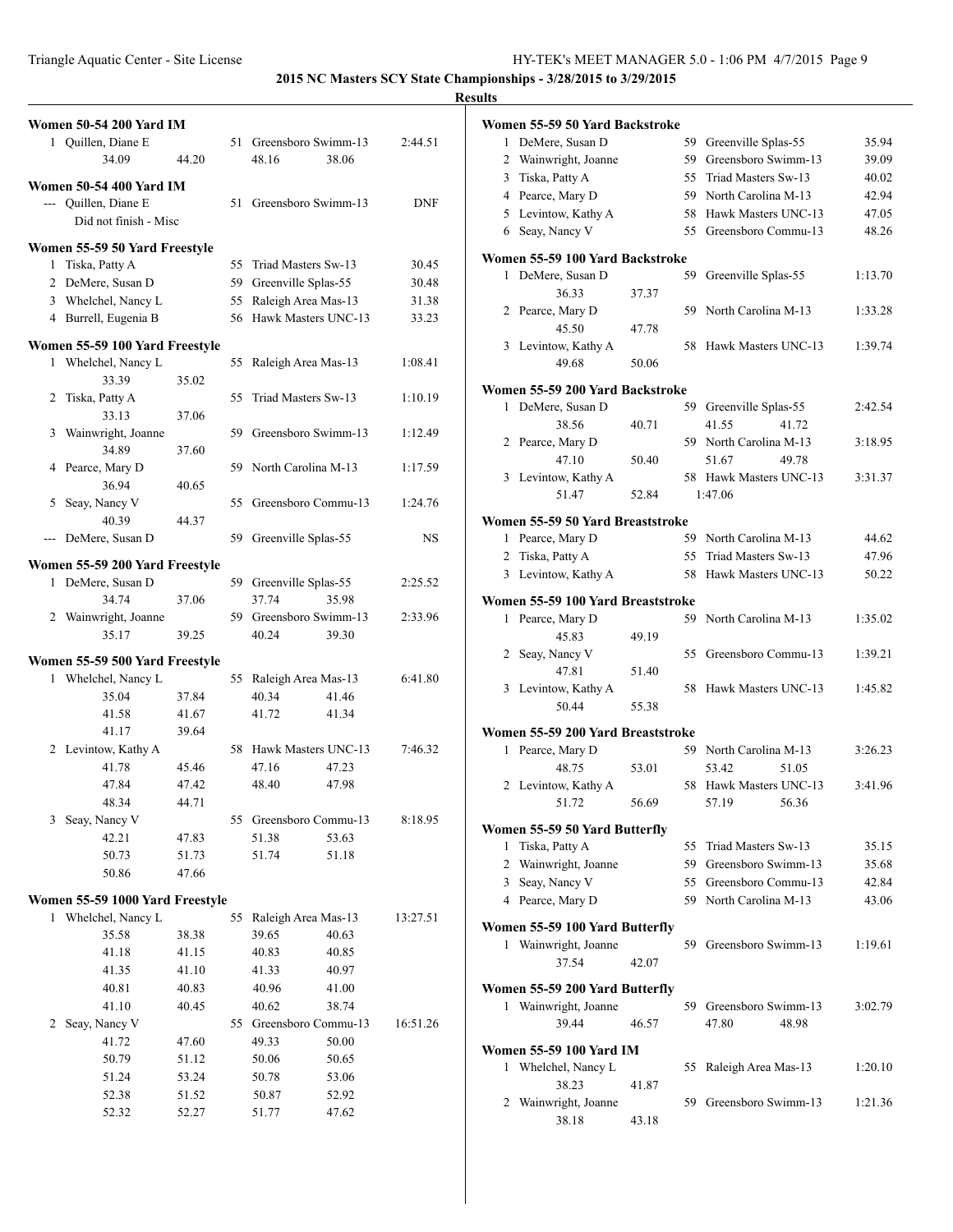|   | (Women 55-59 100 Yard IM)       |                |     |                        |       |          |
|---|---------------------------------|----------------|-----|------------------------|-------|----------|
| 3 | Tiska, Patty A                  |                | 55  | Triad Masters Sw-13    |       | 1:24.53  |
|   | 34.88                           | 49.65          |     |                        |       |          |
|   | 4 Pearce, Mary D                |                | 59. | North Carolina M-13    |       | 1:30.47  |
|   | 44.29                           | 46.18          |     |                        |       |          |
|   | 5 Levintow, Kathy A             |                | 58  | Hawk Masters UNC-13    |       | 1:39.44  |
|   | 49.85                           | 49.59          |     |                        |       |          |
|   | <b>Women 55-59 200 Yard IM</b>  |                |     |                        |       |          |
|   | 1 Wainwright, Joanne            |                |     | 59 Greensboro Swimm-13 |       | 2:51.99  |
|   | 37.41                           | 45.31          |     | 50.94                  | 38.33 |          |
|   | 2 Whelchel, Nancy L             |                |     | 55 Raleigh Area Mas-13 |       | 2:56.53  |
|   | 39.46                           | 46.15          |     | 50.69                  | 40.23 |          |
|   | 3 Levintow, Kathy A             |                |     | 58 Hawk Masters UNC-13 |       | 3:27.17  |
|   | 51.53                           | 52.88          |     | 57.98                  | 44.78 |          |
|   | <b>Women 55-59 400 Yard IM</b>  |                |     |                        |       |          |
|   | 1 Wainwright, Joanne            |                |     | 59 Greensboro Swimm-13 |       | 6:10.01  |
|   | 38.92                           | 44.28          |     | 47.25                  | 48.20 |          |
|   | 52.41                           | 55.47          |     | 42.40                  | 41.08 |          |
|   | 2 Pearce, Mary D                |                |     | 59 North Carolina M-13 |       | 6:49.54  |
|   | 49.00                           | 54.36          |     | 53.64                  | 52.45 |          |
|   | 56.34                           | 55.97          |     | 44.24                  | 43.54 |          |
|   |                                 |                |     |                        |       |          |
|   | Women 60-64 50 Yard Freestyle   |                |     |                        |       |          |
| 1 | Hilton, Patti K                 |                |     | 62 Grand Strand Mas-55 |       | 33.55    |
|   | Women 60-64 100 Yard Freestyle  |                |     |                        |       |          |
|   | 1 Hilton, Patti K               |                |     | 62 Grand Strand Mas-55 |       | 1:15.83  |
|   | 36.79                           | 39.04          |     |                        |       |          |
|   | Women 60-64 200 Yard Freestyle  |                |     |                        |       |          |
| 1 | Munger, Dot                     |                |     | 63 Colonials 1776-8    |       | 2:17.26  |
|   | 33.74                           | 35.94          |     | 34.63                  | 32.95 |          |
|   | 2 Hilton, Patti K               |                |     | 62 Grand Strand Mas-55 |       | 2:48.50  |
|   | 37.72                           | 43.04          |     | 44.57                  | 43.17 |          |
|   |                                 |                |     |                        |       |          |
|   | Women 60-64 500 Yard Freestyle  |                |     |                        |       |          |
| 1 | Hilton, Patti K                 |                |     | 62 Grand Strand Mas-55 |       | 7:24.80  |
|   | 39.13                           | 44.06          |     | 45.29                  | 45.87 |          |
|   | 45.90<br>45.29                  | 45.54<br>43.48 |     | 45.29                  | 44.95 |          |
|   |                                 |                |     |                        |       |          |
|   | Women 60-64 1000 Yard Freestyle |                |     |                        |       |          |
| 1 | Hilton, Patti K                 |                | 62  | Grand Strand Mas-55    |       | 14:45.63 |
|   | 39.00                           | 43.27          |     | 45.01                  | 45.24 |          |
|   | 44.70                           | 44.67          |     | 44.76                  | 44.86 |          |
|   | 44.55                           | 44.63          |     | 44.64                  | 45.37 |          |
|   | 44.90                           | 44.52          |     | 44.74                  | 45.07 |          |
|   | 44.75                           | 44.56          |     | 43.84                  | 42.55 |          |
|   | Women 60-64 1650 Yard Freestyle |                |     |                        |       |          |
| 1 | Hilton, Patti K                 |                | 62  | Grand Strand Mas-55    |       | 24:53.92 |
|   | 39.45                           | 43.58          |     | 44.58                  | 44.85 |          |
|   | 45.26                           | 45.11          |     | 44.95                  | 45.54 |          |
|   | 45.24                           | 45.73          |     | 45.47                  | 45.35 |          |
|   | 46.30                           | 44.60          |     | 45.31                  | 45.35 |          |
|   | 45.22                           | 44.90          |     | 46.04                  | 46.16 |          |
|   | 45.45                           | 45.94          |     | 45.96                  | 45.96 |          |
|   | 46.02                           | 45.86          |     | 45.80                  | 46.14 |          |
|   | 46.24                           | 46.05          |     | 46.11                  | 45.30 | 44.10    |
|   |                                 |                |     |                        |       |          |

| Women 60-64 200 Yard Backstroke                    |       |                                          |          |
|----------------------------------------------------|-------|------------------------------------------|----------|
| Hilton, Patti K<br>1<br>46.70                      | 50.39 | 62 Grand Strand Mas-55<br>51.83<br>48.80 | 3:17.72  |
| Women 60-64 50 Yard Breaststroke                   |       |                                          |          |
| Munger, Dot<br>1                                   |       | 63 Colonials 1776-8                      | 37.81    |
| Women 60-64 50 Yard Butterfly<br>1 Hilton, Patti K |       | 62 Grand Strand Mas-55                   | 39.73    |
| Women 60-64 100 Yard Butterfly                     |       |                                          |          |
| 1 Hilton, Patti K<br>42.91                         | 52.37 | 62 Grand Strand Mas-55                   | 1:35.28  |
|                                                    |       |                                          |          |
| Women 60-64 200 Yard IM<br>1 Hilton, Patti K       |       | 62 Grand Strand Mas-55                   | 3:12.15  |
| 42.50                                              | 51.96 | 55.77<br>41.92                           |          |
| Women 65-69 1000 Yard Freestyle                    |       |                                          |          |
| 1 Panayotoff, Kristi M                             |       | 66 Greenville Splas-55                   | 18:20.44 |
| 49.13                                              | 53.78 | 54.51<br>55.05                           |          |
| 55.87                                              | 54.69 | 56.81<br>54.27                           |          |
| 57.32                                              | 57.48 | 55.32<br>56.56                           |          |
| 55.17                                              | 57.63 | 54.16<br>55.71                           |          |
| 54.95                                              | 55.64 | 54.04<br>52.35                           |          |
| Women 65-69 100 Yard Backstroke                    |       |                                          |          |
| 1 Panayotoff, Kristi M                             |       | 66 Greenville Splas-55                   | 1:40.74  |
| 49.43                                              | 51.31 |                                          |          |
| Women 65-69 200 Yard Backstroke                    |       |                                          |          |
| 1 Panayotoff, Kristi M                             |       | 66 Greenville Splas-55                   | 3:39.89  |
| 50.90                                              | 55.50 | 57.24<br>56.25                           |          |
| Women 65-69 100 Yard Breaststroke                  |       |                                          |          |
| 1 Panayotoff, Kristi M                             |       | 66 Greenville Splas-55                   | 1:54.95  |
| 56.35                                              | 58.60 |                                          |          |
| Women 65-69 200 Yard Breaststroke                  |       |                                          |          |
| 1 Panayotoff, Kristi M                             |       | 66 Greenville Splas-55                   | 4:04.68  |
| 56.21<br>1:02.63                                   |       | 1:03.91<br>1:01.93                       |          |
| Women 65-69 50 Yard Butterfly                      |       |                                          |          |
| Panayotoff, Kristi M<br>$\mathbf{1}$               |       | 66 Greenville Splas-55                   | 50.18    |
| Women 65-69 100 Yard Butterfly                     |       |                                          |          |
| Panayotoff, Kristi M<br>1                          |       | 66 Greenville Splas-55                   | 1:47.62  |
| 51.67                                              | 55.95 |                                          |          |
| Women 65-69 200 Yard Butterfly                     |       |                                          |          |
| Panayotoff, Kristi M<br>$\mathbf{1}$               |       | 66 Greenville Splas-55                   | 3:58.28  |
| 53.50<br>1:00.79                                   |       | 2:03.99                                  |          |
| <b>Women 65-69 200 Yard IM</b>                     |       |                                          |          |
| 1 Panayotoff, Kristi M                             |       | 66 Greenville Splas-55                   | 3:44.55  |
| 50.76                                              | 55.52 | 1:05.81<br>52.46                         |          |
| Women 65-69 400 Yard IM                            |       |                                          |          |
| Panayotoff, Kristi M<br>$\mathbf{1}$               |       | 66 Greenville Splas-55                   | 7:47.52  |
| 53.83<br>57.41                                     |       | 57.18<br>59.26                           |          |
| 1:04.74<br>1:07.22                                 |       | 54.51<br>53.37                           |          |
|                                                    |       |                                          |          |
| Women 70-74 50 Yard Freestyle                      |       |                                          |          |
| Bricken, Susan W<br>1                              | 71    | Christiansburg B-12                      | 34.69    |
| Hovey, Mary Anna<br>2                              | 71    | Durham Area Mast-13                      | 41.03    |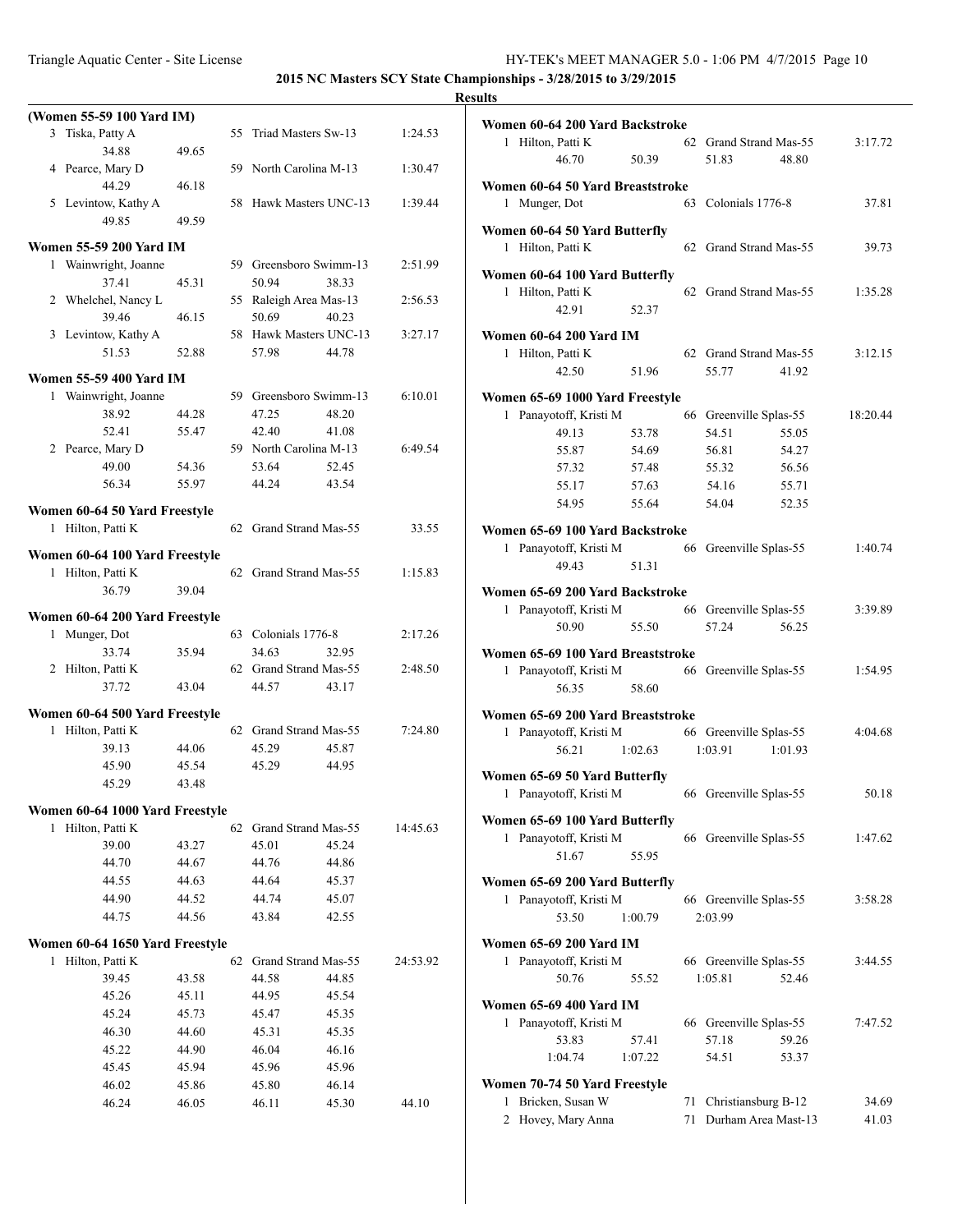|              | (Women 70-74 50 Yard Freestyle) |         |    |                        |         |
|--------------|---------------------------------|---------|----|------------------------|---------|
|              | 3 Blackwell, Ceil W             |         |    | 74 Raleigh Area Mas-13 | 43.05   |
|              | Women 70-74 100 Yard Freestyle  |         |    |                        |         |
| $\mathbf{1}$ | Bricken, Susan W                |         |    | 71 Christiansburg B-12 | 1:22.37 |
|              | 38.24                           | 44.13   |    |                        |         |
|              | 2 Hovey, Mary Anna              |         |    | 71 Durham Area Mast-13 | 1:36.19 |
|              | 46.21                           | 49.98   |    |                        |         |
|              | Women 70-74 50 Yard Backstroke  |         |    |                        |         |
| $\mathbf{1}$ | Bricken, Susan W                |         | 71 | Christiansburg B-12    | 44.54   |
| 2            | Hovey, Mary Anna                |         | 71 | Durham Area Mast-13    | 52.40   |
|              | Women 70-74 100 Yard Backstroke |         |    |                        |         |
| 1            | Blackwell, Ceil W               |         |    | 74 Raleigh Area Mas-13 | 1:52.94 |
|              | 54.59                           | 58.35   |    |                        |         |
|              | 2 Hovey, Mary Anna              |         | 71 | Durham Area Mast-13    | 1:54.04 |
|              | 56.19                           | 57.85   |    |                        |         |
|              | Women 70-74 50 Yard Butterfly   |         |    |                        |         |
| $\mathbf{1}$ | Hovey, Mary Anna                |         |    | 71 Durham Area Mast-13 | 1:02.53 |
|              | <b>Women 70-74 100 Yard IM</b>  |         |    |                        |         |
| 1            | Blackwell, Ceil W               |         |    | 74 Raleigh Area Mas-13 | 1:47.44 |
|              | 50.34                           | 57.10   |    |                        |         |
| 2            | Hovey, Mary Anna                |         | 71 | Durham Area Mast-13    | 1:57.64 |
|              | 57.64                           | 1:00.00 |    |                        |         |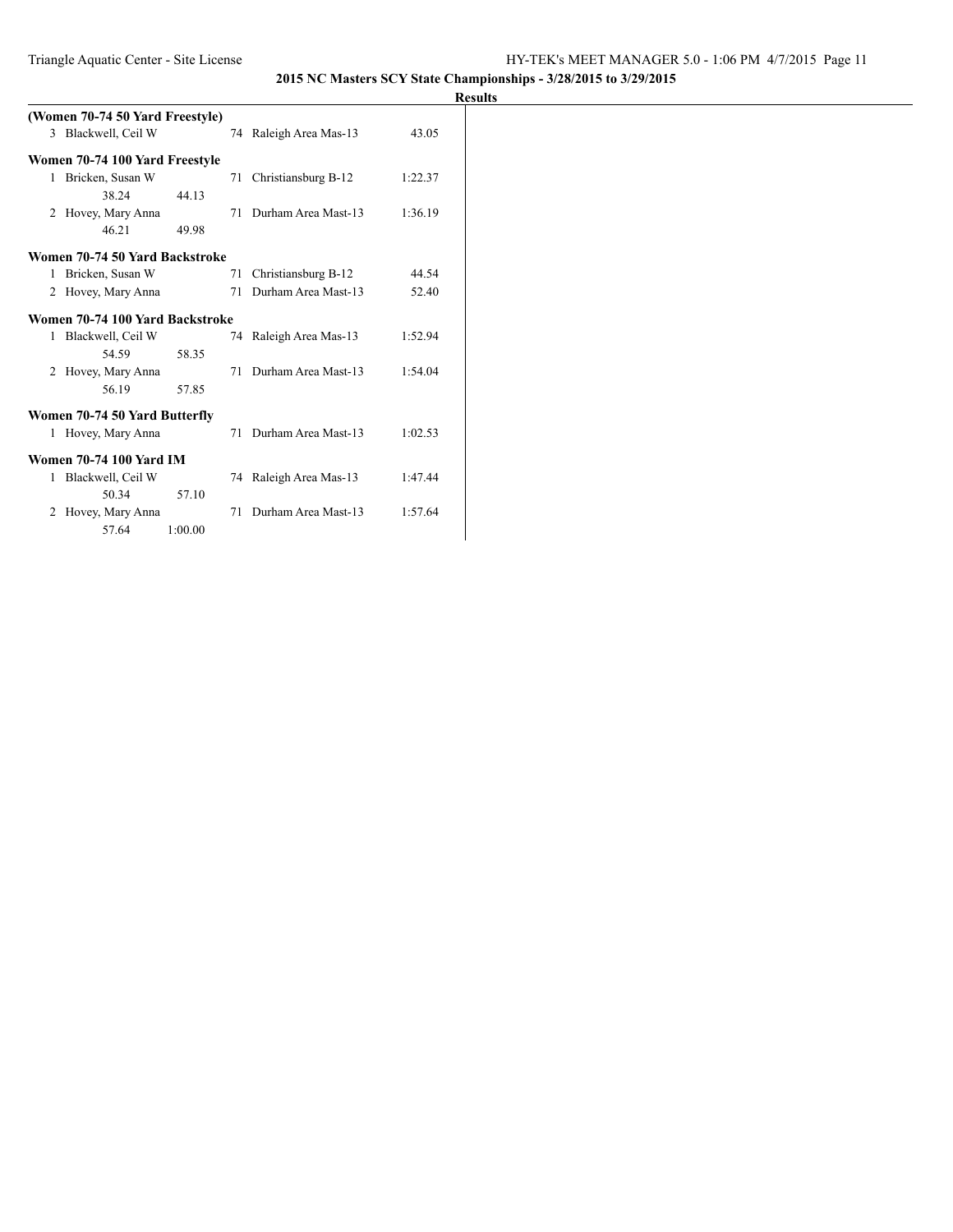### Triangle Aquatic Center - Site License HY-TEK's MEET MANAGER 5.0 - 1:06 PM 4/7/2015 Page 12

3 Naylor, James R 34 Hawk Masters UNC-13 1:09.68

33.44 36.24

|                                                       |       |                        |          | <b>Results</b>      |                               |       |                        |           |
|-------------------------------------------------------|-------|------------------------|----------|---------------------|-------------------------------|-------|------------------------|-----------|
| Men 18-24 50 Yard Freestyle                           |       |                        |          |                     | 2 Sauter, Trace U             |       | 26 SwimMAC Masters-13  | 10:48.69  |
| 1 Treadway, Tyler C                                   |       | 23 Twin Rivers YMCA-13 | 22.25    |                     | 26.98                         | 29.42 | 30.61<br>31.27         |           |
| 2 Henry, Bryan R                                      |       | 22 Raleigh Area Mas-13 | 24.26    |                     | 31.94                         | 32.00 | 32.48<br>32.53         |           |
|                                                       |       |                        |          |                     | 32.91                         | 33.57 | 33.55<br>33.48         |           |
| Men 18-24 100 Yard Freestyle                          |       |                        |          |                     | 33.62                         | 33.67 | 33.89<br>34.34         |           |
| 1 Treadway, Tyler C                                   |       | 23 Twin Rivers YMCA-13 | 49.63    |                     | 34.06                         | 34.25 | 33.66<br>30.46         |           |
| 23.83                                                 | 25.80 |                        |          |                     | Men 25-29 50 Yard Backstroke  |       |                        |           |
| 2 Henry, Bryan R<br>25.72                             | 28.50 | 22 Raleigh Area Mas-13 | 54.22    |                     | 1 De la Cruz, Juan J          |       | 26 Hawk Masters UNC-13 | 47.34     |
|                                                       |       |                        |          |                     | Men 25-29 100 Yard Backstroke |       |                        |           |
| Men 18-24 50 Yard Backstroke<br>1 Treadway, Tyler C   |       | 23 Twin Rivers YMCA-13 |          |                     | 1 Wilson, Eric J              |       | 28 One Step Beyond-13  | 1:06.63   |
|                                                       |       |                        | 25.58    |                     | 30.65                         | 35.98 |                        |           |
| Men 18-24 100 Yard Backstroke                         |       |                        |          |                     | 2 De la Cruz, Juan J          |       | 26 Hawk Masters UNC-13 | 1:44.98   |
| 1 Henry, Bryan R                                      |       | 22 Raleigh Area Mas-13 | 1:02.84  |                     | Men 25-29 200 Yard Backstroke |       |                        |           |
| 30.50                                                 | 32.34 |                        |          |                     | 1 De la Cruz, Juan J          |       | 26 Hawk Masters UNC-13 | 3:49.99   |
| Men 18-24 50 Yard Breaststroke                        |       |                        |          |                     |                               |       | 1:57.54                |           |
| 1 Zhang, Yuchen                                       |       | 24 Lowes YMCA-13       | 36.72    |                     | --- Wilson, Eric J            |       | 28 One Step Beyond-13  | <b>NS</b> |
|                                                       |       |                        |          |                     | --- Wisthoff, Matthew P       |       | 29 Hawk Masters UNC-13 | <b>NS</b> |
| Men 18-24 100 Yard Breaststroke                       |       |                        |          |                     |                               |       |                        |           |
| 1 Henry, Bryan R                                      |       | 22 Raleigh Area Mas-13 | 1:13.06  |                     | Men 25-29 100 Yard Butterfly  |       |                        |           |
| 34.29                                                 | 38.77 |                        |          |                     | 1 Wisthoff, Matthew P         |       | 29 Hawk Masters UNC-13 | 58.41     |
| Men 18-24 50 Yard Butterfly                           |       |                        |          |                     | 27.72<br>2 Wilson, Eric J     | 30.69 | 28 One Step Beyond-13  | 58.96     |
| 1 Treadway, Tyler C                                   |       | 23 Twin Rivers YMCA-13 | 23.96    |                     | 27.48                         | 31.48 |                        |           |
| Men 18-24 100 Yard Butterfly                          |       |                        |          |                     |                               |       |                        |           |
| 1 Treadway, Tyler C                                   |       | 23 Twin Rivers YMCA-13 | 53.34    |                     | Men 25-29 200 Yard Butterfly  |       |                        |           |
| 24.95                                                 | 28.39 |                        |          |                     | 1 Sauter, Trace U             |       | 26 SwimMAC Masters-13  | 2:09.36   |
| 2 Henry, Bryan R                                      |       | 22 Raleigh Area Mas-13 | 1:00.17  |                     | 28.21                         | 32.93 | 34.92<br>33.30         |           |
| 27.90                                                 | 32.27 |                        |          |                     | --- Wisthoff, Matthew P       |       | 29 Hawk Masters UNC-13 | <b>NS</b> |
| <b>Men 18-24 100 Yard IM</b>                          |       |                        |          |                     | Men 25-29 100 Yard IM         |       |                        |           |
| 1 Henry, Bryan R                                      |       | 22 Raleigh Area Mas-13 | 1:02.90  |                     | 1 Sauter, Trace U             |       | 26 SwimMAC Masters-13  | 56.82     |
| 28.91                                                 | 33.99 |                        |          |                     | 25.92                         | 30.90 |                        |           |
|                                                       |       |                        |          |                     | 2 Wisthoff, Matthew P         |       | 29 Hawk Masters UNC-13 | 1:01.80   |
| <b>Men 18-24 200 Yard IM</b><br>1 Henry, Bryan R      |       | 22 Raleigh Area Mas-13 | 2:14.21  |                     | 28.53<br>--- Wilson, Eric J   | 33.27 |                        | <b>NS</b> |
| 29.17                                                 | 32.16 | 41.26<br>31.62         |          |                     |                               |       | 28 One Step Beyond-13  |           |
|                                                       |       |                        |          |                     | <b>Men 25-29 200 Yard IM</b>  |       |                        |           |
| Men 25-29 50 Yard Freestyle                           |       |                        |          |                     | 1 Sauter, Trace U             |       | 26 SwimMAC Masters-13  | 2:05.65   |
| 1 De la Cruz, Juan J                                  |       | 26 Hawk Masters UNC-13 | 31.86    |                     | 26.21                         | 31.23 | 37.44<br>30.77         |           |
| Men 25-29 100 Yard Freestyle                          |       |                        |          | ---                 | Wilson, Eric J                |       | 28 One Step Beyond-13  | <b>NS</b> |
| 1 De la Cruz, Juan J                                  |       | 26 Hawk Masters UNC-13 | 1:16.17  | $\qquad \qquad - -$ | Wisthoff, Matthew P           |       | 29 Hawk Masters UNC-13 | <b>NS</b> |
| 34.99                                                 | 41.18 |                        |          |                     | Men 25-29 400 Yard IM         |       |                        |           |
| --- Wisthoff, Matthew P                               |       | 29 Hawk Masters UNC-13 | NS.      |                     | 1 Wisthoff, Matthew P         |       | 29 Hawk Masters UNC-13 | 4:36.03   |
|                                                       |       |                        |          |                     | 28.71                         | 32.97 | 35.77<br>34.28         |           |
| Men 25-29 200 Yard Freestyle<br>1 Wisthoff, Matthew P |       | 29 Hawk Masters UNC-13 | 2:10.82  |                     | 41.62                         | 41.75 | 31.21<br>29.72         |           |
| 28.97                                                 | 32.47 | 34.00<br>35.38         |          |                     | Men 30-34 50 Yard Freestyle   |       |                        |           |
|                                                       |       |                        |          |                     | 1 Ritter, Chris               |       | 31 North Carolina M-13 | 22.87     |
| Men 25-29 1000 Yard Freestyle                         |       |                        |          |                     | 2 Levati, Marco               |       | 30 Raleigh Area Mas-13 | 27.25     |
| 1 Wisthoff, Matthew P                                 |       | 29 Hawk Masters UNC-13 | 10:45.84 |                     | 3 Ptachcinski, Jon R          |       | 34 North Carolina A-13 | 27.32     |
| 28.64                                                 | 31.11 | 31.64<br>31.78         |          |                     | 4 Lerzundy, Carlos A          |       | 33 Duke Aquatics-13    | 30.05     |
| 31.97                                                 | 32.13 | 32.10<br>32.66         |          |                     |                               |       |                        |           |
| 32.61                                                 | 32.90 | 32.53<br>32.92         |          |                     | Men 30-34 100 Yard Freestyle  |       |                        |           |
| 32.96                                                 | 33.14 | 33.00<br>32.89         |          |                     | 1 Ritter, Chris               |       | 31 North Carolina M-13 | 52.64     |
| 32.80                                                 | 32.13 | 33.67<br>32.26         |          |                     | 24.68                         | 27.96 |                        |           |
|                                                       |       |                        |          |                     | 2 Levati, Marco               |       | 30 Raleigh Area Mas-13 | 59.96     |
|                                                       |       |                        |          |                     | 29.27                         | 30.69 |                        |           |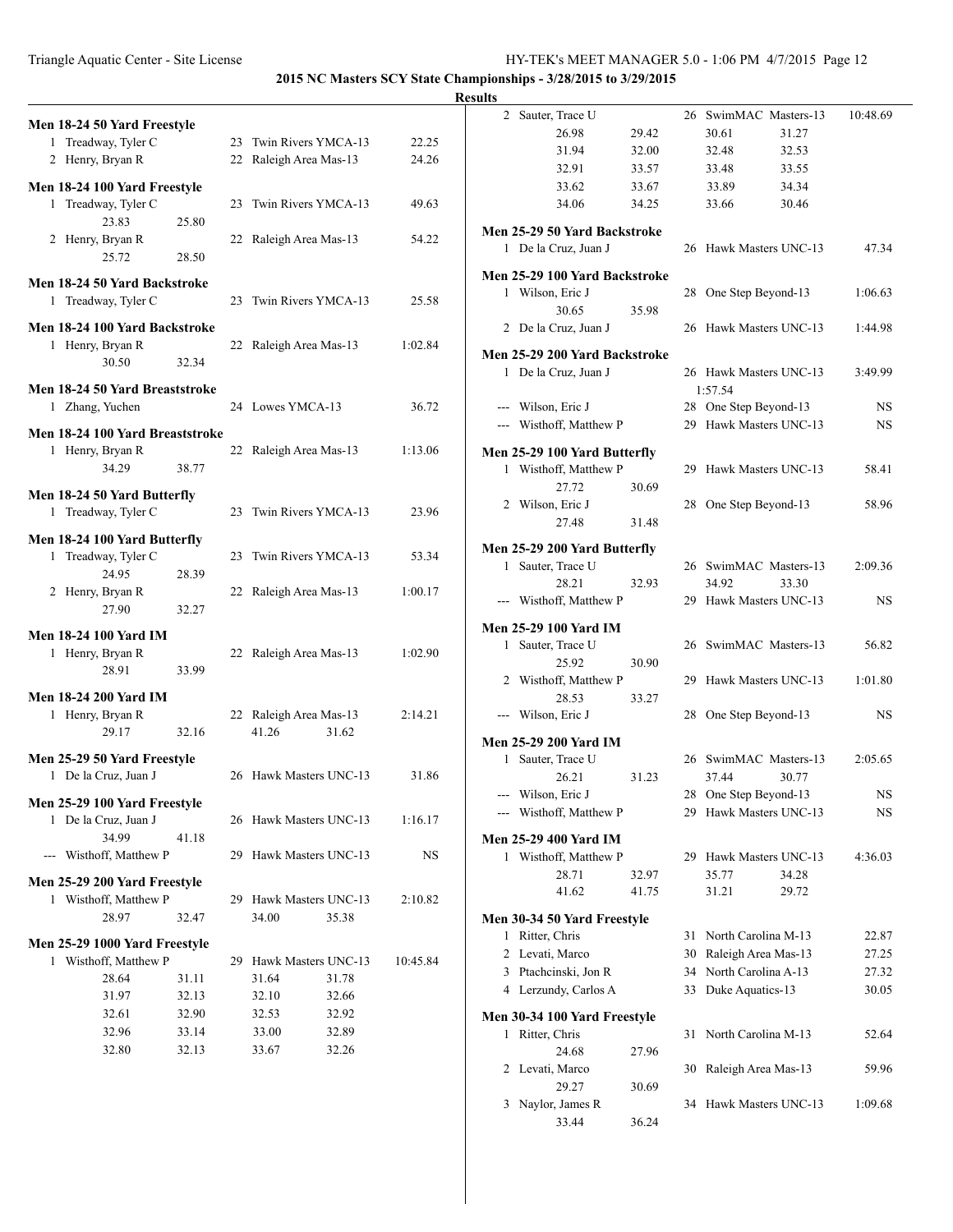|                                         |       |    |                                               |                | <b>Results</b>                  |       |                        |          |
|-----------------------------------------|-------|----|-----------------------------------------------|----------------|---------------------------------|-------|------------------------|----------|
| Men 30-34 200 Yard Freestyle            |       |    |                                               |                | Men 35-39 500 Yard Freestyle    |       |                        |          |
| 1 Ritter, Chris                         |       |    | 31 North Carolina M-13                        | 1:58.55        | 1 Porco, Pipo M                 |       | 37 North Carolina A-13 | 6:00.00  |
| 26.42                                   | 28.54 |    | 30.92<br>32.67                                |                | 33.15                           | 35.79 | 36.27<br>36.24         |          |
| Men 30-34 500 Yard Freestyle            |       |    |                                               |                | 36.54                           | 36.36 | 36.69<br>36.73         |          |
| 1 Naylor, James R                       |       |    | 34 Hawk Masters UNC-13                        | 7:00.55        | 37.57                           | 34.66 |                        |          |
| 37.16                                   | 41.24 |    | 42.16<br>43.20                                |                | Men 35-39 1650 Yard Freestyle   |       |                        |          |
| 43.89                                   | 43.02 |    | 43.89<br>43.29                                |                | 1 Porco, Pipo M                 |       | 37 North Carolina A-13 | 20:51.43 |
| 43.15                                   | 39.55 |    |                                               |                | 34.76                           | 37.47 | 38.26<br>38.22         |          |
|                                         |       |    |                                               |                | 38.36                           | 38.63 | 37.89<br>38.25         |          |
| Men 30-34 50 Yard Breaststroke          |       |    |                                               |                | 38.61                           | 37.76 | 37.60<br>37.29         |          |
| 1 Levati, Marco<br>2 Lerzundy, Carlos A |       |    | 30 Raleigh Area Mas-13<br>33 Duke Aquatics-13 | 37.35<br>40.56 | 37.58                           | 37.44 | 38.20<br>38.26         |          |
|                                         |       |    |                                               |                | 37.97                           | 38.15 | 38.25<br>37.93         |          |
| Men 30-34 100 Yard Breaststroke         |       |    |                                               |                | 38.85                           | 38.16 | 38.23<br>38.22         |          |
| 1 Levati, Marco                         |       |    | 30 Raleigh Area Mas-13                        | 1:21.73        | 38.53                           | 38.32 | 38.08<br>38.37         |          |
| 38.17                                   | 43.56 |    |                                               |                | 37.80                           | 38.70 | 38.17<br>37.73         | 35.39    |
| 2 Naylor, James R                       |       |    | 34 Hawk Masters UNC-13                        | 1:31.16        | Men 35-39 50 Yard Backstroke    |       |                        |          |
| 43.14                                   | 48.02 |    |                                               |                | 1 Nguyen, Sonny                 |       | 35 Sailfish Aquatic-13 | 36.08    |
| Men 30-34 50 Yard Butterfly             |       |    |                                               |                | 2 Porco, Pipo M                 |       | 37 North Carolina A-13 | 37.70    |
| 1 Naylor, James R                       |       |    | 34 Hawk Masters UNC-13                        | 36.05          |                                 |       |                        |          |
| --- Levati, Marco                       |       | 30 | Raleigh Area Mas-13                           | NS.            | Men 35-39 100 Yard Backstroke   |       |                        |          |
| <b>Men 30-34 100 Yard IM</b>            |       |    |                                               |                | 1 Rowe, Edward                  |       | 36 North Carolina M-13 | 1:03.18  |
| 1 Levati, Marco                         |       |    | 30 Raleigh Area Mas-13                        | 1:10.49        | 31.43                           | 31.75 |                        |          |
| 33.51                                   | 36.98 |    |                                               |                | 2 Nguyen, Sonny                 |       | 35 Sailfish Aquatic-13 | 1:13.89  |
| --- Ptachcinski, Jon R                  |       |    | 34 North Carolina A-13                        | $_{\rm NS}$    | 36.87<br>3 Porco, Pipo M        | 37.02 | 37 North Carolina A-13 | 1:22.66  |
|                                         |       |    |                                               |                | 40.78                           | 41.88 |                        |          |
| <b>Men 30-34 200 Yard IM</b>            |       |    |                                               |                |                                 |       |                        |          |
| 1 Ritter, Chris                         |       |    | 31 North Carolina M-13                        | 2:16.44        | Men 35-39 200 Yard Backstroke   |       |                        |          |
| 26.52                                   | 35.40 |    | 40.95<br>33.57                                |                | 1 Porco, Pipo M                 |       | 37 North Carolina A-13 | 2:48.44  |
| Men 35-39 50 Yard Freestyle             |       |    |                                               |                |                                 |       | 43.23<br>41.67         |          |
| 1 Fletcher, Van                         |       |    | 39 Raleigh Area Mas-13                        | 22.34          | 2 Nguyen, Sonny                 |       | 35 Sailfish Aquatic-13 | 2:56.06  |
| 2 Llinas, Alex C                        |       |    | 37 Hawk Masters UNC-13                        | 22.71          | 40.08                           | 43.59 | 46.44<br>45.95         |          |
| 3 Dallamura, Scott J                    |       |    | 36 Hawk Masters UNC-13                        | 23.68          | Men 35-39 50 Yard Breaststroke  |       |                        |          |
| 4 Carmine, Jay R                        |       |    | 37 Hawk Masters UNC-13                        | 24.20          | 1 Carmine, Jay R                |       | 37 Hawk Masters UNC-13 | 29.99    |
| 5 Porco, Pipo M                         |       |    | 37 North Carolina A-13                        | 26.97          | 2 Llinas, Alex C                |       | 37 Hawk Masters UNC-13 | 30.41    |
| 6 Whitehead, Graham                     |       | 39 | Hawk Masters UNC-13                           | 27.19          | 3 Nguyen, Sonny                 |       | 35 Sailfish Aquatic-13 | 32.22    |
| Men 35-39 100 Yard Freestyle            |       |    |                                               |                | 4 Porco, Pipo M                 |       | 37 North Carolina A-13 | 34.49    |
| 1 Fletcher, Van                         |       |    | 39 Raleigh Area Mas-13                        | 48.80          | Men 35-39 100 Yard Breaststroke |       |                        |          |
| 23.93                                   | 24.87 |    |                                               |                | 1 Carmine, Jay R                |       | 37 Hawk Masters UNC-13 | 1:06.85  |
| 2 Dallamura, Scott J                    |       |    | 36 Hawk Masters UNC-13                        | 51.42          | 31.50                           | 35.35 |                        |          |
| 24.80                                   | 26.62 |    |                                               |                | 2 Nguyen, Sonny                 |       | 35 Sailfish Aquatic-13 | 1:12.58  |
| 3 Carmine, Jay R                        |       |    | 37 Hawk Masters UNC-13                        | 53.50          | 34.11                           | 38.47 |                        |          |
| 25.29                                   | 28.21 |    |                                               |                | 3 Porco, Pipo M                 |       | 37 North Carolina A-13 | 1:17.99  |
| 4 Gadalla, David                        |       |    | 39 Hawk Masters UNC-13                        | 1:09.75        | 38.25                           | 39.74 |                        |          |
| 31.07                                   | 38.68 |    |                                               |                | Men 35-39 200 Yard Breaststroke |       |                        |          |
| Men 35-39 200 Yard Freestyle            |       |    |                                               |                | 1 Carmine, Jay R                |       | 37 Hawk Masters UNC-13 | 2:27.04  |
| 1 Llinas, Alex C                        |       |    | 37 Hawk Masters UNC-13                        | 1:57.52        | 33.06                           | 36.85 | 37.76<br>39.37         |          |
| 27.84                                   | 30.07 |    | 29.70<br>29.91                                |                | 2 Llinas, Alex C                |       | 37 Hawk Masters UNC-13 | 2:30.88  |
| 2 Rowe, Edward                          |       |    | 36 North Carolina M-13                        | 2:01.22        | 33.81                           | 37.38 | 38.88<br>40.81         |          |
| 27.49                                   | 30.31 |    | 31.60<br>31.82                                |                | 3 Nguyen, Sonny                 |       | 35 Sailfish Aquatic-13 | 2:41.37  |
| 3 Nguyen, Sonny                         |       |    | 35 Sailfish Aquatic-13                        | 2:27.77        | 35.72                           | 39.81 | 42.72<br>43.12         |          |
| 32.38                                   | 36.14 |    | 39.55<br>39.70                                |                | 4 Porco, Pipo M                 |       | 37 North Carolina A-13 | 2:50.06  |
|                                         |       |    |                                               |                | 39.39                           | 44.17 | 44.40<br>42.10         |          |
|                                         |       |    |                                               |                | Men 35-39 50 Yard Butterfly     |       |                        |          |
|                                         |       |    |                                               |                | 1 Fletcher, Van                 |       | 39 Raleigh Area Mas-13 | 24.36    |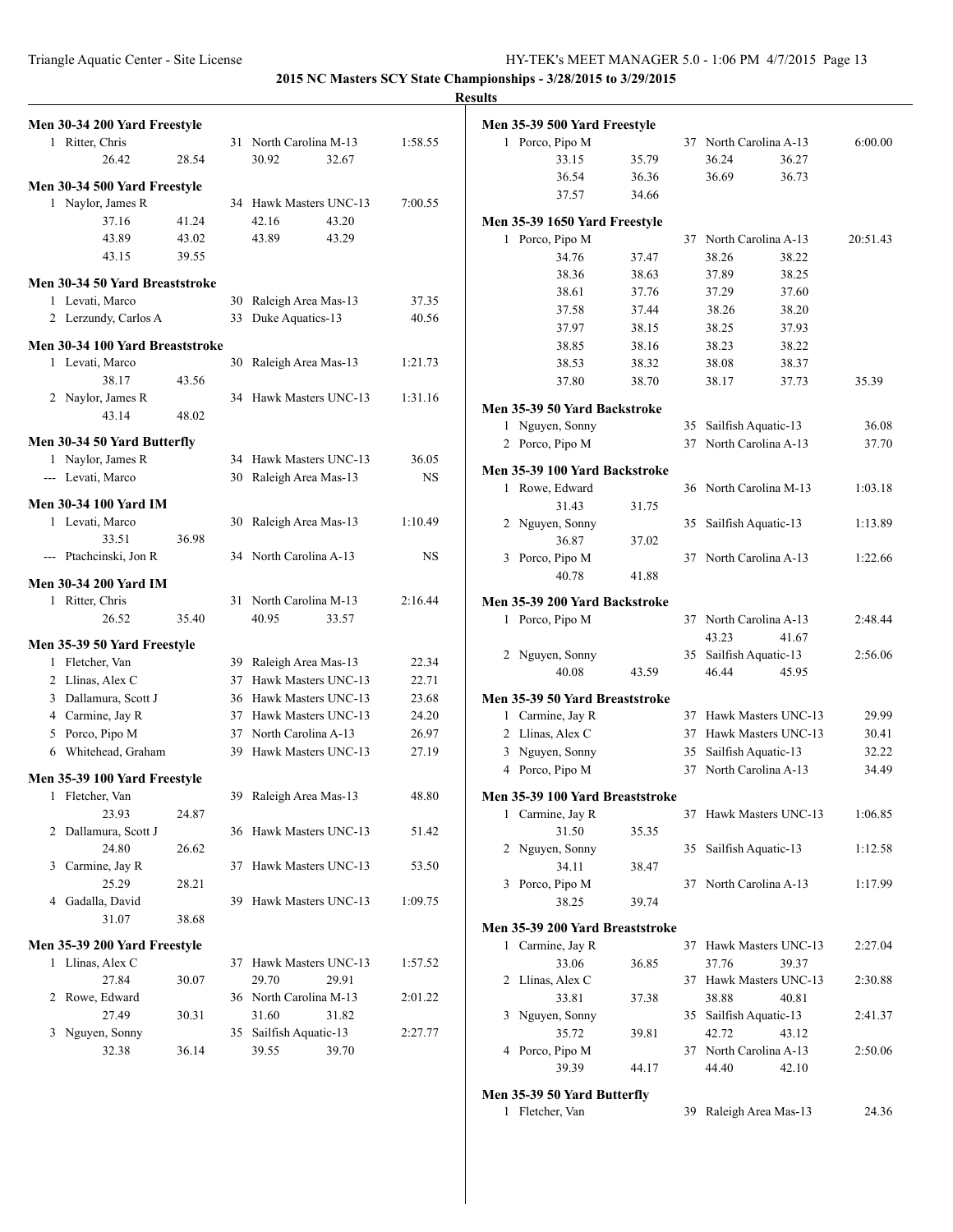|   |                                               |       |    |                                          |           | <b>Results</b> |
|---|-----------------------------------------------|-------|----|------------------------------------------|-----------|----------------|
|   | (Men 35-39 50 Yard Butterfly)                 |       |    |                                          |           | Me             |
|   | 2 Dallamura, Scott J                          |       |    | 36 Hawk Masters UNC-13                   | 24.48     |                |
|   | 3 Carmine, Jay R                              |       |    | 37 Hawk Masters UNC-13                   | 27.35     |                |
|   | 4 Porco, Pipo M                               |       |    | 37 North Carolina A-13                   | 32.10     |                |
|   | 5 Gadalla, David                              |       |    | 39 Hawk Masters UNC-13                   | 39.51     |                |
|   | Men 35-39 100 Yard Butterfly                  |       |    |                                          |           | Me             |
|   | 1 Dallamura, Scott J                          |       |    | 36 Hawk Masters UNC-13                   | 56.23     |                |
|   | 25.14                                         | 31.09 |    |                                          |           |                |
|   | 2 Carmine, Jay R                              |       |    | 37 Hawk Masters UNC-13                   | 1:00.45   |                |
|   | 28.21                                         | 32.24 |    |                                          |           |                |
|   | 3 Rowe, Edward                                |       |    | 36 North Carolina M-13                   | 1:01.72   |                |
|   | 28.33                                         | 33.39 |    |                                          |           |                |
|   | Men 35-39 200 Yard Butterfly                  |       |    |                                          |           |                |
|   | 1 Nguyen, Sonny                               |       |    | 35 Sailfish Aquatic-13                   | 3:01.37   | Me             |
|   | 39.78                                         | 45.63 |    | 48.67<br>47.29                           |           |                |
|   | Men 35-39 100 Yard IM                         |       |    |                                          |           |                |
|   | 1 Llinas, Alex C                              |       |    | 37 Hawk Masters UNC-13                   | 1:03.88   |                |
|   | 30.09                                         | 33.79 |    |                                          |           |                |
|   | --- Carmine, Jay R                            |       |    | 37 Hawk Masters UNC-13                   | DQ        | Me             |
|   | Shoulders past vertical toward breast - back  |       |    |                                          |           |                |
|   | 27.82                                         | 31.80 |    |                                          |           |                |
|   | --- Fletcher, Van                             |       |    | 39 Raleigh Area Mas-13                   | <b>NS</b> |                |
|   | Men 35-39 200 Yard IM                         |       |    |                                          |           | Me             |
|   | 1 Carmine, Jay R                              |       |    | 37 Hawk Masters UNC-13                   | 2:32.97   |                |
|   | 32.29                                         | 42.21 |    | 40.44<br>38.03                           |           |                |
|   | 2 Nguyen, Sonny                               |       |    | 35 Sailfish Aquatic-13                   | 2:33.18   | Me             |
|   | 31.82                                         | 40.73 |    | 43.94<br>36.69                           |           |                |
|   | Men 35-39 400 Yard IM                         |       |    |                                          |           |                |
|   | 1 Nguyen, Sonny                               |       |    | 35 Sailfish Aquatic-13                   | 6:03.54   | Me             |
|   | 36.14                                         | 40.82 |    | 50.21<br>52.41                           |           |                |
|   | 47.13                                         | 47.64 |    | 44.20<br>44.99                           |           |                |
|   |                                               |       |    |                                          |           | Me             |
|   | Men 40-44 50 Yard Freestyle<br>1 Erdem, Burak |       |    | 41 Hawk Masters UNC-13                   | 23.12     |                |
|   | 2 Sadosky, Daniel M                           |       |    | 40 Raleigh Area Mas-13                   | 24.15     |                |
|   | 3 Powers, Chris                               |       |    | 42 UC55-55                               | 29.64     |                |
|   | --- Catterson, William H                      |       |    | 42 Raleigh Area Mas-13                   | NS        |                |
|   |                                               |       |    |                                          |           | Me             |
|   | Men 40-44 100 Yard Freestyle                  |       |    |                                          |           |                |
| 1 | Sadosky, Daniel M                             |       |    | 40 Raleigh Area Mas-13                   | 53.76     |                |
|   | 25.31<br>--- Powers, Chris                    | 28.45 |    | 42 UC55-55                               | NS        |                |
|   | --- Farrell, Andrew J                         |       | 44 | Swim Fort Lauder-50                      | NS        |                |
|   | --- Catterson, William H                      |       |    | 42 Raleigh Area Mas-13                   | NS        |                |
|   |                                               |       |    |                                          |           |                |
|   | Men 40-44 200 Yard Freestyle                  |       |    |                                          |           | Me             |
| 1 | Andersen, Morten                              |       |    | 44 SwimMAC Masters-13                    | 1:54.06   |                |
|   | 26.96                                         | 29.47 |    | 28.68<br>28.95                           |           |                |
| 2 | Forsyth, Mark A                               |       |    | 44 North Carolina A-13                   | 1:58.61   | Me             |
| 3 | 28.13<br>Sadosky, Daniel M                    | 30.01 |    | 30.03<br>30.44<br>40 Raleigh Area Mas-13 | 2:04.76   |                |
|   | 27.59                                         | 31.72 |    | 32.80<br>32.65                           |           |                |
|   | Farrell, Andrew J                             |       |    | 44 Swim Fort Lauder-50                   | NS        |                |
|   |                                               |       |    |                                          |           |                |

|              | Men 40-44 500 Yard Freestyle    |       |    |                        |       |           |
|--------------|---------------------------------|-------|----|------------------------|-------|-----------|
| 1            | Forsyth, Mark A                 |       |    | 44 North Carolina A-13 |       | 5:20.90   |
|              | 29.72                           | 31.55 |    | 32.62                  | 32.53 |           |
|              | 32.97                           | 33.27 |    | 32.96                  | 32.96 |           |
|              | 31.61                           | 30.71 |    |                        |       |           |
|              | Men 40-44 1000 Yard Freestyle   |       |    |                        |       |           |
|              | 1 Forsyth, Mark A               |       |    | 44 North Carolina A-13 |       | 11:11.92  |
|              | 29.35                           | 32.28 |    | 33.23                  | 34.05 |           |
|              | 33.42                           | 33.65 |    | 33.80                  | 34.04 |           |
|              | 34.07                           | 34.18 |    | 34.27                  | 34.01 |           |
|              | 34.15                           | 33.94 |    | 34.18                  | 33.82 |           |
|              | 34.29                           | 35.43 |    | 33.35                  | 32.41 |           |
|              | --- Farrell, Andrew J           |       |    | 44 Swim Fort Lauder-50 |       | <b>NS</b> |
|              | Men 40-44 50 Yard Backstroke    |       |    |                        |       |           |
|              | 1 Erdem, Burak                  |       | 41 | Hawk Masters UNC-13    |       | 25.50     |
|              | --- Powers, Chris               |       |    | 42 UC55-55             |       | NS        |
|              | --- Farrell, Andrew J           |       |    | 44 Swim Fort Lauder-50 |       | NS        |
|              | Men 40-44 100 Yard Backstroke   |       |    |                        |       |           |
|              | 1 Erdem, Burak                  |       | 41 | Hawk Masters UNC-13    |       | 56.54     |
|              | 27 21                           | 29.33 |    |                        |       |           |
|              | --- Farrell, Andrew J           |       |    | 44 Swim Fort Lauder-50 |       | NS        |
|              | Men 40-44 200 Yard Backstroke   |       |    |                        |       |           |
|              | 1 Erdem, Burak                  |       | 41 | Hawk Masters UNC-13    |       | 2:10.63   |
|              | 30.20                           | 32.85 |    | 33.39                  | 34.19 |           |
|              | Men 40-44 50 Yard Breaststroke  |       |    |                        |       |           |
|              | 1 Powers, Chris                 |       |    | 42 UC55-55             |       | 39.22     |
|              | Men 40-44 100 Yard Breaststroke |       |    |                        |       |           |
|              | 1 Andersen, Morten              |       |    | 44 SwimMAC Masters-13  |       | 1:05.98   |
|              | 31.02                           | 34.96 |    |                        |       |           |
|              | Men 40-44 50 Yard Butterfly     |       |    |                        |       |           |
|              | 1 Erdem, Burak                  |       | 41 | Hawk Masters UNC-13    |       | 24.91     |
|              | 2 Moore, Steven E               |       |    | 43 One Step Beyond-13  |       | 33.65     |
|              | --- Catterson, William H        |       | 42 | Raleigh Area Mas-13    |       | <b>NS</b> |
|              | --- Bragin, Michael R           |       |    | 42 North Carolina A-13 |       | <b>NS</b> |
|              | Men 40-44 100 Yard Butterfly    |       |    |                        |       |           |
|              | 1 Andersen, Morten              |       |    | 44 SwimMAC Masters-13  |       | 55.63     |
|              | 26.18                           | 29.45 |    |                        |       |           |
| 2            | Bragin, Michael R               |       |    | 42 North Carolina A-13 |       | 1:02.02   |
|              | 28.51                           | 33.51 |    |                        |       |           |
|              | 3 Catterson, William H          |       |    | 42 Raleigh Area Mas-13 |       | 1:07.32   |
|              | 29.58                           | 37.74 |    |                        |       |           |
|              | Men 40-44 200 Yard Butterfly    |       |    |                        |       |           |
|              | 1 Andersen, Morten              |       |    | 44 SwimMAC Masters-13  |       | 2:08.72   |
|              | 28.35                           | 32.76 |    | 34.20                  | 33.41 |           |
|              | Men 40-44 100 Yard IM           |       |    |                        |       |           |
| $\mathbf{1}$ | Erdem, Burak                    |       | 41 | Hawk Masters UNC-13    |       | 57.67     |
|              | 26.08                           | 31.59 |    |                        |       |           |
| 2            | Andersen, Morten                |       |    | 44 SwimMAC Masters-13  |       | 58.88     |
|              | 27.81                           | 31.07 |    |                        |       |           |
| 3            | Bragin, Michael R               |       |    | 42 North Carolina A-13 |       | 1:04.31   |
|              | 30.63                           | 33.68 |    |                        |       |           |
|              | Catterson, William H            |       |    | 42 Raleigh Area Mas-13 |       | <b>NS</b> |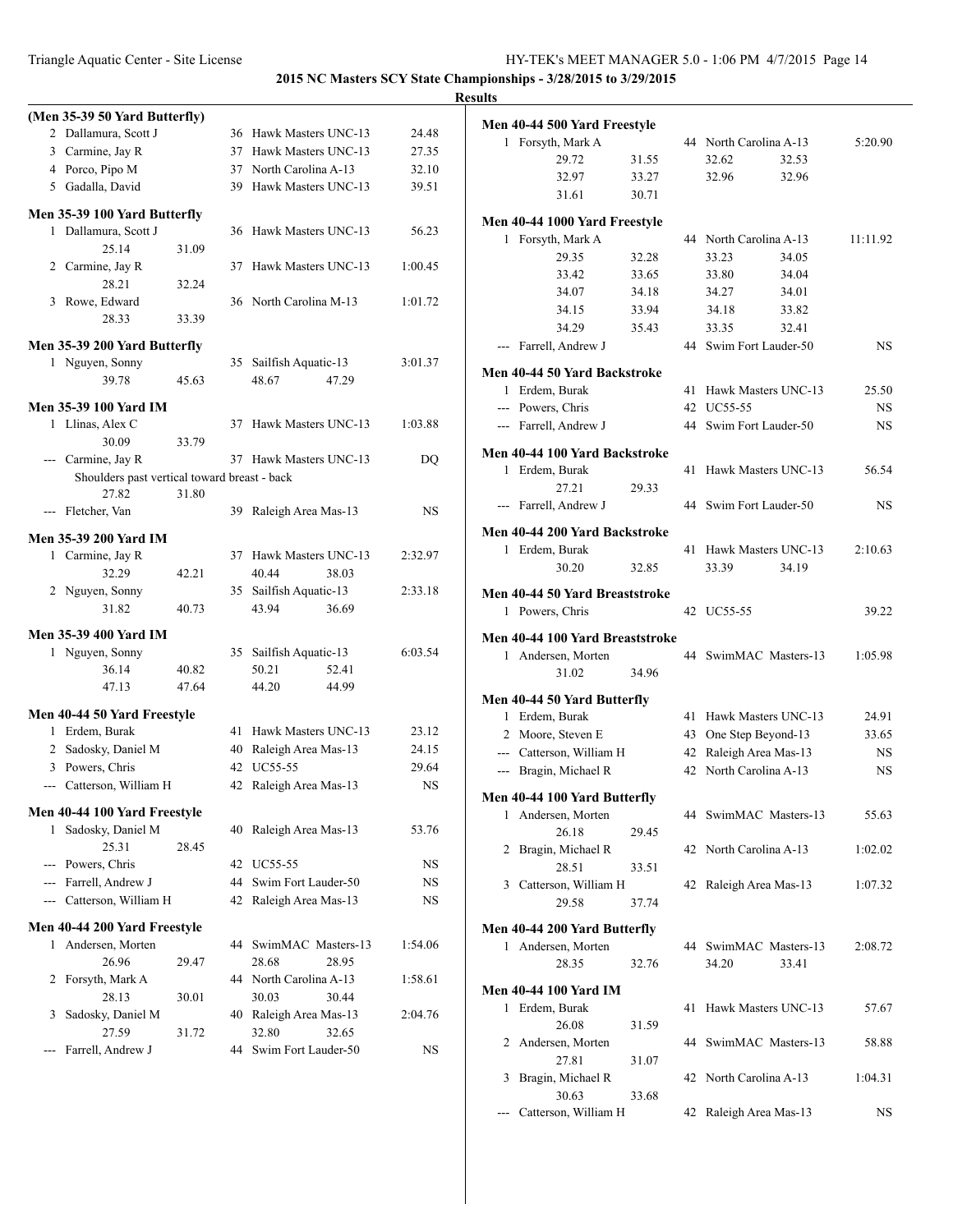|                                                    |                |                        |                |           | <b>Results</b> |                                                    |       |                        |                       |          |
|----------------------------------------------------|----------------|------------------------|----------------|-----------|----------------|----------------------------------------------------|-------|------------------------|-----------------------|----------|
| (Men 40-44 100 Yard IM)<br>--- Farrell, Andrew J   |                | 44 Swim Fort Lauder-50 |                | <b>NS</b> |                | Men 45-49 1650 Yard Freestyle<br>1 Rubacky, Mark S |       | 45 Raleigh Area Mas-13 |                       | 18:29.33 |
| <b>Men 40-44 200 Yard IM</b>                       |                |                        |                |           |                | 30.75                                              | 32.22 | 33.19                  | 33.22                 |          |
| 1 Andersen, Morten                                 |                | 44 SwimMAC Masters-13  |                | 2:06.38   |                | 33.51                                              | 34.02 | 33.94                  | 33.76                 |          |
| 26.24                                              | 33.43          | 36.93                  | 29.78          |           |                | 33.48                                              | 33.69 | 33.47                  | 34.15                 |          |
| 2 Forsyth, Mark A                                  |                | 44 North Carolina A-13 |                | 2:17.17   |                | 34.02                                              | 33.43 | 33.64                  | 33.68                 |          |
| 29.10                                              | 37.19          | 40.70                  | 30.18          |           |                | 33.82                                              | 33.74 | 33.61                  | 33.61                 |          |
|                                                    |                |                        |                |           |                | 33.77                                              | 33.83 | 33.68                  | 34.07                 |          |
| <b>Men 40-44 400 Yard IM</b>                       |                |                        |                |           |                | 34.47                                              | 33.86 | 34.21                  | 34.83                 |          |
| 1 Andersen, Morten                                 |                | 44 SwimMAC Masters-13  |                | 4:35.42   |                | 34.22                                              | 34.01 | 33.62                  | 33.72                 | 32.09    |
| 28.86<br>38.24                                     | 33.26<br>39.59 | 37.93<br>31.73         | 36.68<br>29.13 |           |                | 2 Rougier-Chapman, Duncan P                        |       | 47 Raleigh Area Mas-13 |                       | 18:57.85 |
|                                                    |                |                        |                |           |                | 31.52                                              | 33.37 | 34.09                  | 34.23                 |          |
| Men 45-49 50 Yard Freestyle                        |                |                        |                |           |                | 34.49                                              | 34.72 | 34.80                  | 34.44                 |          |
| 1 Robling, Steve W                                 |                | 45 SwimMAC Masters-13  |                | 24.95     |                | 34.81                                              | 35.03 | 34.75                  | 34.90                 |          |
| 2 Gray, Richard L                                  |                | 46 YMCA Of the Tria-13 |                | 27.50     |                | 34.88                                              | 34.97 | 34.70                  | 34.59                 |          |
| 3 Hutcheson, Burke C                               |                | 47 PSCM                |                | 27.70     |                | 34.85                                              | 34.83 | 34.62                  | 34.76                 |          |
| 4 Friedel, Bryan J                                 |                | 46 Raleigh Area Mas-13 |                | 27.93     |                | 34.84                                              | 34.53 | 34.95                  | 34.71                 |          |
|                                                    |                |                        |                |           |                | 34.59                                              | 34.91 | 34.68                  | 34.98                 |          |
| Men 45-49 100 Yard Freestyle<br>1 Robling, Steve W |                | 45 SwimMAC Masters-13  |                | 54.38     |                | 34.65                                              | 34.55 | 34.42                  | 33.98                 | 32.71    |
| 26.13                                              | 28.25          |                        |                |           |                | 3 Clark, James B                                   |       | 46 One Step Beyond-13  |                       | 24:50.34 |
| 2 Rubacky, Mark S                                  |                | 45 Raleigh Area Mas-13 |                | 58.32     |                | 38.79                                              | 39.91 | 42.19                  | 44.01                 |          |
| 28.20                                              | 30.12          |                        |                |           |                | 44.98                                              | 44.35 | 45.13                  | 44.90                 |          |
| 3 Gray, Richard L                                  |                | 46 YMCA Of the Tria-13 |                | 59.23     |                | 45.01                                              | 44.79 | 45.70                  | 45.50                 |          |
| 28.88                                              | 30.35          |                        |                |           |                | 46.20                                              | 45.40 | 45.56                  | 46.40                 |          |
| 4 Hutcheson, Burke C                               |                | 47 PSCM                |                | 1:01.24   |                | 46.73                                              | 45.66 | 45.44                  | 45.91                 |          |
| 5 Friedel, Bryan J                                 |                | 46 Raleigh Area Mas-13 |                | 1:07.49   |                | 46.02                                              | 46.44 | 46.09                  | 46.35                 |          |
| 31.79                                              | 35.70          |                        |                |           |                | 46.38                                              | 47.37 | 46.93                  | 46.12                 |          |
|                                                    |                |                        |                |           |                | 45.65                                              |       |                        |                       | 43.91    |
| Men 45-49 200 Yard Freestyle                       |                |                        |                |           |                | Men 45-49 50 Yard Backstroke                       |       |                        |                       |          |
| 1 Rubacky, Mark S                                  |                | 45 Raleigh Area Mas-13 |                | 2:06.62   |                | 1 Niemeyer, Charles (Chuck) J                      |       | 47 Gaston Gators --13  |                       | 28.78    |
| 29.49                                              | 31.67          | 33.39                  | 32.07          |           |                | 2 Hutcheson, Burke C                               |       | 47 PSCM                |                       | 35.38    |
| 2 Gray, Richard L                                  |                | 46 YMCA Of the Tria-13 |                | 2:12.31   |                | 3 Kern, Paul E                                     |       | 46 Triad Masters Sw-13 |                       | 37.84    |
| 29.79                                              | 33.45          | 34.88                  | 34.19          |           |                |                                                    |       |                        |                       |          |
| Men 45-49 500 Yard Freestyle                       |                |                        |                |           |                | Men 45-49 100 Yard Backstroke                      |       |                        |                       |          |
| 1 Rubacky, Mark S                                  |                | 45 Raleigh Area Mas-13 |                | 5:30.58   |                | 1 Niemeyer, Charles (Chuck) J                      |       | 47 Gaston Gators --13  |                       | 1:01.29  |
| 29.99                                              | 32.36          | 33.39                  | 33.70          |           |                | 30.38                                              | 30.91 |                        |                       |          |
| 33.98                                              | 33.77          | 33.92                  | 33.78          |           |                | Men 45-49 200 Yard Backstroke                      |       |                        |                       |          |
| 33.46                                              | 32.23          |                        |                |           |                | 1 Rubacky, Mark S                                  |       | 45 Raleigh Area Mas-13 |                       | 2:45.44  |
| 2 Friedel, Bryan J                                 |                | 46 Raleigh Area Mas-13 |                | 7:39.50   |                | 37.99                                              | 42.26 | 43.17                  | 42.02                 |          |
| 37.17                                              | 40.49          | 45.39                  | 47.03          |           |                |                                                    |       |                        |                       |          |
| 48.15                                              | 48.30          | 48.43                  | 48.74          |           |                | Men 45-49 50 Yard Breaststroke                     |       |                        |                       |          |
| 48.80                                              | 47.00          |                        |                |           |                | 1 Torres, Todd                                     |       | 46 ECAM                |                       | 26.17    |
| Men 45-49 1000 Yard Freestyle                      |                |                        |                |           |                | 2 Robling, Steve W                                 |       |                        | 45 SwimMAC Masters-13 | 34.38    |
| 1 Rubacky, Mark S                                  |                | 45 Raleigh Area Mas-13 |                | 11:12.91  |                | 3 Hutcheson, Burke C                               |       | 47 PSCM                |                       | 37.07    |
| 29.98                                              | 31.90          | 33.66                  | 34.36          |           |                | 4 Friedel, Bryan J                                 |       | 46 Raleigh Area Mas-13 |                       | 40.14    |
| 34.05                                              | 34.29          | 33.91                  | 33.87          |           |                | Men 45-49 100 Yard Breaststroke                    |       |                        |                       |          |
| 33.80                                              | 34.22          | 34.38                  | 34.49          |           |                | 1 Torres, Todd                                     |       | 46 ECAM                |                       | 57.45    |
| 34.39                                              | 34.34          | 34.21                  | 34.14          |           |                | 26.90                                              | 30.55 |                        |                       |          |
| 33.92                                              | 33.93          | 33.48                  | 31.59          |           |                | 2 Rubacky, Mark S                                  |       | 45 Raleigh Area Mas-13 |                       | 1:17.67  |
| 2 Rougier-Chapman, Duncan P                        |                | 47 Raleigh Area Mas-13 |                | 11:23.62  |                | 36.44                                              | 41.23 |                        |                       |          |
| 31.03                                              | 33.98          | 34.27                  | 34.42          |           |                | 3 Hutcheson, Burke C                               |       | 47 PSCM                |                       | 1:22.09  |
| 34.47                                              | 34.69          | 34.95                  | 34.93          |           |                | 39.04                                              | 43.05 |                        |                       |          |
| 34.76                                              | 34.55          | 34.69                  | 34.44          |           |                | Men 45-49 200 Yard Breaststroke                    |       |                        |                       |          |
| 34.56                                              | 34.42          | 34.21                  | 34.28          |           |                | 1 Torres, Todd                                     |       | 46 ECAM                |                       | 2:08.23  |
| 34.43                                              | 34.54          | 33.52                  | 32.48          |           |                | 28.14                                              | 32.51 | 33.97                  | 33.61                 |          |
|                                                    |                |                        |                |           |                |                                                    |       |                        |                       |          |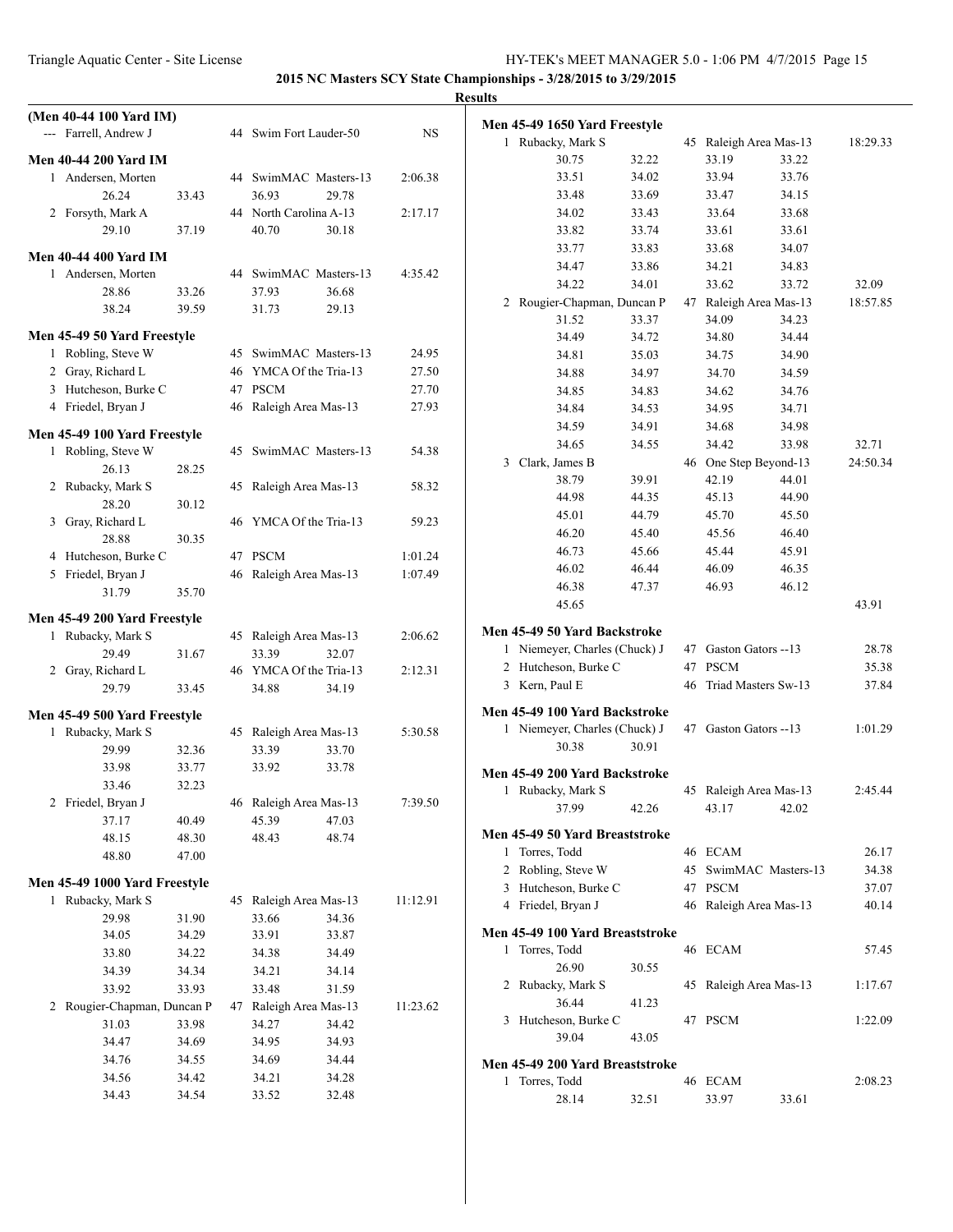|                |                                                               |       |    |                        |         | <b>Results</b> |
|----------------|---------------------------------------------------------------|-------|----|------------------------|---------|----------------|
|                | (Men 45-49 200 Yard Breaststroke)                             |       |    |                        |         | Me             |
|                | 2 Rubacky, Mark S                                             |       |    | 45 Raleigh Area Mas-13 | 2:44.45 |                |
|                | 37.07                                                         | 41.38 |    | 42.58<br>43.42         |         |                |
|                | Men 45-49 50 Yard Butterfly                                   |       |    |                        |         |                |
|                | 1 Niemeyer, Charles (Chuck) J                                 |       |    | 47 Gaston Gators --13  | 26.03   |                |
|                | 2 Robling, Steve W                                            |       |    | 45 SwimMAC Masters-13  | 27.29   |                |
|                | 3 Gray, Richard L                                             |       |    | 46 YMCA Of the Tria-13 | 29.94   |                |
|                | 4 Hutcheson, Burke C                                          |       |    | 47 PSCM                | 30.27   |                |
|                | 5 Kern, Paul E                                                |       |    | 46 Triad Masters Sw-13 | 32.28   |                |
|                |                                                               |       |    |                        |         |                |
|                | Men 45-49 100 Yard Butterfly<br>1 Niemeyer, Charles (Chuck) J |       |    | 47 Gaston Gators --13  | 58.94   |                |
|                | 26.86                                                         | 32.08 |    |                        |         |                |
|                | 2 Hutcheson, Burke C                                          |       |    | 47 PSCM                | 1:09.78 |                |
|                | 31.50                                                         | 38.28 |    |                        |         |                |
|                | 3 Gray, Richard L                                             |       |    | 46 YMCA Of the Tria-13 | 1:11.00 | Me             |
|                | 33.76                                                         | 37.24 |    |                        |         |                |
|                |                                                               |       |    |                        |         |                |
|                | Men 45-49 100 Yard IM                                         |       |    |                        |         |                |
|                | 1 Robling, Steve W                                            |       |    | 45 SwimMAC Masters-13  | 1:04.45 |                |
|                | 30.11                                                         | 34.34 |    |                        |         |                |
|                | 2 Gray, Richard L                                             |       |    | 46 YMCA Of the Tria-13 | 1:11.95 |                |
|                | 33.11                                                         | 38.84 |    |                        |         |                |
| 3              | Hutcheson, Burke C                                            |       |    | 47 PSCM                | 1:12.53 |                |
|                | 34.17                                                         | 38.36 |    |                        |         | Me             |
|                | 4 Friedel, Bryan J                                            |       |    | 46 Raleigh Area Mas-13 | 1:28.60 |                |
|                | 42.95                                                         | 45.65 |    |                        |         |                |
|                | Men 45-49 200 Yard IM                                         |       |    |                        |         |                |
|                | 1 Rubacky, Mark S                                             |       |    | 45 Raleigh Area Mas-13 | 2:21.74 |                |
|                | 30.81                                                         | 37.01 |    | 41.19<br>32.73         |         | Me             |
| 2              | Gray, Richard L                                               |       |    | 46 YMCA Of the Tria-13 | 2:35.49 |                |
|                | 34.15                                                         | 39.01 |    | 48.38<br>33.95         |         |                |
| 3              | Hutcheson, Burke C                                            |       |    | 47 PSCM                | 2:37.84 |                |
|                | 32.00                                                         | 41.97 |    | 47.92<br>35.95         |         |                |
|                | 4 Kern, Paul E                                                |       |    | 46 Triad Masters Sw-13 | 2:47.12 |                |
|                | 36.36                                                         | 45.13 |    | 38.63<br>47.00         |         |                |
|                | Men 45-49 400 Yard IM                                         |       |    |                        |         | Me             |
|                | 1 Rubacky, Mark S                                             |       |    | 45 Raleigh Area Mas-13 | 5:09.33 |                |
|                | 33.02                                                         | 37.76 |    | 42.29<br>40.76         |         |                |
|                | 43.19                                                         | 44.36 |    | 33.27<br>34.68         |         |                |
| 2              | Hutcheson, Burke C                                            |       | 47 | <b>PSCM</b>            | 5:47.97 |                |
|                | 50.84                                                         |       |    | 38.00                  |         |                |
|                | Men 50-54 50 Yard Freestyle                                   |       |    |                        |         |                |
| 1              | Stewart, Henry D                                              |       | 51 | Raleigh Area Mas-13    | 23.41   |                |
| $\overline{2}$ | Singletary, Henry P                                           |       |    | 54 Hawk Masters UNC-13 | 24.96   |                |
| 3              | Moore, John                                                   |       |    | 53 Hawk Masters UNC-13 | 25.10   |                |
|                | 4 Parker, Lee                                                 |       | 53 | Raleigh Area Mas-13    | 25.58   | Me             |
|                | 5 LeSieur, Bob C                                              |       |    | 51 UC55-55             | 26.31   |                |
|                | 6 Kowalski, David C                                           |       |    | 54 North Carolina M-13 | 27.02   |                |
| 7              | Riggan, Jesse                                                 |       |    | 53 Durham Area Mast-13 | 28.89   |                |
| 8              | Rehanek, Todd                                                 |       |    | 53 Grand Strand Mas-55 | 29.27   |                |
| 9              | Bowie, Ben                                                    |       |    | 54 Hawk Masters UNC-13 | 34.02   |                |
| $\overline{a}$ | Anderson, Earl E                                              |       |    | 50 Hawk Masters UNC-13 | NS      |                |
|                |                                                               |       |    |                        |         |                |

|                                                                                                                                                                                                                                                                                                                                                                                                                                                                            | Men 50-54 100 Yard Freestyle                 |                |    |                                  |          |
|----------------------------------------------------------------------------------------------------------------------------------------------------------------------------------------------------------------------------------------------------------------------------------------------------------------------------------------------------------------------------------------------------------------------------------------------------------------------------|----------------------------------------------|----------------|----|----------------------------------|----------|
| 1                                                                                                                                                                                                                                                                                                                                                                                                                                                                          | Stewart, Henry D                             |                | 51 | Raleigh Area Mas-13              | 51.63    |
|                                                                                                                                                                                                                                                                                                                                                                                                                                                                            | 25.07                                        | 26.56          |    |                                  |          |
| 2                                                                                                                                                                                                                                                                                                                                                                                                                                                                          | Singletary, Henry P                          |                | 54 | Hawk Masters UNC-13              | 56.74    |
|                                                                                                                                                                                                                                                                                                                                                                                                                                                                            | 27.61                                        | 29.13          |    |                                  |          |
| 3                                                                                                                                                                                                                                                                                                                                                                                                                                                                          | Moore, John                                  |                | 53 | Hawk Masters UNC-13              | 57.99    |
|                                                                                                                                                                                                                                                                                                                                                                                                                                                                            | 27.64                                        | 30.35          |    |                                  |          |
| 4                                                                                                                                                                                                                                                                                                                                                                                                                                                                          | LeSieur, Bob C                               |                | 51 | UC55-55                          | 59.73    |
|                                                                                                                                                                                                                                                                                                                                                                                                                                                                            | 28.05                                        | 31.68          |    |                                  |          |
|                                                                                                                                                                                                                                                                                                                                                                                                                                                                            | 5 Kowalski, David C                          |                |    | 54 North Carolina M-13           | 1:01.05  |
|                                                                                                                                                                                                                                                                                                                                                                                                                                                                            | 29.99                                        | 31.06          |    |                                  |          |
|                                                                                                                                                                                                                                                                                                                                                                                                                                                                            | 6 Bowie, Ben                                 |                | 54 | Hawk Masters UNC-13              | 1:19.52  |
|                                                                                                                                                                                                                                                                                                                                                                                                                                                                            | 37.45                                        | 42.07          |    |                                  |          |
| $\frac{1}{2} \left( \frac{1}{2} \right) \left( \frac{1}{2} \right) \left( \frac{1}{2} \right) \left( \frac{1}{2} \right) \left( \frac{1}{2} \right) \left( \frac{1}{2} \right) \left( \frac{1}{2} \right) \left( \frac{1}{2} \right) \left( \frac{1}{2} \right) \left( \frac{1}{2} \right) \left( \frac{1}{2} \right) \left( \frac{1}{2} \right) \left( \frac{1}{2} \right) \left( \frac{1}{2} \right) \left( \frac{1}{2} \right) \left( \frac{1}{2} \right) \left( \frac$ | Riggan, Jesse                                |                | 53 | Durham Area Mast-13              | NS       |
|                                                                                                                                                                                                                                                                                                                                                                                                                                                                            | Men 50-54 200 Yard Freestyle                 |                |    |                                  |          |
|                                                                                                                                                                                                                                                                                                                                                                                                                                                                            | 1 Moore, John                                |                | 53 | Hawk Masters UNC-13              | 2:15.56  |
|                                                                                                                                                                                                                                                                                                                                                                                                                                                                            | 29.79                                        | 34.34          |    | 35.89<br>35.54                   |          |
|                                                                                                                                                                                                                                                                                                                                                                                                                                                                            | 2 Riggan, Jesse                              |                |    | 53 Durham Area Mast-13           | 2:34.04  |
|                                                                                                                                                                                                                                                                                                                                                                                                                                                                            | 34.39                                        | 38.40          |    | 40.89<br>40.36                   |          |
| 3                                                                                                                                                                                                                                                                                                                                                                                                                                                                          | Bowie, Ben                                   |                | 54 | Hawk Masters UNC-13              | 3:08.69  |
|                                                                                                                                                                                                                                                                                                                                                                                                                                                                            | 40.45                                        |                |    | 50.21                            |          |
| $---$                                                                                                                                                                                                                                                                                                                                                                                                                                                                      | Anderson, Earl E                             |                | 50 | Hawk Masters UNC-13              | NS       |
|                                                                                                                                                                                                                                                                                                                                                                                                                                                                            |                                              |                |    |                                  |          |
|                                                                                                                                                                                                                                                                                                                                                                                                                                                                            | Men 50-54 500 Yard Freestyle<br>1 Bowie, Ben |                |    | 54 Hawk Masters UNC-13           | 8:42.81  |
|                                                                                                                                                                                                                                                                                                                                                                                                                                                                            | 42.12                                        | 49.27          |    | 52.00<br>53.23                   |          |
|                                                                                                                                                                                                                                                                                                                                                                                                                                                                            | 53.59                                        | 55.65          |    | 55.99<br>55.94                   |          |
|                                                                                                                                                                                                                                                                                                                                                                                                                                                                            | 53.91                                        | 51.11          |    |                                  |          |
|                                                                                                                                                                                                                                                                                                                                                                                                                                                                            |                                              |                |    |                                  |          |
|                                                                                                                                                                                                                                                                                                                                                                                                                                                                            | Men 50-54 1000 Yard Freestyle                |                |    |                                  |          |
| 1                                                                                                                                                                                                                                                                                                                                                                                                                                                                          | Bowie, Ben                                   |                | 54 | Hawk Masters UNC-13              | 17:12.60 |
|                                                                                                                                                                                                                                                                                                                                                                                                                                                                            |                                              |                |    | 47.43<br>49.73                   |          |
|                                                                                                                                                                                                                                                                                                                                                                                                                                                                            | 50.67                                        | 50.77          |    | 52.82<br>52.02                   |          |
|                                                                                                                                                                                                                                                                                                                                                                                                                                                                            | 53.07                                        | 55.47          |    | 53.57<br>53.37                   |          |
|                                                                                                                                                                                                                                                                                                                                                                                                                                                                            | 53.27<br>53.13                               | 55.28<br>53.97 |    | 53.11<br>54.15<br>49.94<br>53.96 |          |
|                                                                                                                                                                                                                                                                                                                                                                                                                                                                            |                                              |                |    |                                  |          |
|                                                                                                                                                                                                                                                                                                                                                                                                                                                                            | Men 50-54 1650 Yard Freestyle                |                |    |                                  |          |
| 1                                                                                                                                                                                                                                                                                                                                                                                                                                                                          | Singletary, Henry P                          |                | 54 | Hawk Masters UNC-13              | 20:31.29 |
|                                                                                                                                                                                                                                                                                                                                                                                                                                                                            | 34.38                                        | 37.09          |    | 36.80<br>37.27                   |          |
|                                                                                                                                                                                                                                                                                                                                                                                                                                                                            | 37.39                                        | 37.33          |    | 1:16.93<br>38.06                 |          |
|                                                                                                                                                                                                                                                                                                                                                                                                                                                                            | 38.45                                        | 38.06          |    | 37.89<br>37.55                   |          |
|                                                                                                                                                                                                                                                                                                                                                                                                                                                                            | 38.15                                        | 37.74          |    | 37.92<br>38.30                   |          |
|                                                                                                                                                                                                                                                                                                                                                                                                                                                                            | 37.14                                        | 36.92          |    | 37.22<br>36.91                   |          |
|                                                                                                                                                                                                                                                                                                                                                                                                                                                                            | 37.53                                        | 37.35          |    | 36.82<br>37.73                   |          |
|                                                                                                                                                                                                                                                                                                                                                                                                                                                                            | 37.35                                        | 36.31          |    | 36.95<br>37.15                   |          |
|                                                                                                                                                                                                                                                                                                                                                                                                                                                                            | 37.29                                        | 37.18          |    | 36.74<br>35.39                   |          |
|                                                                                                                                                                                                                                                                                                                                                                                                                                                                            | Men 50-54 50 Yard Backstroke                 |                |    |                                  |          |
| 1                                                                                                                                                                                                                                                                                                                                                                                                                                                                          | Stewart, Henry D                             |                | 51 | Raleigh Area Mas-13              | 27.16    |
| 2                                                                                                                                                                                                                                                                                                                                                                                                                                                                          | LeSieur, Bob C                               |                | 51 | <b>UC55-55</b>                   | 32.93    |
| 3                                                                                                                                                                                                                                                                                                                                                                                                                                                                          | Kowalski, David C                            |                | 54 | North Carolina M-13              | 33.33    |
|                                                                                                                                                                                                                                                                                                                                                                                                                                                                            |                                              |                | 53 | Grand Strand Mas-55              | 36.59    |
|                                                                                                                                                                                                                                                                                                                                                                                                                                                                            | 4 Rehanek, Todd                              |                |    |                                  |          |
|                                                                                                                                                                                                                                                                                                                                                                                                                                                                            | --- Anderson, Earl E                         |                | 50 | Hawk Masters UNC-13              | NS       |
|                                                                                                                                                                                                                                                                                                                                                                                                                                                                            | --- Parker, Lee                              |                | 53 | Raleigh Area Mas-13              | NS       |
|                                                                                                                                                                                                                                                                                                                                                                                                                                                                            | Men 50-54 100 Yard Backstroke                |                |    |                                  |          |

28.54 30.93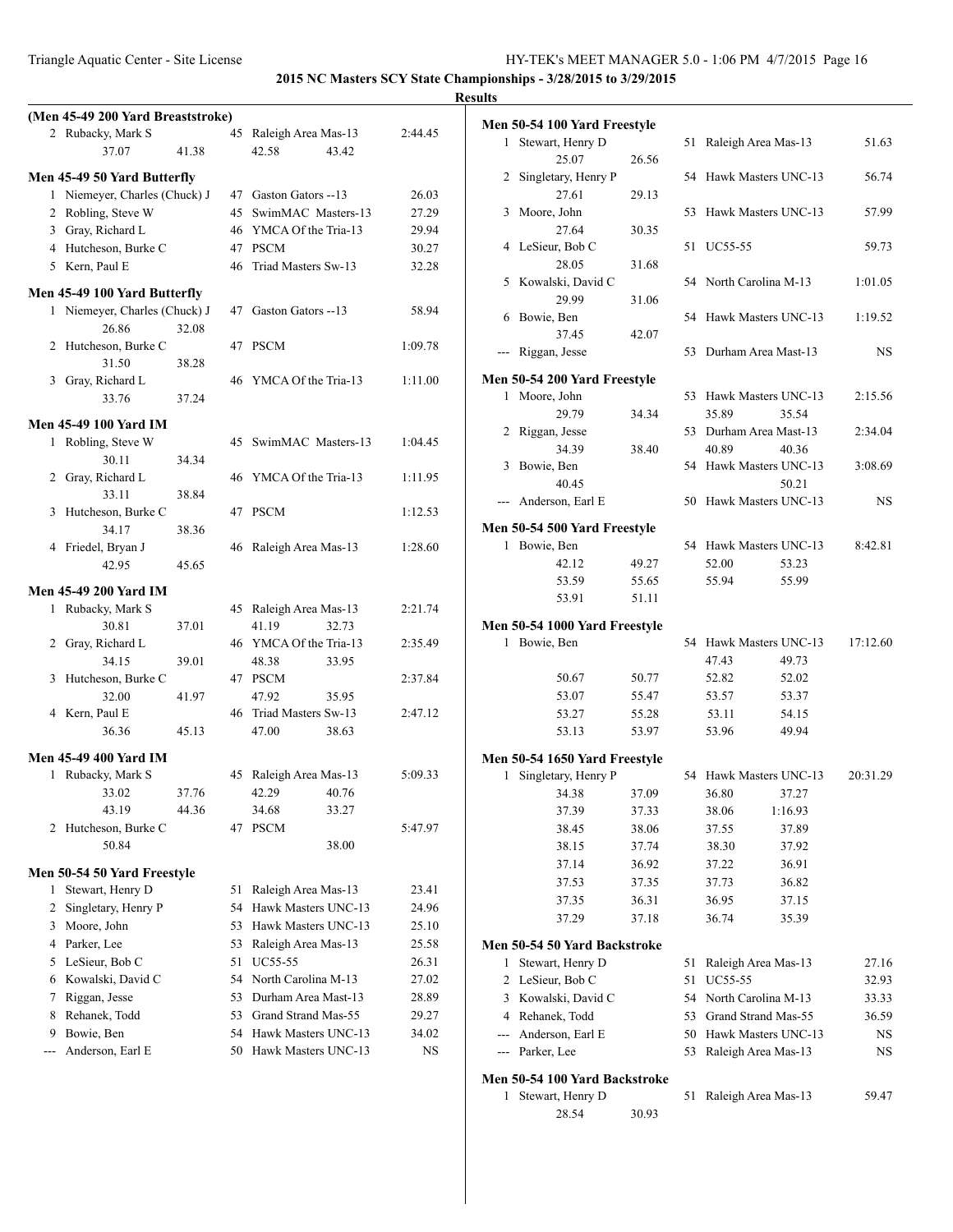|                | (Men 50-54 100 Yard Backstroke)      |       |    |                                                  |                |
|----------------|--------------------------------------|-------|----|--------------------------------------------------|----------------|
|                | 2 LeSieur, Bob C                     |       | 51 | UC55-55                                          | 1:10.92        |
|                | 33.39                                | 37.53 |    |                                                  |                |
|                | 3 Kowalski, David C                  |       |    | 54 North Carolina M-13                           | 1:14.69        |
|                | 35.99                                | 38.70 |    |                                                  |                |
|                | Men 50-54 200 Yard Backstroke        |       |    |                                                  |                |
|                | 1 LeSieur, Bob C                     |       |    | 51 UC55-55                                       | 2:44.13        |
|                | 37.11                                | 40.01 |    | 43.90<br>43.11                                   |                |
| 2              | Rehanek, Todd                        |       |    | 53 Grand Strand Mas-55                           | 3:12.88        |
|                |                                      |       |    | 52.19<br>46.77                                   |                |
|                | --- Anderson, Earl E                 |       |    | 50 Hawk Masters UNC-13                           | NS             |
|                | Men 50-54 50 Yard Breaststroke       |       |    |                                                  |                |
|                | 1 Moore, John                        |       |    | 53 Hawk Masters UNC-13                           | 34.87          |
|                | 2 Kowalski, David C                  |       |    | 54 North Carolina M-13                           | 36.55          |
|                | 3 Rehanek, Todd                      |       | 53 | Grand Strand Mas-55                              | 36.82          |
|                | Men 50-54 100 Yard Breaststroke      |       |    |                                                  |                |
| 1              | Kowalski, David C                    |       | 54 | North Carolina M-13                              | 1:22.35        |
|                | 39.92                                | 42.43 |    |                                                  |                |
|                | 2 Rehanek, Todd                      |       | 53 | Grand Strand Mas-55                              | 1:39.34        |
|                | 45.76                                | 53.58 |    |                                                  |                |
|                | Men 50-54 200 Yard Breaststroke      |       |    |                                                  |                |
|                | 1 Rehanek, Todd                      |       | 53 | Grand Strand Mas-55                              | 3:28.39        |
|                | 44.53                                | 52.24 |    | 56.94<br>54.68                                   |                |
|                |                                      |       |    |                                                  |                |
|                | Men 50-54 50 Yard Butterfly          |       |    |                                                  |                |
|                | 1 Stewart, Henry D                   |       | 51 | Raleigh Area Mas-13                              | 25.20          |
|                | 2 Bitzenhofer, Mike A                |       |    | 50 Raleigh Area Mas-13<br>54 Hawk Masters UNC-13 | 25.83          |
| 3              | Singletary, Henry P<br>4 Moore, John |       |    | 53 Hawk Masters UNC-13                           | 27.63<br>28.52 |
|                | 5 Kowalski, David C                  |       |    | 54 North Carolina M-13                           | 30.04          |
|                | 6 LeSieur, Bob C                     |       |    | 51 UC55-55                                       | 30.78          |
|                | --- Parker, Lee                      |       |    | 53 Raleigh Area Mas-13                           | <b>NS</b>      |
|                | --- Riggan, Jesse                    |       | 53 | Durham Area Mast-13                              | <b>NS</b>      |
| $\frac{1}{2}$  | Anderson, Earl E                     |       |    | 50 Hawk Masters UNC-13                           | <b>NS</b>      |
|                |                                      |       |    |                                                  |                |
|                | Men 50-54 100 Yard Butterfly         |       |    |                                                  |                |
| 1              | Stewart, Henry D                     |       | 51 | Raleigh Area Mas-13                              | 56.12          |
|                | 26.31                                | 29.81 |    |                                                  |                |
| 2              | Bitzenhofer, Mike A<br>26.41         |       |    | 50 Raleigh Area Mas-13                           | 56.67          |
| 3              | Riggan, Jesse                        | 30.26 | 53 | Durham Area Mast-13                              | 1:13.74        |
|                | 32.53                                | 41.21 |    |                                                  |                |
| $\overline{a}$ | LeSieur, Bob C                       |       | 51 | <b>UC55-55</b>                                   | NS             |
|                |                                      |       |    |                                                  |                |
|                | Men 50-54 200 Yard Butterfly         |       |    |                                                  |                |
| 1              | Bitzenhofer, Mike A                  |       |    | 50 Raleigh Area Mas-13                           | 2:11.14        |
|                | 29.21                                | 33.40 |    | 33.58<br>34.95                                   |                |
| $\overline{a}$ | Anderson, Earl E                     |       | 50 | Hawk Masters UNC-13                              | NS             |
|                | Men 50-54 100 Yard IM                |       |    |                                                  |                |
| 1              | Stewart, Henry D                     |       | 51 | Raleigh Area Mas-13                              | 59.63          |
|                | 27.92                                | 31.71 |    |                                                  |                |
| 2              | Bitzenhofer, Mike A                  |       | 50 | Raleigh Area Mas-13                              | 1:03.39        |
|                | 29.70                                | 33.69 |    |                                                  |                |
| 3              | Singletary, Henry P                  |       | 54 | Hawk Masters UNC-13                              | 1:05.64        |
|                | 30.23                                | 35.41 |    |                                                  |                |
|                |                                      |       |    |                                                  |                |

| lts |              |                                                        |                |     |                        |       |         |
|-----|--------------|--------------------------------------------------------|----------------|-----|------------------------|-------|---------|
|     | 4            | Moore, John                                            |                | 53  | Hawk Masters UNC-13    |       | 1:07.11 |
|     |              | 31.36                                                  | 35.75          |     |                        |       |         |
|     |              | 5 Kowalski, David C                                    |                |     | 54 North Carolina M-13 |       | 1:08.62 |
|     |              | 31.83                                                  | 36.79          |     |                        |       |         |
|     |              | 6 LeSieur, Bob C                                       |                | 51  | UC55-55                |       | 1:10.71 |
|     |              | 32.45                                                  | 38.26          |     |                        |       |         |
|     | 7            | Riggan, Jesse                                          |                | 53  | Durham Area Mast-13    |       | 1:13.27 |
|     |              | 33.25                                                  | 40.02          |     |                        |       |         |
|     |              | <b>Men 50-54 200 Yard IM</b>                           |                |     |                        |       |         |
|     | 1            | Moore, John                                            |                |     | 53 Hawk Masters UNC-13 |       | 2:32.30 |
|     |              | 31.56                                                  | 40.93          |     | 46.42                  | 33.39 |         |
|     |              | 2 LeSieur, Bob C                                       |                |     | 51 UC55-55             |       | 2:36.10 |
|     |              | 32.09                                                  | 40.33          |     | 49.17                  | 34.51 |         |
|     |              | <b>Men 50-54 400 Yard IM</b>                           |                |     |                        |       |         |
|     |              | --- Anderson, Earl E                                   |                | 50  | Hawk Masters UNC-13    |       | NS      |
|     |              |                                                        |                |     |                        |       |         |
|     |              | Men 55-59 50 Yard Freestyle                            |                |     |                        |       |         |
|     |              | 1 Klein, Jonathan E                                    |                |     | 57 Duke Aquatics-13    |       | 24.31   |
|     | 2            | Berting, David A                                       |                | 58  | Hawk Masters UNC-13    |       | 25.17   |
|     | 3            | Greve, Ted A                                           |                | 57  | Charlotte SwimMa-13    |       | 25.28   |
|     |              | 4 Buchanan, Bill                                       |                |     | 55 Hawk Masters UNC-13 |       | 28.21   |
|     |              | 5 O'Connor, Christopher M                              |                |     | 57 Durham Area Mast-13 |       | 30.85   |
|     | 6            | Treman, Michael C                                      |                |     | 58 Hawk Masters UNC-13 |       | 31.76   |
|     |              | 7 LaRue, Steven C                                      |                | 59  | Rocky Mount YMCA-1.    |       | 32.46   |
|     |              |                                                        |                |     |                        |       |         |
|     |              | Men 55-59 100 Yard Freestyle<br>Berting, David A       |                |     |                        |       |         |
|     | $\mathbf{1}$ |                                                        |                | 58  | Hawk Masters UNC-13    |       | 54.67   |
|     |              | 26.71                                                  | 27.96          |     |                        |       |         |
|     | 2            | Klein, Jonathan E                                      |                | 57  | Duke Aquatics-13       |       | 54.71   |
|     |              | 26.18                                                  | 28.53          |     |                        |       |         |
|     | 3            | Washburn, Jonathan W                                   |                | 57  | Hawk Masters UNC-13    |       | 57.04   |
|     |              | 27.39                                                  | 29.65          |     |                        |       |         |
|     | 4            | Buchanan, Bill                                         |                | 55  | Hawk Masters UNC-13    |       | 1:04.62 |
|     |              | 29.98                                                  | 34.64          |     |                        |       |         |
|     | 5            | White, Tim                                             |                | 59  | Charlotte SwimMa-13    |       | 1:05.83 |
|     |              | 31.89                                                  | 33.94          |     |                        |       |         |
|     | 6            | Treman, Michael C                                      |                | 58  | Hawk Masters UNC-13    |       | 1:10.93 |
|     |              | 33.86                                                  | 37.07          |     |                        |       |         |
|     | 7            | LaRue, Steven C                                        |                | 59. | Rocky Mount YMCA-1:    |       | 1:14.13 |
|     |              | 34.68                                                  | 39.45          |     |                        |       |         |
|     |              | Men 55-59 200 Yard Freestyle                           |                |     |                        |       |         |
|     |              | 1 Klein, Jonathan E                                    |                |     | 57 Duke Aquatics-13    |       | 2:00.40 |
|     |              | 27.03                                                  | 30.54          |     | 31.23                  | 31.60 |         |
|     | 2            | Berting, David A                                       |                |     | 58 Hawk Masters UNC-13 |       | 2:03.73 |
|     |              | 29.39                                                  | 31.40          |     | 32.33                  | 30.61 |         |
|     | 3            | McFarland, Jim A                                       |                |     | 55 Hawk Masters UNC-13 |       | 2:11.18 |
|     |              | 30.22                                                  | 33.19          |     | 33.79                  | 33.98 |         |
|     | 4            | Buchanan, Bill                                         |                |     | 55 Hawk Masters UNC-13 |       | 2:28.91 |
|     |              | 31.53                                                  | 35.88          |     | 39.99                  | 41.51 |         |
|     | 5            | O'Connor, Christopher M                                |                |     | 57 Durham Area Mast-13 |       | 2:40.62 |
|     |              | 34.77                                                  | 40.41          |     | 43.77                  | 41.67 |         |
|     |              |                                                        |                |     |                        |       |         |
|     |              | Men 55-59 500 Yard Freestyle<br>1 Washburn, Jonathan W |                |     | 57 Hawk Masters UNC-13 |       | 5:42.53 |
|     |              | 30.19                                                  | 33.52          |     | 34.44                  |       |         |
|     |              |                                                        |                |     | 35.45                  | 35.27 |         |
|     |              | 35.53                                                  | 35.44<br>32.59 |     |                        | 35.32 |         |
|     |              | 34.78                                                  |                |     |                        |       |         |
|     |              |                                                        |                |     |                        |       |         |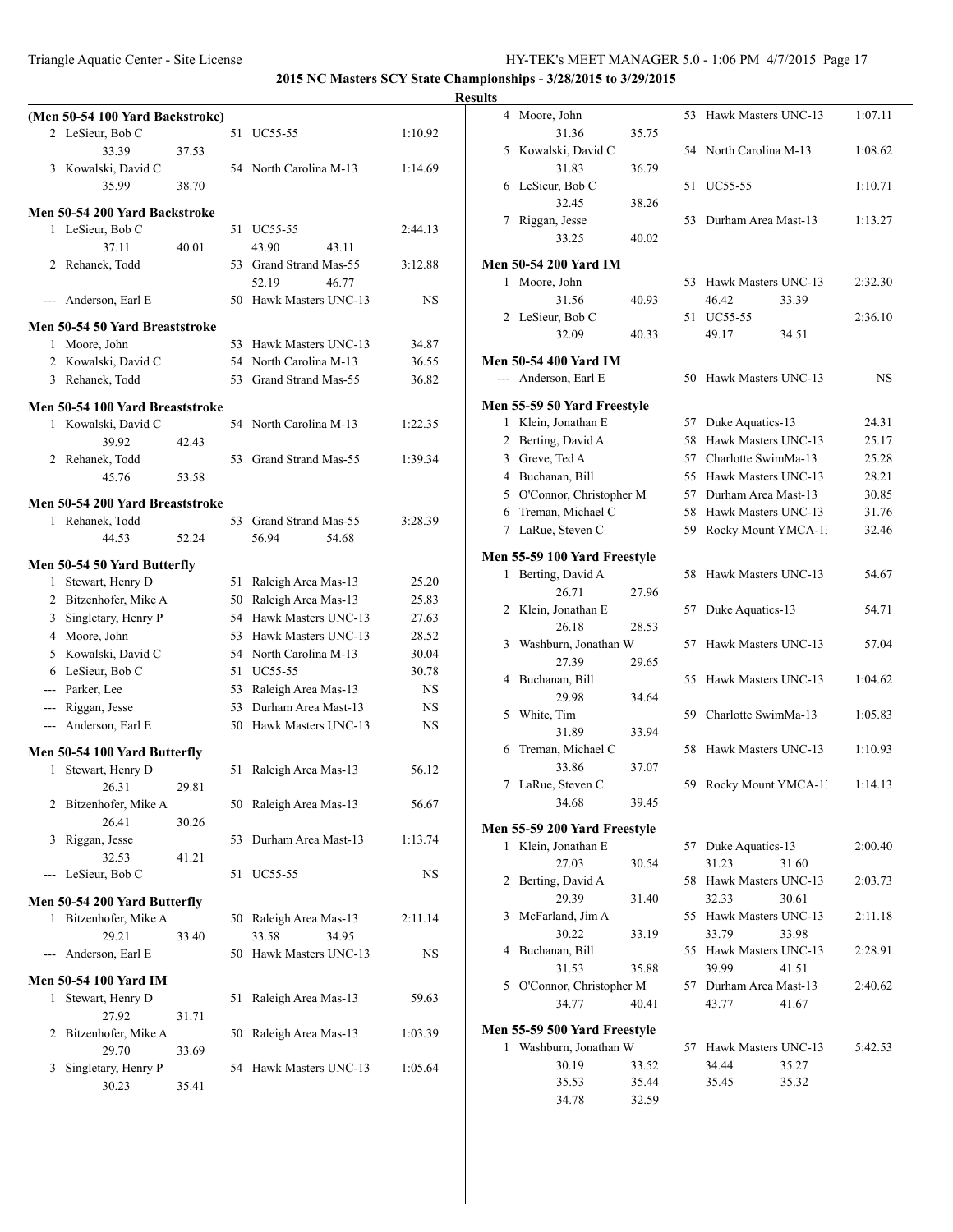| Results |
|---------|
|---------|

|   | (Men 55-59 500 Yard Freestyle) |       |    |                        |       |          |
|---|--------------------------------|-------|----|------------------------|-------|----------|
|   | 2 Berting, David A             |       | 58 | Hawk Masters UNC-13    |       | 5:45.52  |
|   | 32.39                          | 34.32 |    | 34.90                  | 34.91 |          |
|   | 34.94                          | 35.52 |    | 34.79                  | 35.06 |          |
|   | 34.87                          | 33.82 |    |                        |       |          |
| 3 | Treman, Michael C              |       | 58 | Hawk Masters UNC-13    |       | 7:16.96  |
|   | 40.95                          | 43.82 |    | 45.14                  | 45.68 |          |
|   | 44.69                          | 44.40 |    | 43.55                  | 44.01 |          |
|   | 43.81                          | 40.91 |    |                        |       |          |
|   | 4 Sasser, Jon D                |       |    | 59 Raleigh Area Mas-13 |       | 8:57.51  |
|   | 46.63                          | 49.24 |    | 53.57                  | 55.13 |          |
|   | 56.40                          | 56.60 |    | 55.77                  | 56.74 |          |
|   | 55.07                          | 52.36 |    |                        |       |          |
|   |                                |       |    |                        |       |          |
|   | Men 55-59 1000 Yard Freestyle  |       |    |                        |       |          |
|   | 1 Berting, David A             |       | 58 | Hawk Masters UNC-13    |       | 12:28.73 |
|   | 35.67                          | 36.74 |    | 37.42                  | 39.79 |          |
|   | 37.59                          | 37.88 |    | 38.65                  | 38.33 |          |
|   | 37.98                          | 38.02 |    | 37.96                  | 37.74 |          |
|   | 37.48                          | 37.61 |    | 37.72                  | 37.32 |          |
|   | 37.16                          | 37.52 |    | 36.41                  | 33.74 |          |
|   | 2 Washburn, Jonathan W         |       |    | 57 Hawk Masters UNC-13 |       | 13:23.36 |
|   | 40.03                          | 39.99 |    | 43.31                  | 43.79 |          |
|   | 39.46                          | 39.82 |    | 40.23                  | 40.35 |          |
|   | 39.92                          | 39.20 |    | 39.27                  | 41.32 |          |
|   | 38.25                          | 37.79 |    | 39.26                  | 42.45 |          |
|   | 39.11                          | 41.22 |    | 40.34                  | 38.25 |          |
| 3 | Treman, Michael C              |       |    | 58 Hawk Masters UNC-13 |       | 14:40.72 |
|   | 40.88                          | 44.40 |    | 45.32                  | 44.59 |          |
|   | 45.30                          | 44.43 |    | 45.06                  | 45.20 |          |
|   | 45.01                          | 44.19 |    | 44.65                  | 44.26 |          |
|   | 44.26                          | 44.37 |    | 44.04                  | 44.11 |          |
|   | 43.59                          | 42.72 |    | 43.13                  | 41.21 |          |
|   | 4 O'Connor, Christopher M      |       |    | 57 Durham Area Mast-13 |       | 15:01.21 |
|   | 39.03                          | 42.82 |    | 43.32                  | 45.30 |          |
|   | 45.91                          | 46.25 |    | 46.61                  | 47.42 |          |
|   | 46.30                          | 46.02 |    | 47.27                  | 47.48 |          |
|   | 45.88                          | 46.31 |    | 45.28                  | 44.80 |          |
|   | 45.13                          | 45.30 |    | 43.81                  | 40.97 |          |
|   | Sasser, Jon D                  |       |    | 59 Raleigh Area Mas-13 |       | NS       |
|   | Men 55-59 1650 Yard Freestyle  |       |    |                        |       |          |
| 1 | Treman, Michael C              |       | 58 | Hawk Masters UNC-13    |       | 24:37.80 |
|   | 40.88                          | 43.51 |    | 44.77                  | 45.47 |          |
|   | 45.08                          | 44.86 |    | 45.83                  | 44.46 |          |
|   | 44.94                          | 45.84 |    | 45.75                  | 45.17 |          |
|   | 46.27                          | 45.49 |    | 44.58                  | 44.22 |          |
|   | 45.70                          | 44.62 |    | 45.35                  | 45.53 |          |
|   | 45.97                          | 44.65 |    | 43.99                  | 45.71 |          |
|   | 45.22                          | 46.24 |    | 45.76                  | 45.38 |          |
|   | 43.83                          | 44.35 |    | 44.29                  | 44.12 | 39.97    |
|   |                                |       |    |                        |       |          |
|   |                                |       |    |                        |       |          |

| .     |                |                                                   |         |    |                     |                        |           |
|-------|----------------|---------------------------------------------------|---------|----|---------------------|------------------------|-----------|
|       | $\overline{c}$ | Sasser, Jon D                                     |         | 59 |                     | Raleigh Area Mas-13    | 31:34.12  |
|       |                | 45.57                                             | 48.99   |    | 54.14               | 55.06                  |           |
|       |                | 55.39                                             | 56.17   |    | 57.23               | 56.91                  |           |
|       |                | 57.33                                             | 56.50   |    | 59.24               | 58.87                  |           |
|       |                | 58.09                                             | 57.62   |    | 57.73               | 58.03                  |           |
|       |                | 58.60                                             | 56.22   |    | 56.76               | 58.26                  |           |
|       |                | 59.63                                             | 58.30   |    | 58.73               | 1:01.38                |           |
|       |                | 1:00.97                                           | 1:00.71 |    | 1:01.00             | 59.98                  |           |
|       |                | 58.57                                             | 59.98   |    | 58.30               | 56.91                  | 56.95     |
|       |                |                                                   |         |    |                     |                        |           |
|       | 1              | Men 55-59 50 Yard Backstroke<br>Klein, Jonathan E |         | 57 |                     |                        | 28.56     |
|       |                |                                                   |         |    | Duke Aquatics-13    | Hawk Masters UNC-13    |           |
|       | 2              | McFarland, Jim A                                  |         | 55 |                     |                        | 30.97     |
|       | 3              | Washburn, Jonathan W                              |         | 57 |                     | Hawk Masters UNC-13    | 31.52     |
|       |                | 4 LaRue, Steven C                                 |         | 59 |                     | Rocky Mount YMCA-1.    | 37.96     |
|       | 5              | Treman, Michael C                                 |         | 58 |                     | Hawk Masters UNC-13    | 45.89     |
|       | 6              | Sasser, Jon D                                     |         | 59 |                     | Raleigh Area Mas-13    | 49.39     |
|       |                | Men 55-59 100 Yard Backstroke                     |         |    |                     |                        |           |
|       | 1              | Klein, Jonathan E                                 |         | 57 | Duke Aquatics-13    |                        | 59.78     |
|       |                | 28.93                                             | 30.85   |    |                     |                        |           |
|       | 2              | McFarland, Jim A                                  |         | 55 |                     | Hawk Masters UNC-13    | 1:07.82   |
|       |                | 33.31                                             | 34.51   |    |                     |                        |           |
|       | 3              | LaRue, Steven C                                   |         | 59 |                     | Rocky Mount YMCA-1.    | 1:22.05   |
|       |                | 39.83                                             | 42.22   |    |                     |                        |           |
|       |                | Sasser, Jon D                                     |         | 59 |                     | Raleigh Area Mas-13    | NS        |
|       |                | Men 55-59 200 Yard Backstroke                     |         |    |                     |                        |           |
|       | 1              | Klein, Jonathan E                                 |         | 57 | Duke Aquatics-13    |                        | 2:12.06   |
|       |                | 31.03                                             | 34.20   |    | 33.58               | 33.25                  |           |
|       | 2              | McFarland, Jim A                                  |         | 55 |                     | Hawk Masters UNC-13    | 2:29.81   |
|       |                | 36.01                                             | 37.64   |    | 38.63               | 37.53                  |           |
| ---   |                | Sasser, Jon D                                     |         | 59 |                     | Raleigh Area Mas-13    | NS        |
| $---$ |                | Slowey, Mike J                                    |         | 57 | Palmetto Masters-55 |                        | <b>NS</b> |
|       |                |                                                   |         |    |                     |                        |           |
|       |                | Men 55-59 50 Yard Breaststroke                    |         | 57 | Palmetto Masters-55 |                        |           |
|       | 1              | Slowey, Mike J<br>Washburn, Jonathan W            |         |    |                     |                        | 31.39     |
|       | 2              |                                                   |         | 57 |                     | Hawk Masters UNC-13    | 33.46     |
|       | 3              | Symonds, Barry F                                  |         | 57 |                     | Durham Area Mast-13    | 37.64     |
|       | $\overline{4}$ | Buchanan, Bill                                    |         | 55 |                     | Hawk Masters UNC-13    | 38.15     |
|       | 5              | Treman, Michael C                                 |         | 58 |                     | Hawk Masters UNC-13    | 39.10     |
|       |                | 6 LaRue, Steven C                                 |         |    |                     | 59 Rocky Mount YMCA-1. | 41.55     |
|       |                | Men 55-59 100 Yard Breaststroke                   |         |    |                     |                        |           |
|       | 1              | Slowey, Mike J                                    |         | 57 | Palmetto Masters-55 |                        | 1:09.83   |
|       |                | 32.27                                             | 37.56   |    |                     |                        |           |
|       |                | 2 Washburn, Jonathan W                            |         | 57 |                     | Hawk Masters UNC-13    | 1:13.55   |
|       |                | 34.90                                             | 38.65   |    |                     |                        |           |
|       | 3              | Symonds, Barry F                                  |         | 57 |                     | Durham Area Mast-13    | 1:22.05   |
|       |                | 38.69                                             | 43.36   |    |                     |                        |           |
|       | 4              | Treman, Michael C                                 |         | 58 |                     | Hawk Masters UNC-13    | 1:28.16   |
|       |                | 40.93                                             | 47.23   |    |                     |                        |           |
|       | 5              | LaRue, Steven C                                   |         | 59 |                     | Rocky Mount YMCA-1.    | 1:34.55   |
|       |                | 45.40                                             | 49.15   |    |                     |                        |           |
|       |                | Men 55-59 200 Yard Breaststroke                   |         |    |                     |                        |           |
|       | 1              | Slowey, Mike J                                    |         | 57 | Palmetto Masters-55 |                        | 2:36.99   |
|       |                | 35.12                                             | 39.66   |    | 40.69               | 41.52                  |           |
|       | 2              | Washburn, Jonathan W                              |         |    |                     | 57 Hawk Masters UNC-13 | 2:48.18   |
|       |                | 38.74                                             | 43.86   |    | 43.60               | 41.98                  |           |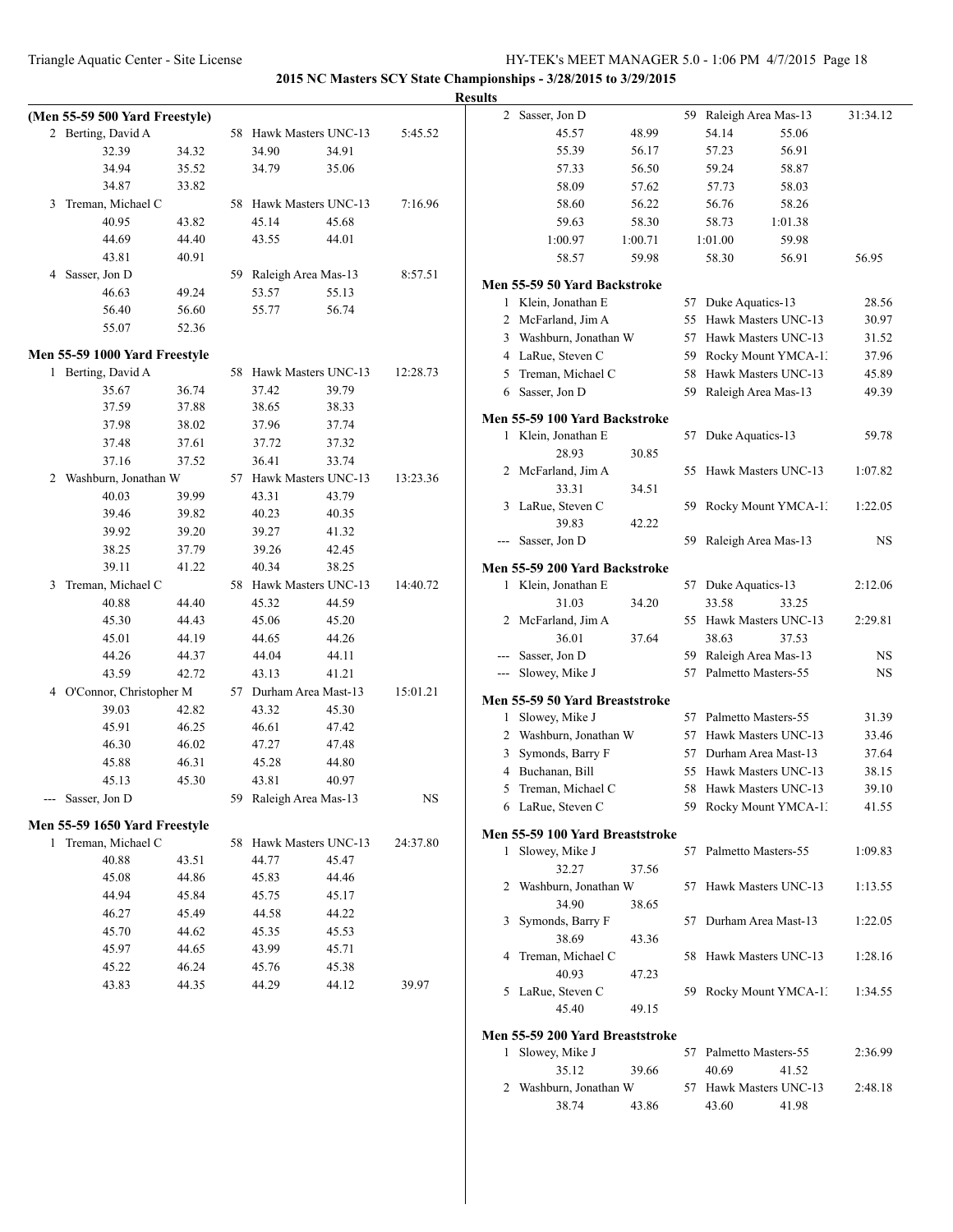| (Men 55-59 200 Yard Breaststroke) |    |                        |             | Men 60-64 50 Yard Freestyle                |       |    |                        |       |           |
|-----------------------------------|----|------------------------|-------------|--------------------------------------------|-------|----|------------------------|-------|-----------|
| 3 Symonds, Barry F                |    | 57 Durham Area Mast-13 | 3:01.82     | 1 Trevisan, Paul T                         |       |    | 63 Raleigh Area Mas-13 |       | 24.01     |
| 40.03<br>45.83                    |    | 47.77<br>48.19         |             | 2 Gilchrist, Donald B                      |       |    | 61 Greensboro Swimm-13 |       | 25.74     |
| 4 Treman, Michael C               |    | 58 Hawk Masters UNC-13 | 3:20.33     | 3 Toll, Alan E                             |       | 60 | Hawk Masters UNC-13    |       | 27.42     |
| 45.31<br>52.25                    |    | 54.54<br>48.23         |             | Meyers, Peter B                            |       |    | 62 UC13-13             |       | 27.92     |
| --- LaRue, Steven C               |    | 59 Rocky Mount YMCA-1. | DQ          | 4<br>5 Haney, Rich                         |       |    | 62 Durham Area Mast-13 |       | 28.00     |
| Double pull / kicks               |    |                        |             |                                            |       |    | 63 North Carolina A-13 |       | 29.04     |
| 51.22<br>46.37                    |    | 51.84<br>49.59         |             | McGraw, Dennis D<br>6<br>7 Miller, Jamie A |       |    | 60 Triad Masters Sw-13 |       | 36.08     |
| Men 55-59 50 Yard Butterfly       |    |                        |             |                                            |       |    |                        |       |           |
| 1 Greve, Ted A                    |    | 57 Charlotte SwimMa-13 | 26.06       | Men 60-64 100 Yard Freestyle               |       |    |                        |       |           |
| 2 Klein, Jonathan E               |    | 57 Duke Aquatics-13    | 27.10       | 1 Gilchrist, Donald B                      |       |    | 61 Greensboro Swimm-13 |       | 55.94     |
| 3 McFarland, Jim A                |    | 55 Hawk Masters UNC-13 | 28.01       | 27.03                                      | 28.91 |    |                        |       |           |
| 4 Slowey, Mike J                  |    | 57 Palmetto Masters-55 | 30.45       | 2 Toll, Alan E                             |       |    | 60 Hawk Masters UNC-13 |       | 59.71     |
| 5 White, Tim                      | 59 | Charlotte SwimMa-13    | 33.46       | 28.44                                      | 31.27 |    |                        |       |           |
| Buchanan, Bill<br>6               |    | 55 Hawk Masters UNC-13 | 33.59       | --- Trevisan, Paul T                       |       |    | 63 Raleigh Area Mas-13 |       | <b>NS</b> |
| Treman, Michael C                 |    | 58 Hawk Masters UNC-13 | 42.80       | Men 60-64 200 Yard Freestyle               |       |    |                        |       |           |
| --- O'Connor, Christopher M       |    | 57 Durham Area Mast-13 | $_{\rm NS}$ | 1 Meyers, Peter B                          |       |    | 62 UC13-13             |       | 2:26.24   |
|                                   |    |                        |             | 33.44                                      | 37.10 |    | 38.64                  | 37.06 |           |
| Men 55-59 100 Yard Butterfly      |    |                        |             | 2 Haney, Rich                              |       |    | 62 Durham Area Mast-13 |       | 2:29.59   |
| 1 Greve, Ted A                    |    | 57 Charlotte SwimMa-13 | 1:02.98     | 32.39                                      | 37.31 |    | 39.90                  | 39.99 |           |
| 28.93<br>34.05                    |    |                        |             | 3 Toll, Alan E                             |       |    | 60 Hawk Masters UNC-13 |       | 2:32.31   |
| 2 McFarland, Jim A                |    | 55 Hawk Masters UNC-13 | 1:07.50     | 35.80                                      | 38.67 |    | 39.00                  | 38.84 |           |
| 31.24<br>36.26                    |    |                        |             | --- Gilchrist, Donald B                    |       |    | 61 Greensboro Swimm-13 |       | NS        |
| 3 O'Connor, Christopher M         |    | 57 Durham Area Mast-13 | 1:26.28     | --- Trevisan, Paul T                       |       |    | 63 Raleigh Area Mas-13 |       | <b>NS</b> |
| 37.81<br>48.47                    |    |                        |             |                                            |       |    |                        |       |           |
| Men 55-59 200 Yard Butterfly      |    |                        |             | Men 60-64 500 Yard Freestyle               |       |    |                        |       |           |
| --- McFarland, Jim A              |    | 55 Hawk Masters UNC-13 | <b>NS</b>   | 1 Toll, Alan E                             |       |    | 60 Hawk Masters UNC-13 |       | 6:50.87   |
|                                   |    |                        |             | 36.49                                      | 40.45 |    | 41.94                  | 41.30 |           |
| <b>Men 55-59 100 Yard IM</b>      |    |                        |             | 41.86                                      | 41.52 |    | 42.00                  | 41.71 |           |
| 1 Greve, Ted A                    |    | 57 Charlotte SwimMa-13 | 1:04.55     | 42.20                                      | 41.40 |    |                        |       |           |
| 29.32<br>35.23                    |    |                        |             | 2 Miller, Jamie A                          |       |    | 60 Triad Masters Sw-13 |       | 9:12.34   |
| 2 Washburn, Jonathan W            |    | 57 Hawk Masters UNC-13 | 1:05.16     | 48.70                                      |       |    |                        |       |           |
| 30.49<br>34.67                    |    |                        |             |                                            |       |    |                        | 57.59 |           |
| 3 Slowey, Mike J                  |    | 57 Palmetto Masters-55 | 1:05.98     | 1:45.38                                    |       |    |                        |       |           |
| 31.17<br>34.81                    |    |                        |             | Men 60-64 1000 Yard Freestyle              |       |    |                        |       |           |
| 4 McFarland, Jim A                |    | 55 Hawk Masters UNC-13 | 1:06.03     | 1 Toll, Alan E                             |       |    | 60 Hawk Masters UNC-13 |       | 13:38.31  |
| 30.46<br>35.57                    |    |                        |             | 36.04                                      | 39.54 |    | 40.60                  | 41.57 |           |
| 5 Symonds, Barry F                |    | 57 Durham Area Mast-13 | 1:12.83     | 40.76                                      | 40.36 |    | 41.51                  | 41.59 |           |
| 38.27<br>34.56                    |    |                        |             | 40.80                                      | 41.34 |    | 45.93                  | 40.99 |           |
| 6 Buchanan, Bill                  |    | 55 Hawk Masters UNC-13 | 1:23.90     | 41.45                                      | 41.06 |    | 42.28                  | 41.23 |           |
| 39.43<br>44.47                    |    |                        |             | 40.89                                      | 41.09 |    | 41.23                  | 38.05 |           |
| <b>Men 55-59 200 Yard IM</b>      |    |                        |             | 2 McGraw, Dennis D                         |       |    | 63 North Carolina A-13 |       | 14:10.49  |
| 1 McFarland, Jim A                |    | 55 Hawk Masters UNC-13 | 2:29.26     | 37.56                                      | 41.06 |    | 41.58                  | 42.77 |           |
| 31.60<br>39.29                    |    | 44.00<br>34.37         |             | 42.01                                      | 43.93 |    | 43.71                  | 43.22 |           |
| 2 Symonds, Barry F                |    | 57 Durham Area Mast-13 | 2:46.74     | 42.62                                      | 42.88 |    | 44.06                  | 43.89 |           |
| 35.18<br>44.57                    |    | 47.31<br>39.68         |             | 44.05                                      | 44.09 |    | 42.91                  | 42.55 |           |
| --- Washburn, Jonathan W          |    | 57 Hawk Masters UNC-13 | DQ          | 42.84                                      | 42.79 |    | 41.92                  | 40.05 |           |
| False start - Misc                |    |                        |             |                                            |       |    |                        |       |           |
| 32.84<br>36.87                    |    | 41.00<br>32.28         |             | Men 60-64 1650 Yard Freestyle              |       |    |                        |       |           |
| <b>Men 55-59 400 Yard IM</b>      |    |                        |             | 1 Miller, Jamie A                          |       | 60 | Triad Masters Sw-13    |       | 31:20.66  |
| 1 Washburn, Jonathan W            |    | 57 Hawk Masters UNC-13 | 5:12.21     |                                            |       |    | 58.73                  | 58.93 |           |
| 1:59.06<br>39.46                  |    |                        |             | 58.26                                      | 58.62 |    | 57.85                  | 57.67 |           |
| 42.33                             |    | 34.91                  |             | 57.50                                      | 57.61 |    | 56.39                  | 56.86 |           |
| 2 McFarland, Jim A                |    | 55 Hawk Masters UNC-13 | 5:46.17     | 57.37                                      | 55.78 |    | 56.88                  | 56.88 |           |
| 2:02.35<br>45.19                  |    |                        |             | 56.74                                      | 56.67 |    | 57.29                  | 57.45 |           |
| 51.51                             |    | 37.48                  |             | 56.30                                      | 58.54 |    | 57.63                  | 56.02 |           |
|                                   |    |                        |             | 59.31                                      |       |    |                        | 56.13 |           |
|                                   |    |                        |             | 56.43                                      | 57.36 |    | 2:44.61                |       |           |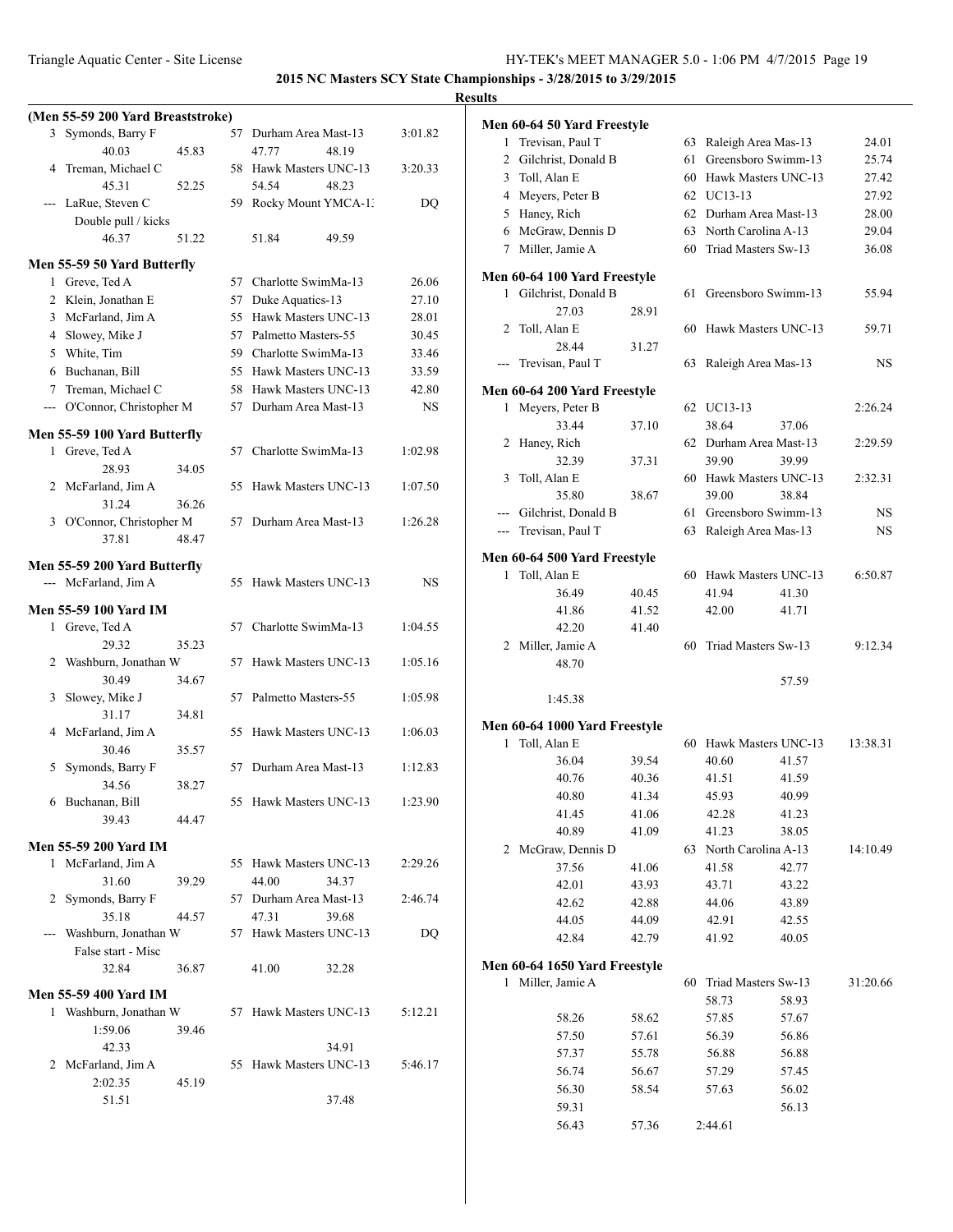|                                 |    |                        |           | <b>Results</b>                   |
|---------------------------------|----|------------------------|-----------|----------------------------------|
| Men 60-64 50 Yard Backstroke    |    |                        |           | Men 6                            |
| --- McGraw, Dennis D            |    | 63 North Carolina A-13 | NS        | 1                                |
| --- White, Warren A             |    | 60 Greenville Splas-55 | NS        |                                  |
|                                 |    |                        |           |                                  |
| Men 60-64 100 Yard Backstroke   |    |                        |           |                                  |
| 1 McGraw, Dennis D              |    | 63 North Carolina A-13 | 1:22.07   |                                  |
| 40.85<br>41.22                  |    |                        |           | Men 6                            |
| Men 60-64 200 Yard Backstroke   |    |                        |           | 1                                |
| --- McGraw, Dennis D            |    | 63 North Carolina A-13 | NS        | 2                                |
| --- White, Warren A             |    | 60 Greenville Splas-55 | <b>NS</b> | 3                                |
|                                 |    |                        |           | Men 6                            |
| Men 60-64 50 Yard Breaststroke  |    |                        |           | 1                                |
| 1 Trevisan, Paul T              |    | 63 Raleigh Area Mas-13 | 32.91     |                                  |
| Men 60-64 100 Yard Breaststroke |    |                        |           | Men 6                            |
| 1 Gilchrist, Donald B           | 61 | Greensboro Swimm-13    | 1:10.63   | 1                                |
| 37.60<br>33.03                  |    |                        |           |                                  |
| 2 Toll, Alan E                  |    | 60 Hawk Masters UNC-13 | 1:32.42   | 2                                |
| 44.20<br>48.22                  |    |                        |           |                                  |
| 3 Miller, Jamie A               |    | 60 Triad Masters Sw-13 | 1:43.49   |                                  |
| 49.48                           |    |                        |           | Men 6                            |
| 54.01                           |    |                        |           | 1                                |
| Men 60-64 50 Yard Butterfly     |    |                        |           |                                  |
| 1 Gilchrist, Donald B           |    | 61 Greensboro Swimm-13 | 28.23     |                                  |
| 2 Toll, Alan E                  |    | 60 Hawk Masters UNC-13 | 29.76     |                                  |
| 3 Miller, Jamie A               |    | 60 Triad Masters Sw-13 | 43.28     |                                  |
| --- Trevisan, Paul T            |    | 63 Raleigh Area Mas-13 | <b>NS</b> |                                  |
| --- McGraw, Dennis D            |    | 63 North Carolina A-13 | <b>NS</b> |                                  |
|                                 |    |                        |           |                                  |
| Men 60-64 100 Yard Butterfly    |    |                        |           |                                  |
| 1 Gilchrist, Donald B           |    | 61 Greensboro Swimm-13 | 1:03.19   | Men 6                            |
| 29.44<br>33.75                  |    |                        |           | 1                                |
| 2 Haney, Rich                   |    | 62 Durham Area Mast-13 | 1:16.74   |                                  |
| 36.31<br>40.43                  |    |                        |           | Men 6                            |
| Toll, Alan E<br>3               |    | 60 Hawk Masters UNC-13 | 1:19.14   | 1                                |
| 36.52<br>42.62                  |    |                        |           |                                  |
| 4 Miller, Jamie A               |    | 60 Triad Masters Sw-13 | 1:49.50   | Men 6                            |
| 49.77<br>59.73                  |    |                        |           | 1                                |
| Men 60-64 200 Yard Butterfly    |    |                        |           | 2                                |
| 1 Miller, Jamie A               | 60 | Triad Masters Sw-13    | 4:30.28   |                                  |
| 57.23<br>1:09.88                |    | 1:10.89<br>1:12.28     |           | Men 6                            |
|                                 |    |                        |           | 1                                |
| <b>Men 60-64 100 Yard IM</b>    |    |                        |           |                                  |
| 1 Toll, Alan E                  |    | 60 Hawk Masters UNC-13 | 1:19.03   | Men 6                            |
| 37.12<br>41.91                  |    |                        |           | 1                                |
| McGraw, Dennis D<br>2           |    | 63 North Carolina A-13 | 1:22.07   |                                  |
| 38.10<br>43.97                  |    |                        |           |                                  |
| Miller, Jamie A<br>3            | 60 | Triad Masters Sw-13    | 1:39.92   |                                  |
| 47.47<br>52.45                  |    |                        |           | Men 6                            |
| Trevisan, Paul T                |    | 63 Raleigh Area Mas-13 | NS        |                                  |
| <b>Men 60-64 200 Yard IM</b>    |    |                        |           |                                  |
| 1 Miller, Jamie A               |    | 60 Triad Masters Sw-13 | 3:48.88   |                                  |
| 49.97<br>1:05.40                |    | 1:08.83<br>44.68       |           | Men 7                            |
| --- Toll, Alan E                |    | 60 Hawk Masters UNC-13 | NS        | 1                                |
| Gilchrist, Donald B<br>$ -$     | 61 | Greensboro Swimm-13    | NS        | 2                                |
|                                 |    |                        |           |                                  |
|                                 |    |                        |           | $\mathbf{M}\mathbf{e}\mathbf{n}$ |

| Men 60-64 400 Yard IM                                        |         |    |                        |         |          |
|--------------------------------------------------------------|---------|----|------------------------|---------|----------|
| 1 Miller, Jamie A                                            |         |    | 60 Triad Masters Sw-13 |         | 8:15.78  |
| 57.61                                                        | 1:07.72 |    | 1:13.14                | 1:05.45 |          |
| 1:06.10                                                      | 1:06.13 |    | 50.48                  | 49.15   |          |
| --- Gilchrist, Donald B                                      |         |    | 61 Greensboro Swimm-13 |         | NS       |
| Men 65-69 50 Yard Freestyle                                  |         |    |                        |         |          |
| 1 Bedient, Jim M                                             |         | 68 | Sun City Hilton-55     |         | 31.61    |
| 2 Bean, Gary O                                               |         | 65 | Raleigh Area Mas-13    |         | 32.97    |
| 3 Craige, Tito                                               |         | 67 | North Carolina A-13    |         | 33.07    |
| Men 65-69 100 Yard Freestyle                                 |         |    |                        |         |          |
| 1 Bedient, Jim M                                             |         | 68 | Sun City Hilton-55     |         | 1:17.91  |
|                                                              |         |    |                        |         |          |
| Men 65-69 200 Yard Freestyle<br>1 Bean, Gary O               |         |    | 65 Raleigh Area Mas-13 |         | 2:45.64  |
| 37.07                                                        | 40.49   |    | 44.92                  | 43.16   |          |
| 2 Craige, Tito                                               |         |    | 67 North Carolina A-13 |         | 2:46.87  |
| 37.83                                                        | 42.06   |    | 44.35                  | 42.63   |          |
| Men 65-69 1650 Yard Freestyle                                |         |    |                        |         |          |
| 1<br>Craige, Tito                                            |         | 67 | North Carolina A-13    |         | 26:29.54 |
| 39.51                                                        | 44.17   |    | 47.14                  | 47.93   |          |
| 48.55                                                        | 48.91   |    | 48.49                  | 49.20   |          |
| 48.57                                                        | 49.60   |    | 49.32                  | 48.90   |          |
| 49.13                                                        | 48.92   |    | 49.43                  | 48.44   |          |
|                                                              |         |    | 49.32                  | 49.20   |          |
| 49.64                                                        | 48.80   |    | 49.27                  | 49.49   |          |
| 49.14                                                        | 49.10   |    | 48.22                  | 1:36.82 |          |
| 47.99                                                        |         |    |                        | 47.23   | 43.18    |
|                                                              |         |    |                        |         |          |
|                                                              |         |    |                        |         |          |
| Men 65-69 50 Yard Backstroke<br>1 Bedient, Jim M             |         |    | 68 Sun City Hilton-55  |         | 42.47    |
|                                                              |         |    |                        |         |          |
| Men 65-69 100 Yard Backstroke                                |         |    |                        |         |          |
| Bean, Gary O<br>1<br>45.03                                   | 46.74   | 65 | Raleigh Area Mas-13    |         | 1:31.77  |
|                                                              |         |    |                        |         |          |
| Men 65-69 50 Yard Breaststroke                               |         |    |                        |         |          |
| 1 Bedient, Jim M                                             |         | 68 | Sun City Hilton-55     |         | 40.71    |
| Craige, Tito<br>2                                            |         | 67 | North Carolina A-13    |         | 44.64    |
| Men 65-69 100 Yard Breaststroke                              |         |    |                        |         |          |
| 1<br>Bedient, Jim M                                          |         |    | 68 Sun City Hilton-55  |         | 1:35.44  |
| 45.07                                                        | 50.37   |    |                        |         |          |
| Men 65-69 200 Yard Breaststroke                              |         |    |                        |         |          |
| 1 Bedient, Jim M                                             |         | 68 | Sun City Hilton-55     |         | 3:34.12  |
| 46.23                                                        | 53.55   |    | 57.29                  | 57.05   |          |
| --- Craige, Tito                                             |         |    | 67 North Carolina A-13 |         | NS       |
| Men 65-69 100 Yard IM                                        |         |    |                        |         |          |
| --- Bean, Gary O                                             |         |    | 65 Raleigh Area Mas-13 |         | DQ       |
| False start - Misc                                           |         |    |                        |         |          |
| 43.21                                                        | 47.41   |    |                        |         |          |
|                                                              |         |    |                        |         |          |
| Men 70-74 50 Yard Freestyle<br>1 White, Bernard T            |         | 71 | Charlotte SwimMa-13    |         | 29.82    |
| 2 Casper, Mike                                               |         |    | 72 Grand Strand Mas-55 |         | 47.87    |
|                                                              |         |    |                        |         |          |
| Men 70-74 100 Yard Freestyle<br>Casper, Mike<br>$\mathbf{1}$ |         | 72 | Grand Strand Mas-55    |         | 1:48.34  |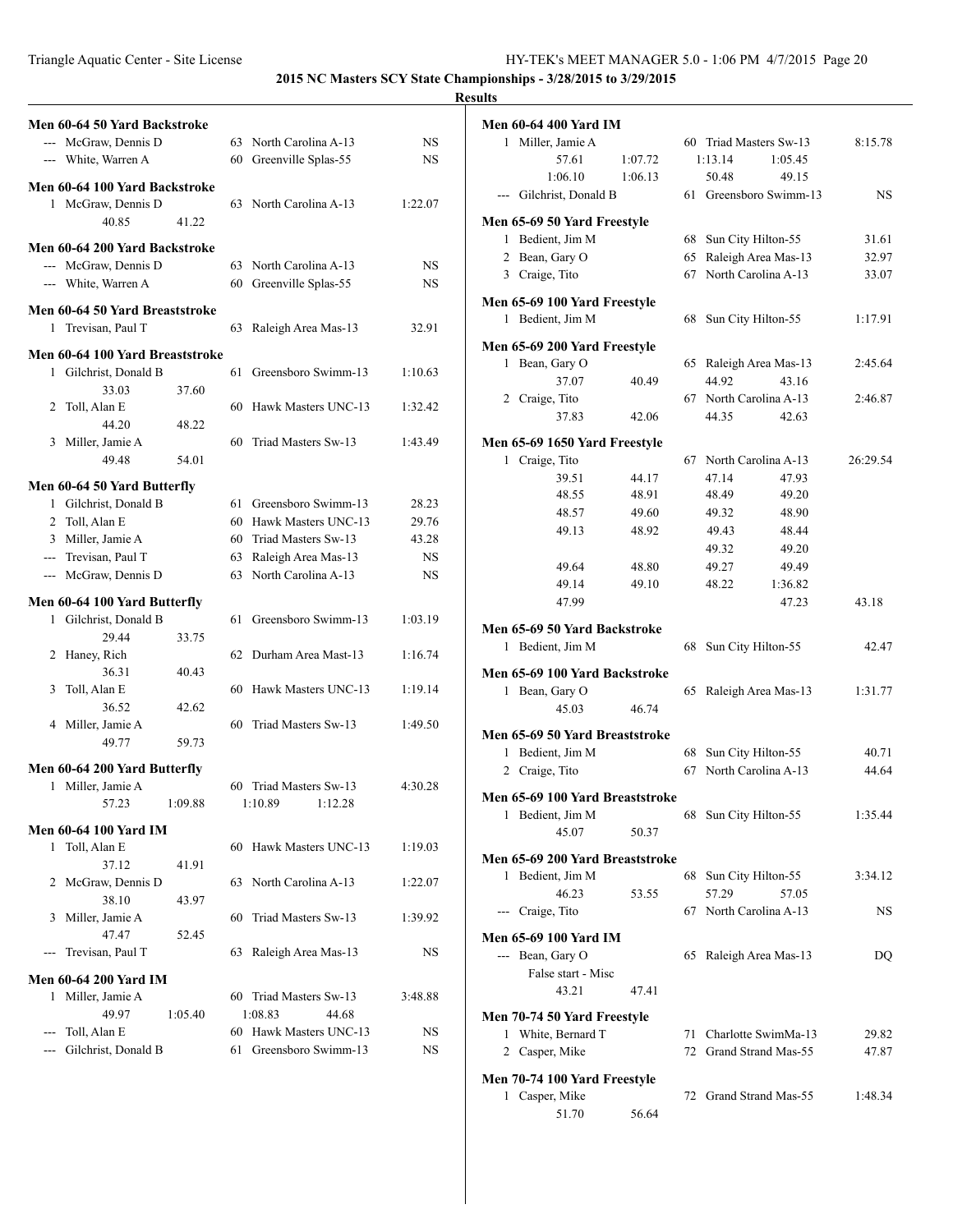| Men 70-74 200 Yard Freestyle                      |                           |                |
|---------------------------------------------------|---------------------------|----------------|
| --- Casper, Mike                                  | 72 Grand Strand Mas-55    | <b>NS</b>      |
|                                                   |                           |                |
| Men 70-74 1000 Yard Freestyle                     |                           |                |
| 1 Casper, Mike                                    | 72 Grand Strand Mas-55    | 20:55.92       |
| 55.03<br>1:01.17                                  | 1:04.30<br>1:02.44        |                |
| 1:03.49<br>1:03.12                                | 1:03.53<br>1:02.90        |                |
| 1:02.15<br>1:04.24                                | 1:04.67<br>1:04.00        |                |
| 1:03.70<br>1:04.33                                | 1:03.12<br>1:04.13        |                |
| 1:03.41<br>1:02.77                                | 1:03.62<br>59.80          |                |
| Men 70-74 1650 Yard Freestyle                     |                           |                |
| 1 Fletcher, Doug                                  | 72 Raleigh Area Mas-13    | 29:30.66       |
| 47.14<br>51.56                                    | 52.95<br>52.99            |                |
| 53.11<br>53.55                                    | 53.68<br>1:45.75          |                |
| 1:47.01<br>53.35                                  | 55.19<br>55.49            |                |
| 54.56                                             | 55.94<br>53.07            |                |
| 54.47<br>54.59                                    |                           |                |
| 54.84<br>54.76                                    | 52.85<br>52.95            | 52.43          |
| 2 Casper, Mike                                    | 72 Grand Strand Mas-55    | 34:46.64       |
| 55.51<br>1:02.69                                  | 1:02.18<br>1:02.43        |                |
| 1:03.20<br>1:03.42                                | 1:02.93<br>1:05.45        |                |
| 1:03.65<br>1:02.75                                | 1:02.06<br>1:03.13        |                |
| 1:04.16<br>1:04.22                                | 1:04.20<br>1:04.48        |                |
| 1:04.44<br>1:03.55                                | 1:03.24<br>1:03.32        |                |
| 1:03.27<br>1:04.62                                | 1:04.21<br>1:03.66        |                |
| 1:04.77<br>1:03.71                                | 1:03.72<br>1:03.75        |                |
| 1:03.92<br>1:03.57                                | 1:02.97<br>1:03.45        | 1:00.01        |
|                                                   |                           |                |
| Men 70-74 100 Yard Backstroke                     |                           |                |
| 1 Murphy, Dan                                     | 73 North Carolina A-13    | 1:31.60        |
| 45.27<br>46.33                                    |                           |                |
| Men 70-74 200 Yard Backstroke                     |                           |                |
| 1 Murphy, Dan                                     | 73 North Carolina A-13    | 3:12.81        |
| 47.18<br>48.84                                    | 48.79<br>48.00            |                |
|                                                   |                           |                |
| Men 70-74 50 Yard Breaststroke                    |                           |                |
| 1 Gamer, Robert C                                 | 70 Garden State Mas-7     | 49.32          |
| Men 70-74 100 Yard Breaststroke                   |                           |                |
| 1 Gamer, Robert C                                 | 70 Garden State Mas-7     | 1:55.65        |
| 54.74<br>1:00.91                                  |                           |                |
|                                                   |                           |                |
| Men 70-74 50 Yard Butterfly<br>1 White, Bernard T | Charlotte SwimMa-13<br>71 |                |
| 2 Gamer, Robert C                                 | 70 Garden State Mas-7     | 32.74<br>50.37 |
|                                                   |                           |                |
| Men 70-74 100 Yard Butterfly                      |                           |                |
| --- Gamer, Robert C                               | 70 Garden State Mas-7     | <b>NS</b>      |
| <b>Men 70-74 100 Yard IM</b>                      |                           |                |
| 1 Gamer, Robert C                                 | 70 Garden State Mas-7     | 1:58.18        |
| 58.24<br>59.94                                    |                           |                |
| --- Murphy, Dan                                   | 73 North Carolina A-13    | DQ             |
| Stroke Infraction - IM                            |                           |                |
| 46.72<br>49.86                                    |                           |                |

| <b>Men 70-74 200 Yard IM</b>                                              |                                |         |    |                                                  |                    |
|---------------------------------------------------------------------------|--------------------------------|---------|----|--------------------------------------------------|--------------------|
| 1 Murphy, Dan                                                             | 51.46                          | 51.47   |    | 73 North Carolina A-13<br>59.81<br>48 18         | 3:30.92            |
| --- Gamer, Robert C                                                       |                                |         |    | 70 Garden State Mas-7                            | NS                 |
| Men 75-79 50 Yard Freestyle                                               |                                |         |    |                                                  |                    |
| 1 Clark, Jerry                                                            |                                |         |    | 77 Charlotte SwimMa-13                           | 32.51              |
| 2 Macartney, Norman S                                                     |                                |         |    | 76 Twin Rivers YMCA-13                           | 1:17.59            |
| Men 75-79 100 Yard Freestyle<br>1                                         | Macartney, Norman S<br>1:22.66 | 1:26.34 |    | 76 Twin Rivers YMCA-13                           | 2:49.00            |
| --- Clark, Jerry                                                          |                                |         |    | 77 Charlotte SwimMa-13                           | NS                 |
| Men 75-79 200 Yard Freestyle<br>1 Pinkerton, Rolffs S                     | 39.88                          | 44.42   |    | 76 North Carolina A-13<br>45.67<br>42.43         | 2:52.40            |
| 2 Macartney, Norman S                                                     |                                |         |    | 76 Twin Rivers YMCA-13<br>1:40.40                | 6:50.41            |
| --- Clark, Jerry                                                          |                                |         |    | 77 Charlotte SwimMa-13                           | NS                 |
| Men 75-79 50 Yard Backstroke<br>1 Macartney, Norman S                     |                                |         |    | 76 Twin Rivers YMCA-13                           | 1:11.76            |
| Men 75-79 100 Yard Backstroke<br>1 Pinkerton, Rolffs S                    | 43.16                          | 46.48   |    | 76 North Carolina A-13                           | 1:29.64            |
| Men 75-79 200 Yard Backstroke<br>--- Pinkerton, Rolffs S                  |                                |         |    | 76 North Carolina A-13                           | NS                 |
| Men 75-79 50 Yard Breaststroke<br>1 Clark, Jerry<br>2 Macartney, Norman S |                                |         |    | 77 Charlotte SwimMa-13<br>76 Twin Rivers YMCA-13 | 44.98<br>1:41.79   |
| Men 80-84 50 Yard Freestyle                                               |                                |         |    |                                                  |                    |
| 1 Kortheuer, John D<br>--- Mitchell, Clarke E                             |                                |         |    | 84 Greensboro Commu-13<br>82 Georgia Masters-45  | 36.23<br><b>NS</b> |
| Men 80-84 200 Yard Freestyle<br>--- Mitchell, Clarke E                    |                                |         | 82 | Georgia Masters-45                               | NS                 |
| Men 80-84 50 Yard Backstroke<br>--- Mitchell, Clarke E                    |                                |         |    | 82 Georgia Masters-45                            | <b>NS</b>          |
| Men 80-84 100 Yard Backstroke<br>--- Mitchell, Clarke E                   |                                |         |    | 82 Georgia Masters-45                            | NS                 |
| <b>Men 80-84 200 Yard Backstroke</b><br>--- Mitchell, Clarke E            |                                |         |    | 82 Georgia Masters-45                            | NS                 |
| Men 80-84 50 Yard Breaststroke<br>Kortheuer, John D<br>1                  |                                |         | 84 | Greensboro Commu-13                              | 42.63              |
| Men 80-84 50 Yard Butterfly<br>--- Mitchell, Clarke E                     |                                |         |    | 82 Georgia Masters-45                            | NS                 |
| <b>Men 80-84 100 Yard IM</b><br>--- Kortheuer, John D                     |                                |         |    | 84 Greensboro Commu-13                           | NS                 |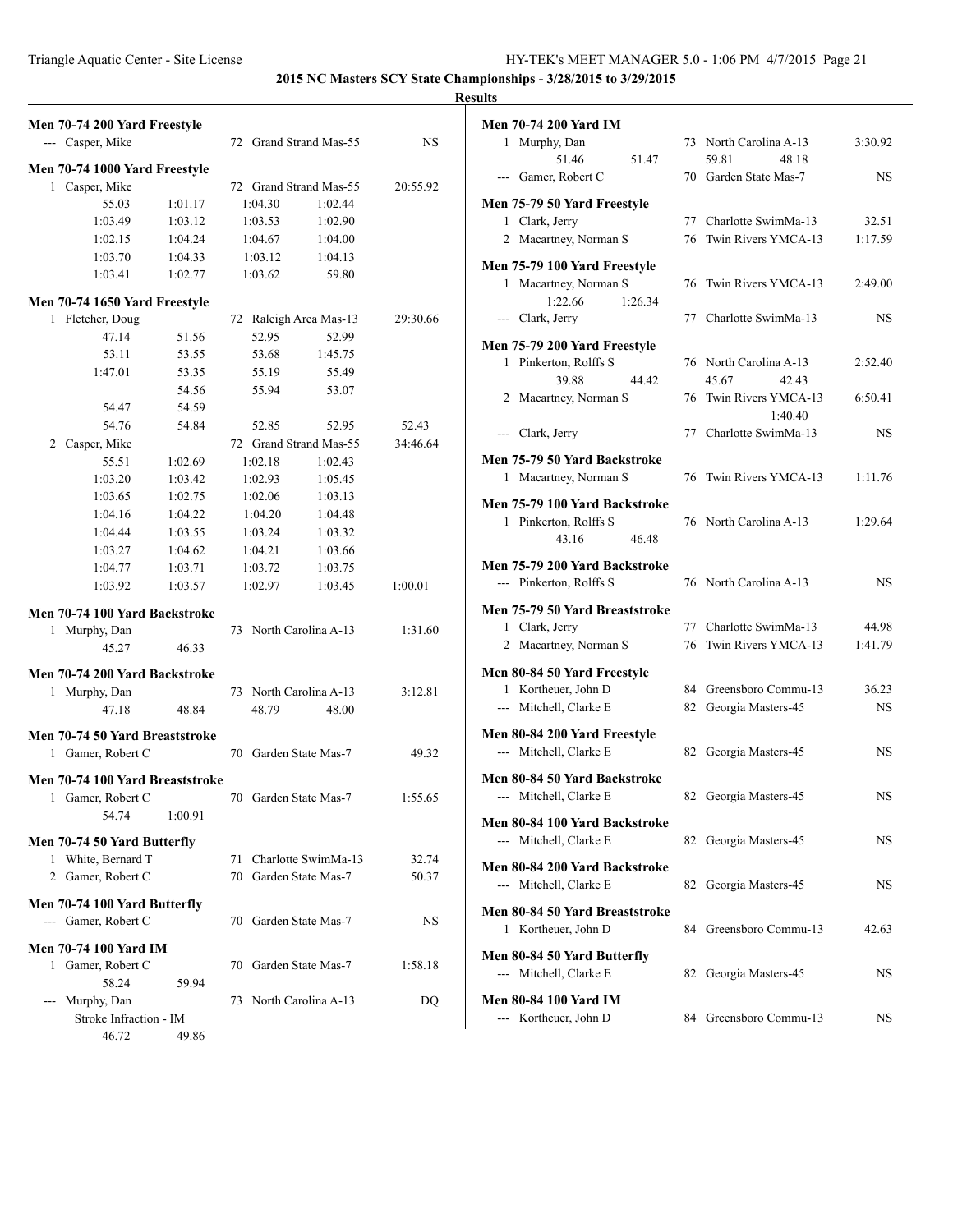|                                   |         |       |                               |         | resuns |                           |                                   |       |                           |         |
|-----------------------------------|---------|-------|-------------------------------|---------|--------|---------------------------|-----------------------------------|-------|---------------------------|---------|
| Women 18+200 Yard Freestyle Relay |         |       |                               |         |        |                           | Women 35+400 Yard Freestyle Relay |       |                           |         |
| 1 Gaston Gators --13              |         | A     |                               | 1:51.76 |        | 1 Durham Area Mast-13     |                                   | A     |                           | 5:20.17 |
| 1) Ballenger, Angie W45           |         |       | 2) Cherry, Tammy H W37        |         |        | 1) Boyles, Abee L W38     |                                   |       | 2) Hovey, Mary Anna W71   |         |
| 3) Lindquist, Carrie T W39        |         |       | 4) Sweesy, Whitney E W23      |         |        | 3) Barrell, Sharon M W53  |                                   |       | 4) Williams, Heidi W46    |         |
| 29.22                             | 30.45   | 26.32 | 25.77                         |         |        | 33.46                     | 1:08.96                           | 48.59 | 1:41.77                   |         |
| 2 Hawk Masters UNC-13             |         | A     |                               | 1:52.00 |        | 37.10                     | 1:18.32                           | 34.33 | 1:11.12                   |         |
| 1) Marrese, Kathleen P W22        |         |       | 2) Lynskey, Lindsey E W31     |         |        |                           |                                   |       |                           |         |
| 3) Brown, Misty W42               |         |       | 4) Schwartz, Emily R W23      |         |        |                           | Women 35+200 Yard Medley Relay    |       |                           |         |
| 26.54                             | 27.96   | 31.43 | 26.07                         |         |        | 1 Durham Area Mast-13     |                                   | A     |                           | 2:44.82 |
| 3 North Carolina A-13             |         | A     |                               | 1:56.33 |        | 1) Barrell, Sharon M W53  |                                   |       | 2) Boyles, Abee L W38     |         |
| 1) Bishop, Jessica L W40          |         |       | 2) Killeen, Kimberly J W40    |         |        | 3) Williams, Heidi W46    |                                   |       | 4) Hovey, Mary Anna W71   |         |
| 3) Hogan, Trish S W45             |         |       | 4) Neal, Julia M W22          |         |        | 38.93                     | 39.00                             | 35.65 | 51.24                     |         |
| 30.09                             | 29.14   | 31.55 | 25.55                         |         |        |                           | Women 45+200 Yard Freestyle Relay |       |                           |         |
|                                   |         |       |                               |         |        | 1 Hawk Masters UNC-13     |                                   | A     |                           | 2:13.81 |
| Women 18+400 Yard Freestyle Relay |         |       |                               |         |        | 1) Vella, Leanne W45      |                                   |       | 2) Pawlowski, Kathy W53   |         |
| 1 Hawk Masters UNC-13             |         | A     |                               | 3:46.18 |        | 3) Burrell, Eugenia B W56 |                                   |       | 4) Levintow, Kathy A W58  |         |
| 1) Marrese, Kathleen P W22        |         |       | 2) Lynskey, Lindsey E W31     |         |        | 30.98                     | 33.29                             | 32.51 | 37.03                     |         |
| 3) Schwartz, Emily R W23          |         |       | 4) Uhl, Alicia K W38          |         |        |                           |                                   |       |                           |         |
| 28.70                             | 59.46   | 26.47 | 55.58                         |         |        |                           | Women 45+200 Yard Medley Relay    |       |                           |         |
| 27.50                             | 56.59   | 25.98 | 54.55                         |         |        | 1 Hawk Masters UNC-13     |                                   | A     |                           | 2:43.73 |
| Women 18+200 Yard Medley Relay    |         |       |                               |         |        | 1) Pawlowski, Kathy W53   |                                   |       | 2) Levintow, Kathy A W58  |         |
| 1 HAWKR-13                        |         | A     |                               | 1:58.77 |        | 3) Vella, Leanne W45      |                                   |       | 4) Burrell, Eugenia B W56 |         |
| 1) Schwartz, Emily W23            |         |       | 2) Lowe, Rachel W24           |         |        | 42.88                     | 48.38                             | 38.24 | 34.23                     |         |
| 3) Marrese, Kathleen W22          |         |       | 4) Munger, Anna W24           |         |        |                           |                                   |       |                           |         |
| 30.37                             | 36.57   | 27.12 | 24.71                         |         |        | 1 Hawk Masters UNC-13     | Girls 45+400 Yard Medley Relay    | A     |                           | 5:53.13 |
| 2 Gaston Gators -- 13             |         | A     |                               | 2:03.76 |        |                           |                                   |       |                           |         |
|                                   |         |       |                               |         |        | 1) Pawlowski, Kathy W53   |                                   |       | 2) Levintow, Kathy A W58  |         |
| 1) Cherry, Tammy H W37            |         |       | 2) Ballenger, Angie W45       |         |        | 3) Vella, Leanne W45      |                                   |       | 4) Burrell, Eugenia B W56 |         |
| 3) Lindquist, Carrie T W39        |         |       | 4) Sweesy, Whitney E W23      |         |        | 44.24                     | 1:29.15                           | 49.29 | 1:48.76                   |         |
| 33.41                             | 35.36   | 29.70 | 25.29                         |         |        | 36.06                     | 1:20.12                           | 36.71 | 1:15.10                   |         |
| Girls 18+400 Yard Medley Relay    |         |       |                               |         |        |                           |                                   |       |                           |         |
| 1 Hawk Masters UNC-13             |         | A     |                               | 4:13.63 |        |                           |                                   |       |                           |         |
| 1) Schwartz, Emily R W23          |         |       | 2) Uhl, Alicia K W38          |         |        |                           |                                   |       |                           |         |
| 3) Marrese, Kathleen P W22        |         |       | 4) Smith, Kristen B W31       |         |        |                           |                                   |       |                           |         |
| 31.49                             | 1:03.64 | 33.38 | 1:10.56                       |         |        |                           |                                   |       |                           |         |
| 27.66                             | 59.95   | 27.83 | 59.48                         |         |        |                           |                                   |       |                           |         |
| 2 North Carolina A-13             |         | A     |                               | 4:51.48 |        |                           |                                   |       |                           |         |
| 1) Hogan, Trish S W45             |         |       | 2) Killeen, Kimberly J W40    |         |        |                           |                                   |       |                           |         |
| 3) Neal, Julia M W22              |         |       | 4) Bishop, Jessica L W40      |         |        |                           |                                   |       |                           |         |
| 36.98                             | 1:15.74 | 41.27 | 1:25.87                       |         |        |                           |                                   |       |                           |         |
| 34.10                             | 1:13.14 | 26.78 | 56.73                         |         |        |                           |                                   |       |                           |         |
|                                   |         |       |                               |         |        |                           |                                   |       |                           |         |
| Women 25+400 Yard Freestyle Relay |         |       |                               |         |        |                           |                                   |       |                           |         |
| 1 Hawk Masters UNC-13             |         | A     |                               | 4:43.88 |        |                           |                                   |       |                           |         |
| 1) Smith, Kristen B W31           |         |       | 2) Brown, Misty W42           |         |        |                           |                                   |       |                           |         |
| 3) Burrell, Eugenia B W56         |         |       | 4) Vella, Leanne W45          |         |        |                           |                                   |       |                           |         |
| 30.28                             | 1:03.35 | 33.42 | 1:10.85                       |         |        |                           |                                   |       |                           |         |
| 36.14                             | 1:18.74 | 34.18 | 1:10.94                       |         |        |                           |                                   |       |                           |         |
| Women 25+200 Yard Medley Relay    |         |       |                               |         |        |                           |                                   |       |                           |         |
| 1 Hawk Masters UNC-13             |         | A     |                               | 2:15.09 |        |                           |                                   |       |                           |         |
| 1) Perrottet, Jennifer K W35      |         |       | 2) Smith, Kristen B W31       |         |        |                           |                                   |       |                           |         |
| 3) Uhl, Alicia K W38              |         |       | 4) Brown, Misty W42           |         |        |                           |                                   |       |                           |         |
| 37.31                             | 38.04   | 28.22 | 31.52                         |         |        |                           |                                   |       |                           |         |
| 2 Raleigh Area Mas-13             |         | A     |                               | 2:15.57 |        |                           |                                   |       |                           |         |
| 1) Whelchel, Nancy L W55          |         |       | 2) Pelczynski, KC W29         |         |        |                           |                                   |       |                           |         |
|                                   |         |       |                               |         |        |                           |                                   |       |                           |         |
|                                   |         |       |                               |         |        |                           |                                   |       |                           |         |
| 3) Carson, Emily C W36<br>40.43   | 15.73   | 20.74 | 4) Pierce, Amy J W31<br>58.67 |         |        |                           |                                   |       |                           |         |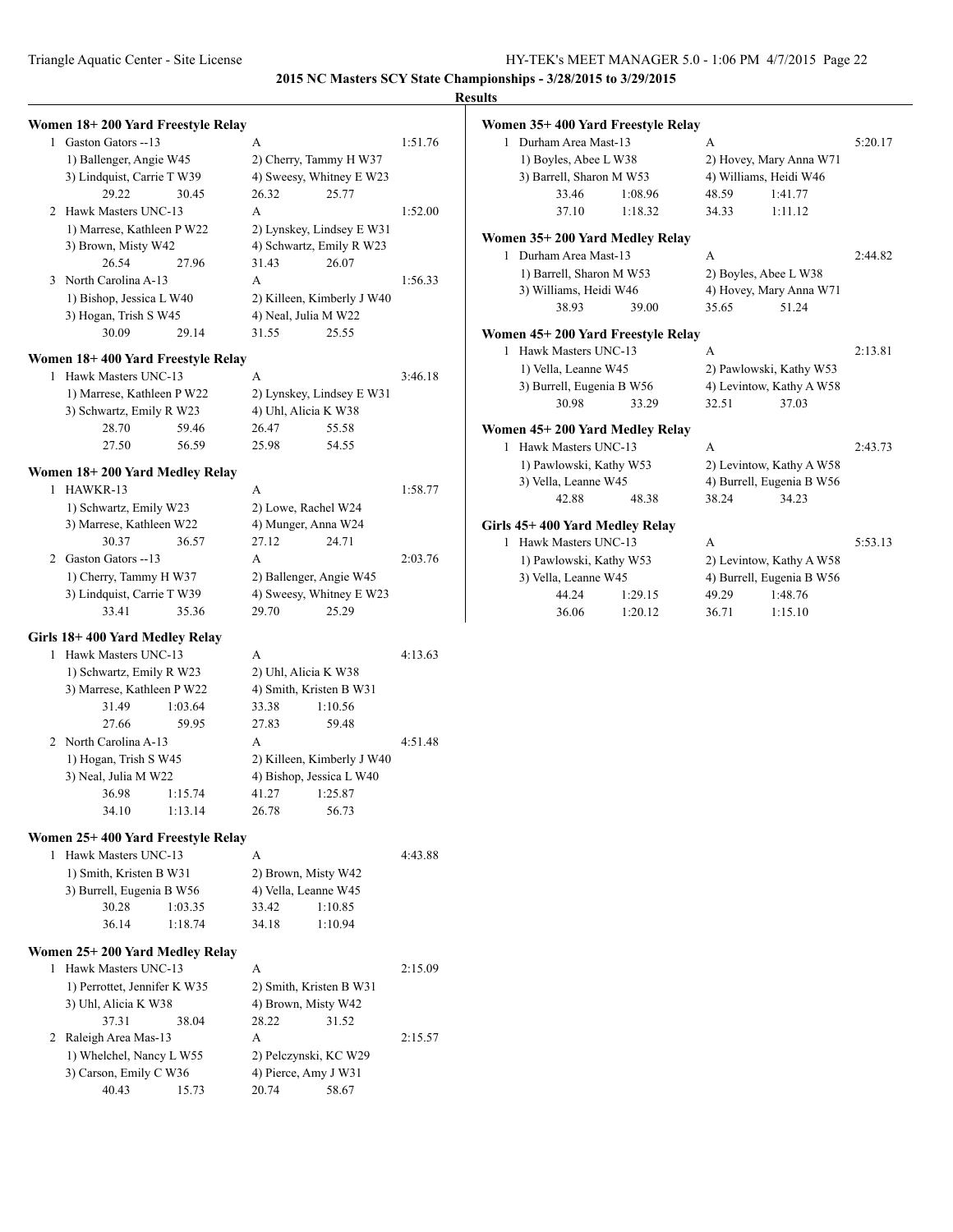|                                                          |                                                 |           | <b>Results</b>                                           |                                             |         |
|----------------------------------------------------------|-------------------------------------------------|-----------|----------------------------------------------------------|---------------------------------------------|---------|
| Men 18+200 Yard Freestyle Relay                          |                                                 |           | Men 35+200 Yard Medley Relay                             |                                             |         |
| 1 Raleigh Area Mas-13                                    | A                                               | 1:42.91   | 1 Hawk Masters UNC-13                                    | A                                           | 1:51.17 |
| 1) Sadosky, Daniel M M40                                 | 2) Henry, Bryan R M22                           |           | 1) Carmine, Jay R M37                                    | 2) Llinas, Alex C M37                       |         |
| 3) Levati, Marco M30                                     | 4) Parker, Lee M53                              |           | 3) Dallamura, Scott J M36                                | 4) Whitehead, Graham M39                    |         |
| 24.64<br>26.15                                           | 25.19<br>26.93                                  |           | 29.48<br>30.29                                           | 27.19<br>24.21                              |         |
| Men 18+400 Yard Freestyle Relay                          |                                                 |           | Boys 35+400 Yard Medley Relay                            |                                             |         |
| 1 Raleigh Area Mas-13                                    | A                                               | 3:44.20   | 1 Hawk Masters UNC-13                                    | A                                           | 3:56.42 |
| 1) Sadosky, Daniel M M40                                 | 2) Henry, Bryan R M22                           |           | 1) Erdem, Burak M41                                      | 2) Carmine, Jay R M37                       |         |
| 3) Parker, Lee M53                                       | 4) Rubacky, Mark S M45                          |           | 3) Dallamura, Scott J M36                                | 4) Berting, David A M58                     |         |
| 25.60<br>54.66                                           | 54.65<br>26.38                                  |           | 27.29<br>57.47                                           | 30.64<br>1:06.18                            |         |
| 26.28<br>56.67                                           | 58.22<br>27.42                                  |           | 26.28<br>56.38                                           | 56.39<br>27.12                              |         |
| Men 18+200 Yard Medley Relay                             |                                                 |           | 2 North Carolina A-13                                    | A                                           | 4:59.02 |
| --- Raleigh Area Mas-13                                  | A                                               | <b>NS</b> | 1) Murphy, Dan M73                                       | 2) Porco, Pipo M M37                        |         |
| 1) Henry, Bryan R M22                                    | 2) Levati, Marco M30                            |           | 3) McGraw, Dennis D M63                                  | 4) Forsyth, Mark A M44                      |         |
| 3) Parker, Lee M53                                       | 4) Friedel, Bryan J M46                         |           | 47.15<br>1:34.58                                         | 1:19.14<br>37.39                            |         |
| Men 25+200 Yard Freestyle Relay                          |                                                 |           | 28.66<br>1:02.44                                         | 29.60<br>1:02.86                            |         |
| 1 Hawk Masters UNC-13                                    | A                                               | 2:01.55   | Men 45+400 Yard Freestyle Relay                          |                                             |         |
| 1) Naylor, James R M34                                   | 2) De la Cruz, Juan J M26                       |           | 1 Hawk Masters UNC-13                                    | A                                           | 4:31.41 |
| 3) Gadalla, David M39                                    | 4) Wisthoff, Matthew P M29                      |           | 1) Treman, Michael C M58                                 | 2) Bowie, Ben M54                           |         |
| 32.47<br>33.33                                           | 30.12<br>25.63                                  |           | 3) Buchanan, Bill M55                                    | 4) Singletary, Henry P M54                  |         |
|                                                          |                                                 |           | 33.78<br>1:10.07                                         | 37.80<br>1:25.06                            |         |
| Men 25+400 Yard Freestyle Relay                          |                                                 |           | 26.20<br>59.73                                           | 14.18<br>56.55                              |         |
| 1 North Carolina A-13                                    | A                                               | 4:43.18   | 2 Durham Area Mast-13                                    | A                                           | 4:31.97 |
| 1) McGraw, Dennis D M63                                  | 2) Ptachcinski, Jon R M34                       |           | 1) O'Connor, Christopher M M57                           | 2) Haney, Rich M62                          |         |
| 3) Craige, Tito M67<br>30.87<br>1:05.18                  | 4) Murphy, Dan M73<br>59.60<br>28.62            |           | 3) Riggan, Jesse M53<br>33.62<br>1:09.15                 | 4) Symonds, Barry F M57<br>33.45<br>1:11.36 |         |
| 35.62<br>1:14.50                                         | 1:23.90                                         |           | 32.04<br>1:07.03                                         | 30.80<br>1:04.43                            |         |
|                                                          |                                                 |           |                                                          |                                             |         |
| Men 25+200 Yard Medley Relay<br>1 North Carolina A-13    | A                                               | 2:02.22   | Men 45+200 Yard Medley Relay<br>1 Hawk Masters UNC-13    | A                                           | 2:14.58 |
| 1) Ptachcinski, Jon R M34                                | 2) Porco, Pipo M M37                            |           | 1) Moore, John M53                                       | 2) Treman, Michael C M58                    |         |
| 3) Bragin, Michael R M42                                 | 4) Forsyth, Mark A M44                          |           | 3) Singletary, Henry P M54                               | 4) Bowie, Ben M54                           |         |
| 40.83<br>26.17                                           | 28.04<br>27.18                                  |           | 34.16<br>39.24                                           | 1:01.18                                     |         |
|                                                          |                                                 |           | 2 Durham Area Mast-13                                    | A                                           | 2:18.67 |
| Boys 25+400 Yard Medley Relay                            |                                                 |           | 1) Riggan, Jesse M53                                     | 2) Symonds, Barry F M57                     |         |
| 1 Hawk Masters UNC-13                                    | A                                               | 5:24.48   | 3) Haney, Rich M62                                       | 4) O'Connor, Christopher M M57              |         |
| 1) Gadalla, David M39<br>3) McFarland, Jim A M55         | 2) Naylor, James R M34<br>4) Buchanan, Bill M55 |           | 38.14<br>36.87                                           | 31.71<br>31.95                              |         |
| 50.20   1:44.99                                          | 41.64 1:28.93                                   |           | Boys 45+400 Yard Medley Relay                            |                                             |         |
| 31.15<br>1:05.56                                         | 31.49<br>1:05.00                                |           | 1 Hawk Masters UNC-13                                    | А                                           | 4:56.29 |
|                                                          |                                                 |           | 1) Moore, John M53                                       | 2) Washburn, Jonathan W M57                 |         |
| Men 35+200 Yard Freestyle Relay                          |                                                 |           | 3) Singletary, Henry P M54                               | 4) Bowie, Ben M54                           |         |
| 1 Hawk Masters UNC-13                                    | A                                               | 1:47.54   | 36.09<br>1:12.93                                         | 1:22.85<br>38.65                            |         |
| 1) Bowie, Ben M54                                        | 2) Carmine, Jay R M37                           |           | 30.47<br>1:02.83                                         | 36.88<br>1:17.68                            |         |
| 3) Erdem, Burak M41<br>33.41                             | 4) McFarland, Jim A M55                         |           |                                                          |                                             |         |
| 24.39<br>2 North Carolina A-13                           | 24.06<br>25.68<br>A                             | 2:00.57   | Men 55+200 Yard Freestyle Relay<br>1 Hawk Masters UNC-13 | A                                           | 1:59.96 |
| 1) Forsyth, Mark A M44                                   | 2) Porco, Pipo M M37                            |           | 1) Washburn, Jonathan W M57                              | 2) Treman, Michael C M58                    |         |
| 3) McGraw, Dennis D M63                                  | 4) Murphy, Dan M73                              |           | 3) Buchanan, Bill M55                                    | 4) Toll, Alan E M60                         |         |
| 27.48<br>26.35                                           | 38.76<br>27.98                                  |           | 27.17<br>32.49                                           | 29.57<br>30.73                              |         |
|                                                          |                                                 |           |                                                          |                                             |         |
| Men 35+400 Yard Freestyle Relay<br>1 Hawk Masters UNC-13 | A                                               | 3:41.66   | Men 55+400 Yard Freestyle Relay<br>1 Hawk Masters UNC-13 | A                                           | 3:53.08 |
| 1) Erdem, Burak M41                                      | 2) Whitehead, Graham M39                        |           | 1) McFarland, Jim A M55                                  | 2) Washburn, Jonathan W M57                 |         |
| 3) Llinas, Alex C M37                                    | 4) Moore, John M53                              |           | 3) Berting, David A M58                                  | 4) Toll, Alan E M60                         |         |
| 24.24<br>50.40                                           | 28.15<br>1:00.83                                |           | 27.28<br>57.15                                           | 27.26<br>57.48                              |         |
| 24.55<br>52.81                                           | 57.62<br>15.34                                  |           | 28.21<br>1:01.66                                         | 25.61<br>56.79                              |         |
|                                                          |                                                 |           |                                                          |                                             |         |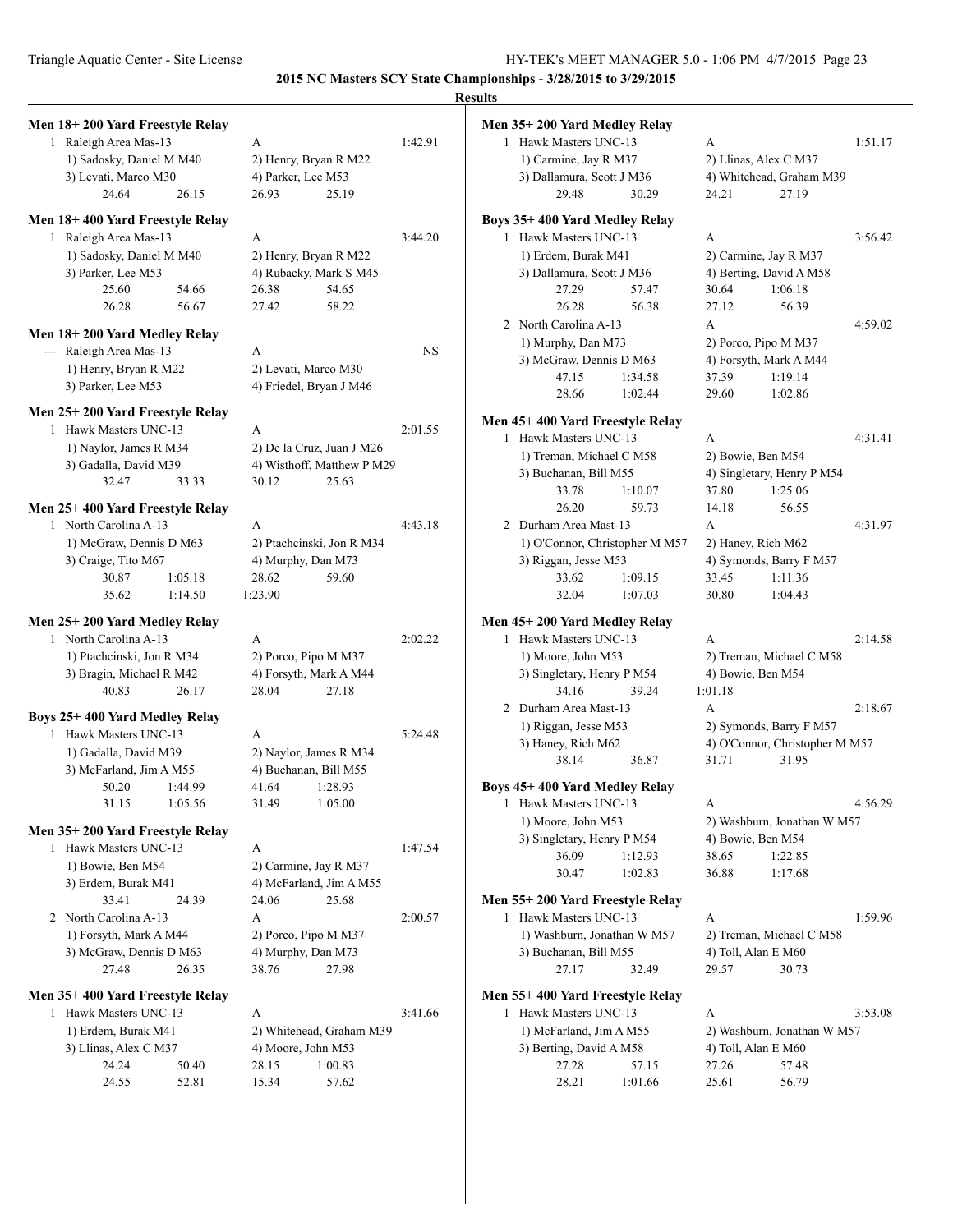| Men 55+200 Yard Medley Relay |       |       |                             |
|------------------------------|-------|-------|-----------------------------|
| Hawk Masters UNC-13          |       |       | 2:01.88                     |
| 1) McFarland, Jim A M55      |       |       | 2) Washburn, Jonathan W M57 |
| 3) Toll, Alan E M60          |       |       | 4) Berting, David A M58     |
| 31.97                        | 33.30 | 30.40 | 26.21                       |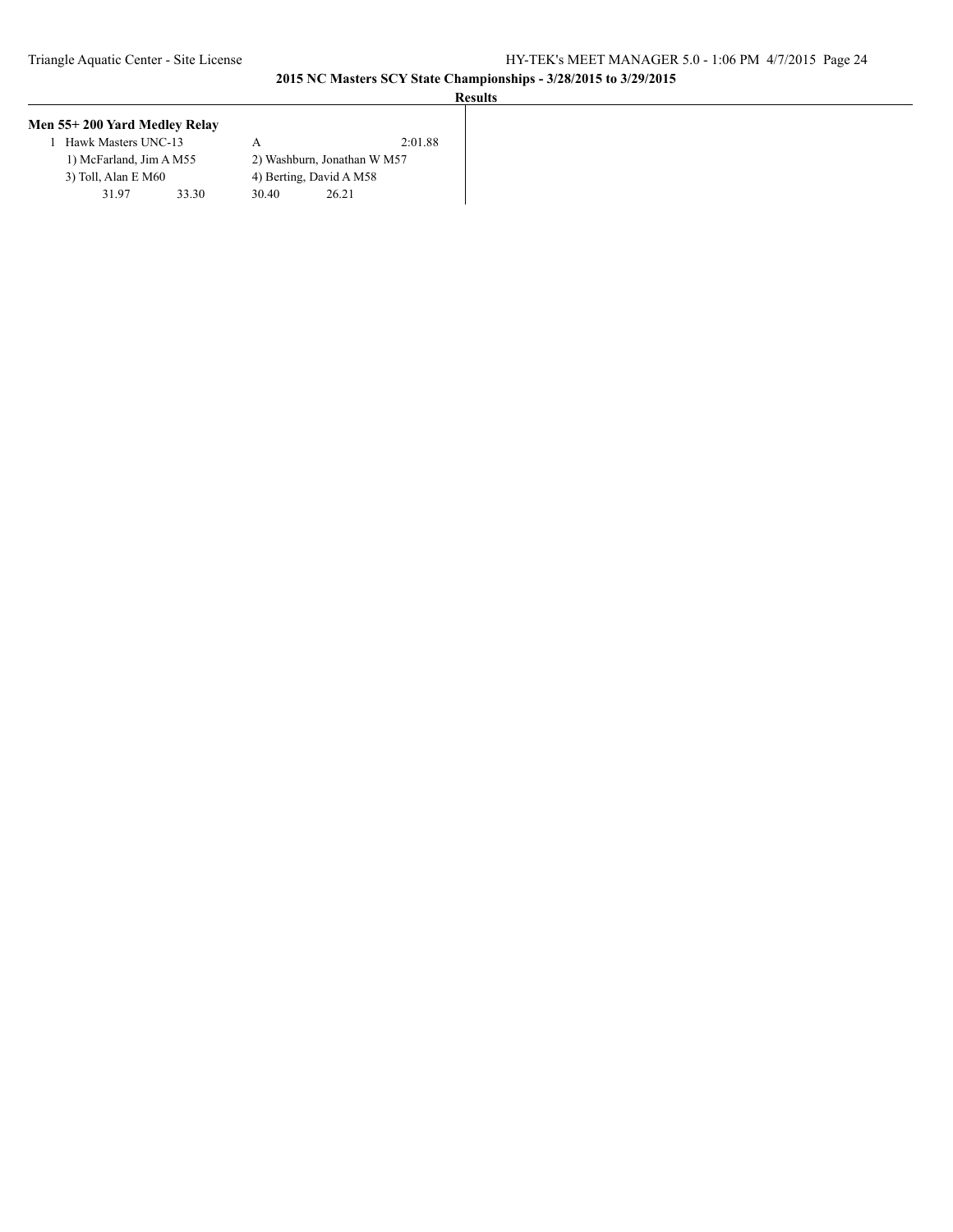### **Results**

|                                   |                                              |           | results         |
|-----------------------------------|----------------------------------------------|-----------|-----------------|
| Mixed 18+200 Yard Freestyle Relay |                                              |           | Mixed $35+2$    |
| 1 North Carolina A-13             | А                                            | 1:47.44   | 1 NCM           |
| 1) Neal, Julia M W22              | 2) Forsyth, Mark A M44                       |           | 1) Bra          |
| 3) Bishop, Jessica L W40          | 4) Porco, Pipo M M37                         |           | $3)$ Lin        |
| 27.38<br>29.63                    | 24.74<br>25.69                               |           |                 |
| 2 Hawk Masters UNC-13             | В                                            | 1:49.70   | 2 Hawk          |
| 1) Schwartz, Emily R W23          | 2) Brown, Misty W42                          |           | 1) Erd          |
| 3) Moore, John M53                | 4) McFarland, Jim A M55                      |           | 3) Per          |
| 26.61<br>31.65                    | 25.11<br>26.33                               |           |                 |
| 3 Hawk Masters UNC-13             | A                                            | 1:56.07   | 3 Durha         |
| 1) De la Cruz, Juan J M26         | 2) Naylor, James R M34                       |           | 1) Wi           |
| 3) Munger, Anna R W24             |                                              |           | 3) Rig          |
| 31.76<br>16.59                    | 4) Marrese, Kathleen P W22<br>44.19<br>23.53 |           |                 |
|                                   |                                              |           |                 |
| Mixed 18+200 Yard Medley Relay    |                                              |           | Mixed $45+2$    |
| 1 Hawk Masters UNC-13             | A                                            | 1:49.73   | 1 Hawk          |
| 1) Marrese, Kathleen P W22        | 2) Carmine, Jay R M37                        |           | $1)$ Pay        |
| 3) Dallamura, Scott J M36         | 4) Schwartz, Emily R W23                     |           | 3) Vel          |
| 28.85<br>30.06                    | 24.35<br>26.47                               |           |                 |
| 2 North Carolina A-13             | A                                            | 1:58.48   | Mixed $45+2$    |
| 1) Neal, Julia M W22              | 2) Forsyth, Mark A M44                       |           | 1 Hawk          |
| 3) Bragin, Michael R M42          | 4) Bishop, Jessica L W40                     |           |                 |
| 30.09<br>31.77                    | 27.40<br>29.22                               |           | 1) Vel          |
| 3 Hawk Masters UNC-13             | B                                            | 2:01.15   | $3)$ Mc         |
| 1) Lynskey, Lindsey E W31         | 2) Llinas, Alex C M37                        |           | 2 Durha         |
| 3) Munger, Anna R W24             | 4) Whitehead, Graham M39                     |           |                 |
| 35.93<br>31.17                    | 26.77<br>27.28                               |           | 1) Bar          |
| 4 Raleigh Area Mas-13             | A                                            | 2:14.47   | $3)$ Har        |
| 1) Friedel, Bryan J M46           | 2) Levati, Marco M30                         |           |                 |
| 3) Whelchel, Nancy L W55          | 4) Oversmith, Amy E W43                      |           | Mixed $55+2$    |
|                                   | 41.15<br>25.27                               |           | 1 Hawk          |
| Mixed 25+200 Yard Freestyle Relay |                                              |           | 1) Tre          |
| 1 Raleigh Area Mas-13             | A                                            | 1:49.89   | $3)$ Bur        |
| 1) Rubacky, Mark S M45            | 2) Pierce, Amy J W31                         |           |                 |
| 3) Forney, Emily J W26            | 4) Sadosky, Daniel M M40                     |           | Mixed $55+2$    |
| 26.48<br>28.73                    | 29.13<br>25.55                               |           | 1 Hawk          |
| 2 Hawk Masters UNC-13             | A                                            | 1:52.86   | $1)$ Lev        |
| 1) Smith, Kristen B W31           | 2) Lynskey, Lindsey E W31                    |           | $3)$ Tol        |
| 3) Gadalla, David M39             | 4) Buchanan, Bill M55                        |           |                 |
| 27.59<br>27.94                    | 29.41<br>27.92                               |           |                 |
|                                   |                                              |           | <b>Combined</b> |
| Mixed 25+200 Yard Medley Relay    |                                              |           |                 |
| 1 Hawk Masters UNC-13             | A                                            | 2:21.25   |                 |
| 1) Smith, Kristen B W31           | 2) Brown, Misty W42                          |           | 1.              |
| 3) Washburn, Jonathan W M57       | 4) De la Cruz, Juan J M26                    |           | 2.              |
| 33.89<br>49.61                    | 26.73<br>31.02                               |           | 3.1             |
| Mixed 35+200 Yard Freestyle Relay |                                              |           | 4. I            |
| 1 NCMS1-13                        | A                                            | 1:32.01   | 5.              |
| 1) Fletcher, Van M39              | 2) Braun, Erika W43                          |           | 6.              |
| 3) Lindauer, Kerry W40            | 4) Stewart, Henry M51                        |           | 7.              |
| 22.34<br>22.98                    | 23.98<br>22.71                               |           | 8.              |
| 2 Hawk Masters UNC-13             | A                                            | 1:40.86   | 9.              |
| 1) Carmine, Jay R M37             | 2) Uhl, Alicia K W38                         |           | 10.             |
| 3) Perrottet, Jennifer K W35      | 4) Dallamura, Scott J M36                    |           | 11.             |
| 28.59<br>24.91                    | 24.35<br>23.01                               |           | 12.             |
| Durham Area Mast-13               | A                                            | <b>NS</b> | 13.             |
| 1) Boyles, Abee L W38             | 2) Symonds, Barry F M57                      |           | 14.             |
| 3) Riggan, Jesse M53              | 4) Hovey, Mary Anna W71                      |           | (Combined       |
|                                   |                                              |           | 15.             |
|                                   |                                              |           | 16.             |

|   | Mixed 35+200 Yard Medley Relay     |                                |         |
|---|------------------------------------|--------------------------------|---------|
|   | 1 NCMS1-13                         | A                              | 1:40.34 |
|   | 1) Braun, Erika W43                | 2) Torres, Todd M46            |         |
|   | 3) Lindauer, Kerry W40             | 4) Fletcher, Van M39           |         |
|   | 27.09<br>25.60                     | 26.42<br>21.23                 |         |
|   | 2 Hawk Masters UNC-13              | A                              | 1:59.78 |
|   | 1) Erdem, Burak M41                | 2) Buchanan, Bill M55          |         |
|   | 3) Perrottet, Jennifer K W35       | 4) Uhl, Alicia K W38           |         |
|   | 26.55<br>38.08                     | 29.88<br>25.27                 |         |
| 3 | Durham Area Mast-13                | A                              | 2:15.20 |
|   | 1) Williams, Heidi W46             | 2) Boyles, Abee L W38          |         |
|   | 3) Riggan, Jesse M53               | 4) Symonds, Barry F M57        |         |
|   | 36.06<br>39.26                     | 30.67<br>29.21                 |         |
|   | Mixed 45+ 200 Yard Freestyle Relay |                                |         |
|   | 1 Hawk Masters UNC-13              | A                              | 2:03.42 |
|   | 1) Pawlowski, Kathy W53            | 2) Bowie, Ben M54              |         |
|   | 3) Vella, Leanne W45               | 4) Singletary, Henry P M54     |         |
|   | 33.15<br>33.68                     | 25.49<br>31.10                 |         |
|   |                                    |                                |         |
|   | Mixed 45+200 Yard Medley Relay     |                                |         |
|   | 1 Hawk Masters UNC-13              | A                              | 2:23.40 |
|   | 1) Vella, Leanne W45               | 2) Pawlowski, Kathy W53        |         |
|   | 3) McFarland, Jim A M55            | 4) Singletary, Henry P M54     |         |
|   | 40.99<br>45.62                     | 29.72<br>27.07                 |         |
|   | 2 Durham Area Mast-13              | A                              | 2:37.06 |
|   | 1) Barrell, Sharon M W53           | 2) Hovey, Mary Anna W71        |         |
|   | 3) Haney, Rich M62                 | 4) O'Connor, Christopher M M57 |         |
|   | 37.88<br>56.74                     | 31.66<br>30.78                 |         |
|   | Mixed 55+200 Yard Freestyle Relay  |                                |         |
|   | 1 Hawk Masters UNC-13              | A                              | 2:11.52 |
|   | 1) Treman, Michael C M58           | 2) Levintow, Kathy A W58       |         |
|   | 3) Burrell, Eugenia B W56          | 4) Toll, Alan E M60            |         |
|   | 32.12<br>37.03                     | 32.61<br>29.76                 |         |
|   |                                    |                                |         |
|   | Mixed 55+200 Yard Medley Relay     |                                |         |
| 1 | Hawk Masters UNC-13                | A                              | 2:33.83 |
|   | 1) Levintow, Kathy A W58           | 2) Treman, Michael C M58       |         |
|   | 3) Toll, Alan E M60                | 4) Burrell, Eugenia B W56      |         |
|   | 48.77<br>40.23                     | 32.07<br>32.76                 |         |
|   | <b>Combined Team Scores</b>        |                                |         |
|   |                                    |                                |         |
|   |                                    |                                |         |

### **Combined Team Scores**

|                 | Combined Team Scores - Through Event 42 |      |
|-----------------|-----------------------------------------|------|
| $\mathbf{1}$    | Hawk Masters Uncw                       | 1823 |
| 2.              | Raleigh Area Masters                    | 857  |
| 3.              | North Carolina Aquatic Club Ma          | 486  |
| 4               | North Carolina Masters Swimmin          | 391  |
| 5.              | Durham Area Masters Aquatics            | 327  |
| 6.              | Greensboro Swimming Associatio          | 308  |
| 7.              | Grand Strand Masters Swimming           | 236  |
| 8.              | Gaston Gators - Gastonia NC             | 189  |
| 9               | SwimMAC Masters - Charlotte             | 184  |
| 10.             | Triad Masters Swimming Greens           | 138  |
| 11.             | Greenville Splash YMCA Masters          | 133  |
| 12 <sub>1</sub> | Uc13                                    | 125  |
| 13.             | Ecam                                    | 102  |
|                 | 14. Duke Aquatics                       | 99   |
|                 | (Combined Team Scores)                  |      |
| 15.             | Twin Rivers YMCA Masters New            | 84   |
| 16.             | Charlotte SwimMasters                   | 77   |
| 17.             | Sailfish Aquatics Masters               | 73   |
|                 | 18. Greensboro Community YMCA Mast      | 69   |
|                 | $1! \t 1! \t n \t n \t \ldots$          |      |

**(Combined Team Scores)**